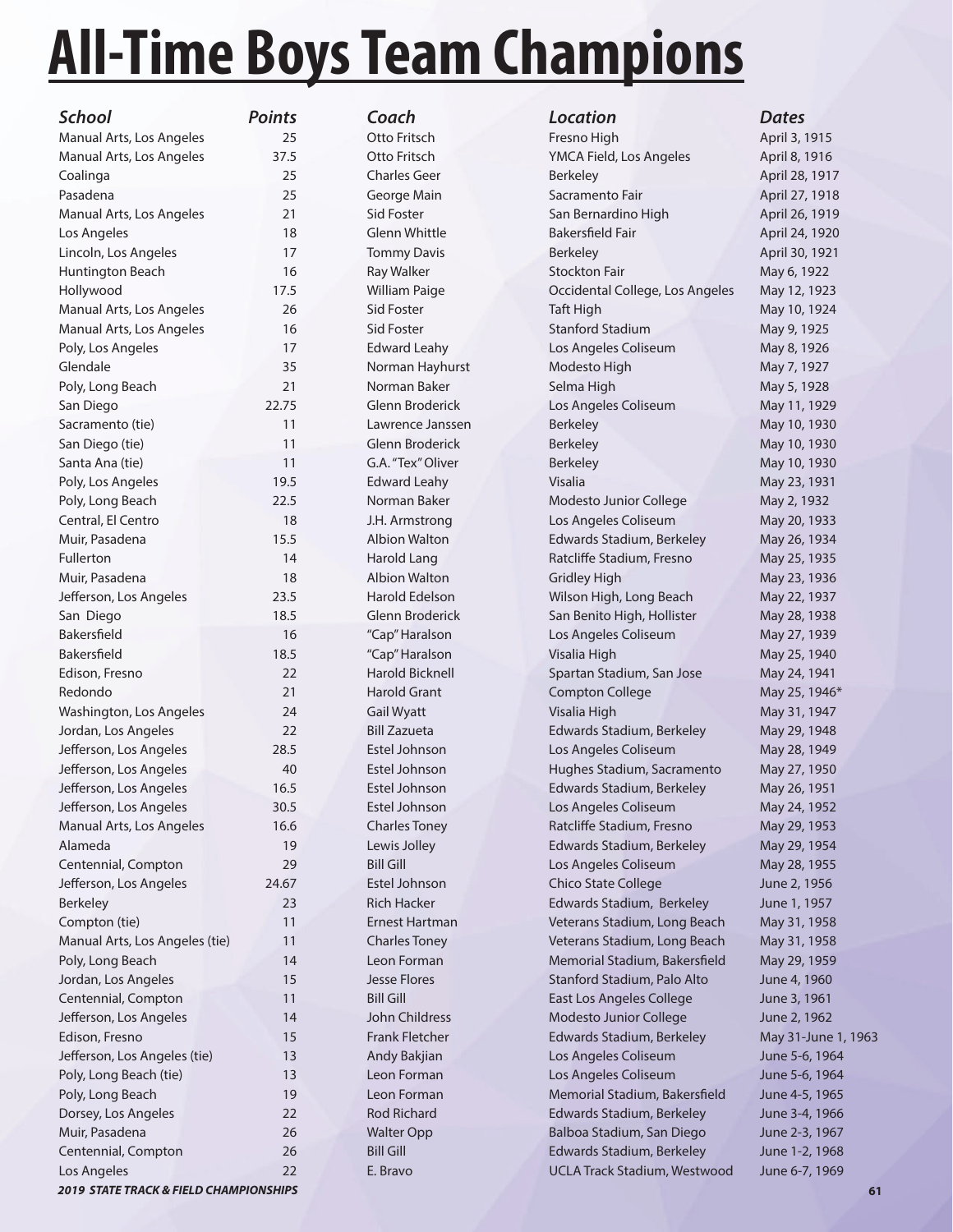# **All-Time Boys Team Champions**

| School                                         | <b>Points</b> | Coach                 | Location                      | <b>Dates</b> |
|------------------------------------------------|---------------|-----------------------|-------------------------------|--------------|
| Los Altos                                      | 29            | Leo Long              | Edwards Stadium, Berkeley     | June 5-      |
| Lompoc                                         | 13            | <b>Frank Hiatt</b>    | UCLA Track Stadium, Westwood  | June 4-      |
| Sacramento                                     | $**18$        | <b>Scotty Bingham</b> | Mitchell Field, Oroville      | June 1-.     |
| Wilson, San Francisco                          | 20            | <b>Adam Banks</b>     | Woodland High School          | June 1-2     |
| Muir, Pasadena                                 | $**23$        | <b>Walter Opp</b>     | Memorial Stadium, Bakersfield | June 1-2     |
| Harry Elis, Richmond                           | 22            | Silvester Greenwood   | Balboa Stadium, San Diego     | June 6-2     |
| Hamilton, Los Angeles (tie)                    | 12            | Gene Broadwater       | Edwards Stadium, Berkeley     | June 4-!     |
| San Fernando, Los Angeles (tie)                | 12            | John Wachtler         | Edwards Stadium, Berkeley     | June 4-      |
| Pasadena                                       | 26            | <b>Bob Pruitt</b>     | Drake Stadium, Westwood       | June 3-4     |
| El Camino, Oceanside                           | 16            | Nill Kovacevich       | Memorial Stadium, Bakersfield | June 2-      |
| Pasadena                                       | 16            | Art Large             | Hughes Stadium, Sacramento    | June 1-.     |
| <b>Berkeley</b>                                | 41            | Willie White          | Edwards Stadium, Berkeley     | June 6-7     |
| <b>Berkeley</b>                                | 58            | <b>Willie White</b>   | Cerritos College, Norwalk     | June 5-6     |
| Crenshaw, Los Angeles (tie)                    | 20            | <b>Bob Volles</b>     | Hughes Stadium, Sacramento    | June 4-!     |
| Mission Viejo (tie)                            | 20            | <b>Gene Gurule</b>    | Hughes Stadium, Sacramento    | June 4-      |
| Hawthorne                                      | $**40$        | Kye Courtney          | Memorial Stadium, Bakersfield | June 4,      |
| Hawthorne                                      | 52            | <b>Kye Courtney</b>   | Los Angeles Coliseum          | June 2,      |
| Hawthorne                                      | 29            | Kye Courtney          | Hughes Stadium, Sacramento    | May 31,      |
| Taft, Woodland Hills                           | 26            | Tom Stevenson         | Cerritos College, Norwalk     | June 6,      |
| Hawthorne                                      | 34            | <b>Kye Courtney</b>   | Hughes Stadium, Sacramento    | June 5,      |
| Hawthorne                                      | 34            | Kye Courtney          | Cerritos College, Norwalk     | June 3,      |
| Hawthorne                                      | 40            | <b>Kye Courtney</b>   | Cerritos College, Norwalk     | June 2-3     |
| Muir, Pasadena                                 | 24            | Clyde Turner          | Cerritos College, Norwalk     | June 1-2     |
| Compton                                        | 30            | <b>Alonzo Simmons</b> | Cerritos College, Norwalk     | May 31-      |
| Bakersfield                                    | 25            | <b>Art Dalzell</b>    | Cerritos College, Norwalk     | June 5-      |
| Merced (tie)                                   | 36            | <b>Greg McKinstry</b> | Cerritos College, Norwalk     | June 19      |
| North Salinas (tie)                            | 36            | <b>Ed Barber</b>      | Cerritos College, Norwalk     | June 19      |
| Muir, Pasadena                                 | 36            | Clyde Turner          | Cerritos College, Norwalk     | June 3-4     |
| Muir, Pasadena                                 | 38            | Clyde Turner          | Cerritos College, Norwalk     | June 2-3     |
| Muir, Pasadena                                 | 57            | Clyde Turner          | Cerritos College, Norwalk     | May 31-      |
| Poly, Long Beach                               | 39            | Don Norford           | Hughes Stadium, Sacramento    | June 6-      |
| Poly, Long Beach                               | 42            | Don Norford           | Cerritos College, Norwalk     | June 5-      |
| Vallejo                                        | 35            | Mike Wilson           | Hughes Stadium, Sacramento    | June 4-      |
| Serra, Gardena                                 | 38            | <b>Richard Gatlin</b> | Cerritos College, Norwalk     | June 2-3     |
| Arroyo Grande                                  | 28            | James Brown           | Hughes Stadium, Sacramento    | June 1-2     |
| Bakersfield                                    | 32            | <b>Bobby Gridiron</b> | Cerritos College, Norwalk     | May 31-      |
| Helix, La Mesa                                 | 23.5          | <b>Ray Mounts</b>     | Cerritos College, Norwalk     | June 6-      |
| James Logan, Union City                        | 46            | Lee Webb              | Hughes Stadium, Sacramento    | June 4-      |
| Dorsey, Los Angeles                            | 38.5          | <b>Ralph Tilley</b>   | Hughes Stadium, Sacramento    | June 3-4     |
| Poly, Long Beach                               | 42            | Don Norford           | Cerritos College, Norwalk     | June 2-3     |
| Poly, Long Beach                               | 46            | Don Norford           | Hughes Stadium, Sacramento    | June 1-2     |
| Dominguez, Compton                             | 36            | Darryl Smith          | Cerritos College, Norwalk     | May 30-      |
| Frontier, La Sierra, Cathedral, Clovis East 20 |               | (Tied for 1st)        | VM Stadium, Clovis            | June 5-      |
| Jesuit, Sacramento                             | 36            | <b>Tom McGuire</b>    | VM Stadium, Clovis            | June 5-4     |
| Poly, Long Beach                               | 35            | Don Norford           | VM Stadium, Clovis            | June 3-4     |
| Notre Dame, Sherman Oaks                       | 36            | Joe McNab             | VM Stadium, Clovis            | June 1-2     |
| Serra, Gardena                                 | 47            | Lori Smith-Thompson   | VM Stadium, Clovis            | May 31-      |
| Mater Dei, Santa Ana                           | 30            | <b>Rick Martinez</b>  | VM Stadium, Clovis            | June 6-      |
| Vista Murrieta                                 | 37            | <b>Coley Candaele</b> | VM Stadium, Clovis            | June 5-6     |
| Vista Murrieta                                 | 54            | <b>Coley Candaele</b> | VM Stadium, Clovis            | June 3-4     |
| Rancho Verde                                   | 49            | <b>Tim Callier</b>    | VM Stadium, Clovis            | June 2-      |
| Murrieta Mesa                                  | 35            | Aaron Ballou          | VM Stadium, Clovis            | June 1-2     |
|                                                |               |                       |                               |              |

Leo Long **Edwards Stadium, Berkeley** June 5-6, 1970 Frank Hiatt **UCLA Track Stadium, Westwood** June 4-5, 1971 Scotty Bingham Mitchell Field, Oroville June 1-2, 1972 Adam Banks Woodland High School June 1-2, 1973 Walter Opp **Memorial Stadium, Bakersfield** June 1-2, 1974 Harry Elis, Richmond 22 Silvester Greenwood Balboa Stadium, San Diego June 6-7, 1975 Gene Broadwater **Edwards Stadium, Berkeley June 4-5, 1976** John Wachtler Edwards Stadium, Berkeley June 4-5, 1976 Pasadena 26 Bob Pruitt Drake Stadium, Westwood June 3-4, 1977 El Camino, Oceanside 16 Nill Kovacevich Memorial Stadium, Bakersfi eld June 2-3, 1978 Art Large **Paradena 16 Art Large Hughes Stadium, Sacramento** June 1-2, 1979 Willie White **All Edwards Stadium, Berkeley** June 6-7, 1980 Willie White Cerritos College, Norwalk June 5-6, 1981 Bob Volles **Exercise 20 Bob Volles** 20 Bob Volles Hughes Stadium, Sacramento June 4-5, 1982 Gene Gurule **Mission Clubes** Hughes Stadium, Sacramento June 4-5, 1982 Kye Courtney Memorial Stadium, Bakersfield June 4, 1983 Kye Courtney **Example 2, 1984** Los Angeles Coliseum June 2, 1984 Kye Courtney **29 Courtney Courtney** Hughes Stadium, Sacramento May 31, 1985 Tom Stevenson Cerritos College, Norwalk June 6, 1986 Kye Courtney **Hughes Stadium, Sacramento** June 5, 1987 Kye Courtney **Cerritos College, Norwalk** June 3, 1988 Kye Courtney **Cerritos College, Norwalk** June 2-3, 1989 Clyde Turner **Cerritos College, Norwalk** June 1-2, 1990 Alonzo Simmons Cerritos College, Norwalk May 31-June 1, 1991 Art Dalzell **Cerritos College, Norwalk** June 5-6, 1992 Greg McKinstry **Cerritos College, Norwalk** June 19, 1993<sup>\*\*\*</sup> Ed Barber Cerritos College, Norwalk June 19, 1993<sup>\*\*\*</sup> Clyde Turner **Cerritos College, Norwalk** June 3-4, 1994 Muir, Pasadena 38 Clyde Turner Cerritos College, Norwalk June 2-3, 1995 Clyde Turner **Figure 20** Cerritos College, Norwalk May 31-June 1, 1996 Poly, Don Norford **2008** Hughes Stadium, Sacramento June 6-7, 1997 Pon Norford **Cerritos College, Norwalk** June 5-6, 1998 Mike Wilson **Hughes Stadium, Sacramento** June 4-5, 1999 Richard Gatlin **38 Cerritos College, Norwalk** June 2-3, 2000 James Brown **Hughes Stadium, Sacramento** June 1-2, 2001 Bobby Gridiron **Cerritos College, Norwalk** May 31-June 1, 2002 Ray Mounts **Cerritos College, Norwalk** June 6-7, 2003 Lee Webb **Hughes Stadium, Sacramento** June 4-5, 2004 Dorsey, Los Angeles 38.5 Ralph Tilley Hughes Stadium, Sacramento June 3-4, 2005 Poly, Norford **Cerritos College, Norwalk** June 2-3, 2006 Pon Norford **Hughes Stadium, Sacramento** June 1-2, 2007 Darryl Smith **Cerritos College, Norwalk** May 30-31, 2008 Frontier, La Sierra, Cathedral, Clovis East 20 (Tied for 1st) VM Stadium, Clovis June 5-6, 2009 Jesuit, Sacramento 36 Tom McGuire VM Stadium, Clovis June 5-4, 2010 Pon Norford VM Stadium, Clovis June 3-4, 2011 Note McNab **VM Stadium, Clovis** 36 June 1-2, 2012 Lori Smith-Thompson VM Stadium, Clovis May 31-June 1, 2013 Rick Martinez **Mater Communist Communist Communist Communist Communist Communist Communist Communist Communist Communist Communist Communist Communist Communist Communist Communist Communist Communist Communist Communist C** Coley Candaele **VM Stadium, Clovis** June 5-6, 2015 Coley Candaele **VM Stadium, Clovis Coley Candaele** VM Stadium, Clovis June 3-4, 2016 Tim Callier **Callier** VM Stadium, Clovis June 2-3, 2017 Aaron Ballou **VM Stadium, Clovis June 1-2, 2018** 

\* No meets held during the World War II period (1942-45).

\*\* Reported figures for finals.

\*\*\* Meet rescheduled due to rain.

Scoring system was 5-3-2-1 from 1915 to 1928; 5-3-2-1.5 from 1929 to 1965; 6-4-3-2-1 from 1966-1979; and 10-8-6-5-4-3 since 1980-2009; 10-8-6-5-4-3-2-1 since 2010.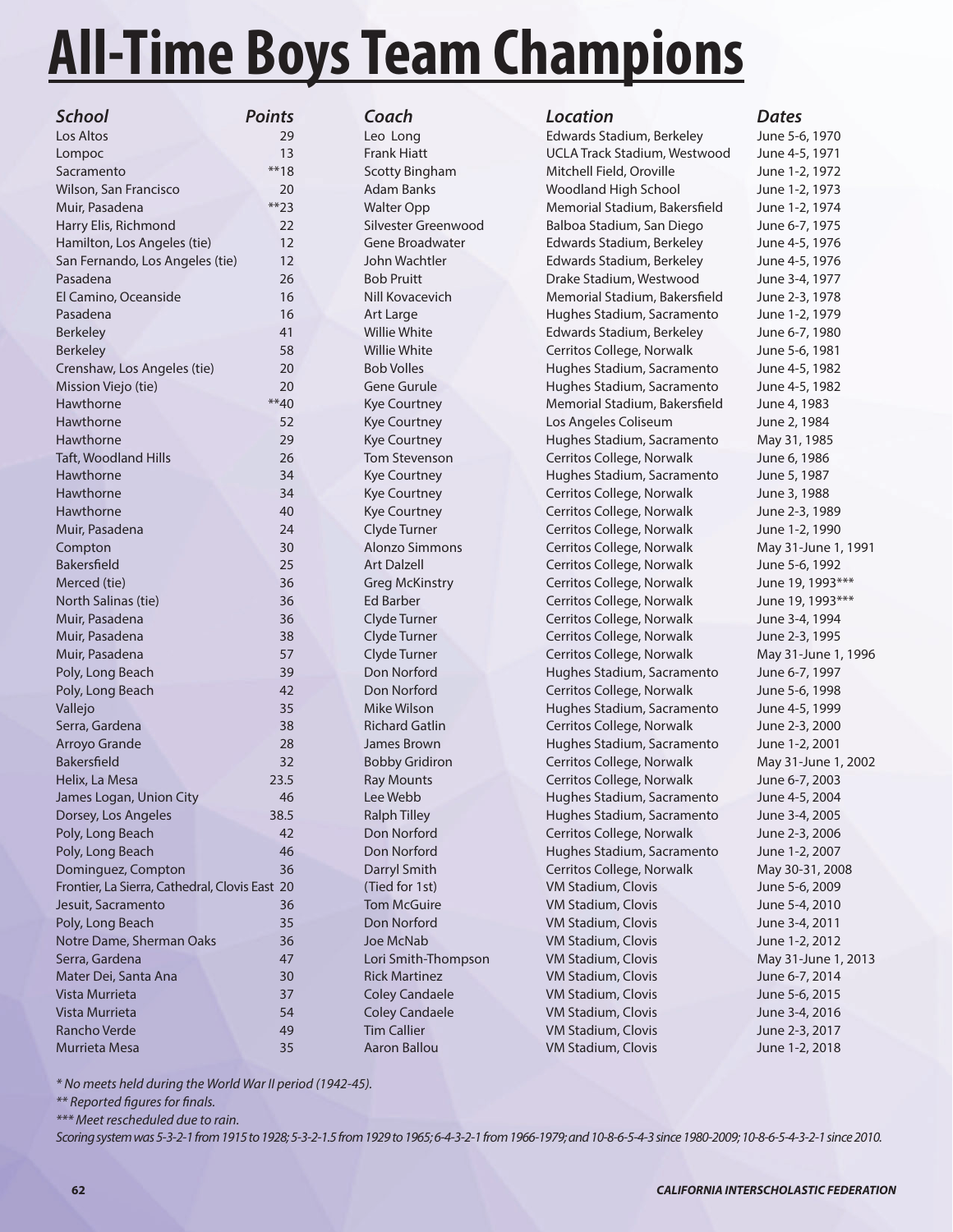# **All-Time Girls Team Champions**

| <b>School</b>                    | <b>Points</b> | Coach                               | <b>Location</b>               | <b>Dates</b> |
|----------------------------------|---------------|-------------------------------------|-------------------------------|--------------|
| Berkeley                         | 13            | Willie White                        | Memorial Stadium, Bakersfield | May 31-      |
| Washington, Los Angeles          | 22            | Arnice Reddick                      | Balboa Stadium, San Diego     | June 6-7     |
| <b>Berkeley</b>                  | 20            | <b>Willie White</b>                 | Edwards Stadium, Berkeley     | June 4-      |
| Locke, Los Angeles               | 14            | <b>Cherie Muller-Williams</b>       | Drake Stadium, Westwood       | June 3-4     |
| Hill, San Jose                   | 16            | John Johnigan                       | Memorial Stadium, Bakersfield | June 2-3     |
| Westchester                      | 24            | Pat Nordell                         | Hughes Stadium, Sacramento    | June 1-2     |
| Kennedy, Granada Hills           | 48            | Dixie Griffen                       | Edwards Stadium, Berkeley     | June 6-7     |
| <b>Berkeley</b>                  | 64            | Willie White                        | Cerritos College, Norwalk     | June 5-6     |
| Berkeley                         | 48            | Willie White                        | Hughes Stadium, Sacramento    | June 4-      |
| <b>Berkeley</b>                  | 29            | Willie White                        | Memorial Stadium, Bakersfield | June 4,      |
| Woodside                         | 38            | Susie Wilson                        | Los Angeles Coliseum          | June 2,      |
| Muir, Pasadena                   | 55            | Jim Brownfield                      | Hughes Stadium, Sacramento    | May 31,      |
| Hawthorne                        | 40            | <b>Kye Courtney</b>                 | Cerritos College, Norwalk     | June 6,      |
| Pomona                           | 30            | <b>Isaiah Sanders</b>               | Hughes Stadium, Sacramento    | June 5,      |
| Bakersfield (tie)                | 28            | <b>Scott Semar</b>                  | Cerritos College, Norwalk     | June 3,      |
| Rio Mesa (tie)                   | 28            | <b>Brian Fitzgerald/Rick Torres</b> | Cerritos College, Norwalk     | June 3,      |
| Muir, Pasadena                   | 36            | Jim Brownfield                      | Cerritos College, Norwalk     | June 2-3     |
| Bakersfield                      | 61            | <b>Scott Semar</b>                  | Cerritos College, Norwalk     | June 1-2     |
| Morningside                      | 28            | Ron Tatum                           | Cerritos College, Norwalk     | May 31-      |
| Poly, Long Beach                 | 39            | Don Norford                         | Cerritos College, Norwalk     | June 5-6     |
| Poly, Long Beach                 | 56            | Don Norford                         | Cerritos College, Norwalk     | June 19      |
| Skyline, Oakland                 | 36            | Darrell Hampton                     | Cerritos College, Norwalk     | June 3-4     |
| Poly, Long Beach                 | 52            | Don Norford                         | Cerritos College, Norwalk     | June 2-3     |
| Wilson, Long Beach               | 43            | <b>Terry Kennedy</b>                | Cerritos College, Norwalk     | May 31-      |
| Poly, Long Beach                 | 49            | Don Norford                         | Hughes Stadium, Sacramento    | June 6-7     |
| Poly, Long Beach (tie)           | 42            | Don Norford                         | Cerritos College, Norwalk     | June 5-6     |
| Wilson, Long Beach (tie)         | 42            | Terry Kennedy                       | Cerritos College, Norwalk     | June 5-6     |
| J.W. North, Riverside            | 42            | <b>Charles Leathers</b>             | Hughes Stadium, Sacramento    | June 4-      |
| J.W. North, Riverside            | 45            | <b>Charles Leathers</b>             | Cerritos College, Norwalk     | June 2-3     |
| Poly, Long Beach                 | 59            | Don Norford                         | Hughes Stadium, Sacramento    | June 1-2     |
| J.W. North, Riverside            | 57            | <b>Charles Leathers</b>             | Cerritos College, Norwalk     | May 31-      |
| Poly, Long Beach                 | 62            | Don Norford                         | Cerritos College, Norwalk     | June 6-7     |
| Poly, Long Beach                 | 80            | Don Norford                         | Hughes Stadium, Sacramento    | June 4-      |
| Merrill West, Tracy              | 48            | John Harvey                         | Hughes Stadium, Sacramento    | June 3-4     |
| James Logan, Union City (tie)    | 37            | Lee Webb                            | Cerritos College, Norwalk     | June 2-3     |
| Wilson, Long Beach (tie)         | 37            | <b>Terry Kennedy</b>                | Cerritos College, Norwalk     | June 2-3     |
| Mt. Pleasant, San Jose           | 44            | <b>Steve Nelson</b>                 | Hughes Stadium, Sacramento    | June 1-2     |
| Poly, Long Beach                 | 39            | Don Norford                         | Cerritos College, Norwalk     | May 30-      |
| Poly, Long Beach                 | 45            | Don Norford                         | VM Stadium, Clovis            | June 5-6     |
| Poly, Long Beach                 | 51.33         | Don Norford                         | VM Stadium, Clovis            | June 4-      |
| Poly, Long Beach                 | 72            | Don Norford                         | VM Stadium, Clovis            | June 3-4     |
| Serra, Gardena                   | 60            | Lori Smith-Thompson                 | VM Stadium, Clovis            | June 1-2     |
| Poly, Long Beach                 | 49            | Don Norford                         | VM Stadium, Clovis            | May 31-      |
| Poly, Long Beach                 | 70            | Don Norford                         | VM Stadium, Clovis            | June 6-7     |
| Oaks Christian, Westlake Village | 34            | <b>Wesley Smith</b>                 | VM Stadium, Clovis            | June 5-6     |
| Carson                           | 40            | JoJo Sablan-Johnson                 | VM Stadium, Clovis            | June 3-4     |
| Poly, Long Beach                 | 31            | <b>Crystal Irving</b>               | VM Stadium, Clovis            | June 2-3     |
|                                  |               |                                     |                               |              |

Willie White **Memorial Stadium, Bakersfield** May 31-June 1, 1974 Arnice Reddick Balboa Stadium, San Diego June 6-7, 1975 Willie White **20 Edwards Stadium, Berkeley** June 4-5, 1976 Cherie Muller-Williams Drake Stadium, Westwood June 3-4, 1977 John Johnigan Memorial Stadium, Bakersfield June 2-3, 1978 Pat Nordell **Hughes Stadium, Sacramento** June 1-2, 1979 Dixie Griffen Edwards Stadium, Berkeley June 6-7, 1980 Willie White Cerritos College, Norwalk June 5-6, 1981 Willie White **Hughes Stadium, Sacramento** June 4-5, 1982 Berkeley 29 Willie White Memorial Stadium, Bakersfi eld June 4, 1983 Susie Wilson Los Angeles Coliseum June 2, 1984 Jim Brownfield **Figure 31 Hughes Stadium, Sacramento** May 31, 1985 Kye Courtney **Cerritos College, Norwalk** June 6, 1986 Isaiah Sanders **Pomona 20 Isaiah Sanders Pomona 30 Isaiah Sanders Pomona 20 Isaa** Bakersfi eld (tie) 28 Scott Semar Cerritos College, Norwalk June 3, 1988 Brian Fitzgerald/Rick Torres Cerritos College, Norwalk June 3, 1988 Jim Brownfield **36 Cerritos College, Norwalk** June 2-3, 1989 Scott Semar Cerritos College, Norwalk June 1-2, 1990 Ron Tatum **Cerritos College, Norwalk** May 31-June 1, 1991 Pon Norford Cerritos College, Norwalk June 5-6, 1992 Pon Norford **Election Cerritos College, Norwalk** June 19, 1993<sup>\*\*\*</sup> Darrell Hampton Cerritos College, Norwalk June 3-4, 1994 Pon Norford **Example 2-3, 1995** Cerritos College, Norwalk June 2-3, 1995 Terry Kennedy **Cerritos College, Norwalk** May 31-June 1, 1996 Pon Norford **Hughes Stadium, Sacramento** June 6-7, 1997 Poly, Don Norford **Cerritos College, Norwalk** June 5-6, 1998 Terry Kennedy **Cerritos College, Norwalk** June 5-6, 1998 Charles Leathers **Hughes Stadium, Sacramento** June 4-5, 1999 J.W. North, Riverside 45 Charles Leathers Cerritos College, Norwalk June 2-3, 2000 Pon Norford **Example Beach 5** Hughes Stadium, Sacramento June 1-2, 2001 Charles Leathers **Charles Leathers** Cerritos College, Norwalk May 31-June 1, 2002 Pon Norford Cerritos College, Norwalk June 6-7, 2003 Pon Norford **Beach 80 Hughes Stadium, Sacramento** June 4-5, 2004 John Harvey **Merrill Hughes Stadium, Sacramento** June 3-4, 2005 Lee Webb **Cerritos College, Norwalk** June 2-3, 2006 Terry Kennedy **Cerritos College, Norwalk** June 2-3, 2006 Steve Nelson **Mughes Stadium, Sacramento** June 1-2, 2007 Poly, Don Norford **Propertion Cerritos College, Norwalk** May 30-31, 2008 Pon Norford **VM Stadium, Clovis** June 5-6, 2009 Poly, Norford **Example 31.33 VM Stadium, Clovis** June 4-5, 2010 Pon Norford **VM Stadium, Clovis** June 3-4, 2011 Lori Smith-Thompson VM Stadium, Clovis June 1-2, 2012 Poly, Norford **Example 2013** VM Stadium, Clovis May 31-June1, 2013 Pon Norford VM Stadium, Clovis June 6-7, 2014 Oaks Christian, Westlake Village 34 Wesley Smith VM Stadium, Clovis June 5-6, 2015 JoJo Sablan-Johnson VM Stadium, Clovis June 3-4, 2016 Polystal Irving **Polynomia Crystal Irving Crystal Irving Crystal Irving VM Stadium, Clovis Crystal Irving 2-3, 2017** Serra, Gardena 36 Chris Calvin VM Stadium, Clovis June 1-2, 2018

\*\*\* Meet rescheduled due to rain.

Scoring system used was 5-3-1 in 1974; 5-4-3-2-1 from 1976 to 1979; and 10-8-6-4-2-1 since 1980-2009; 10-8-6-5-4-3-2-1 since 2010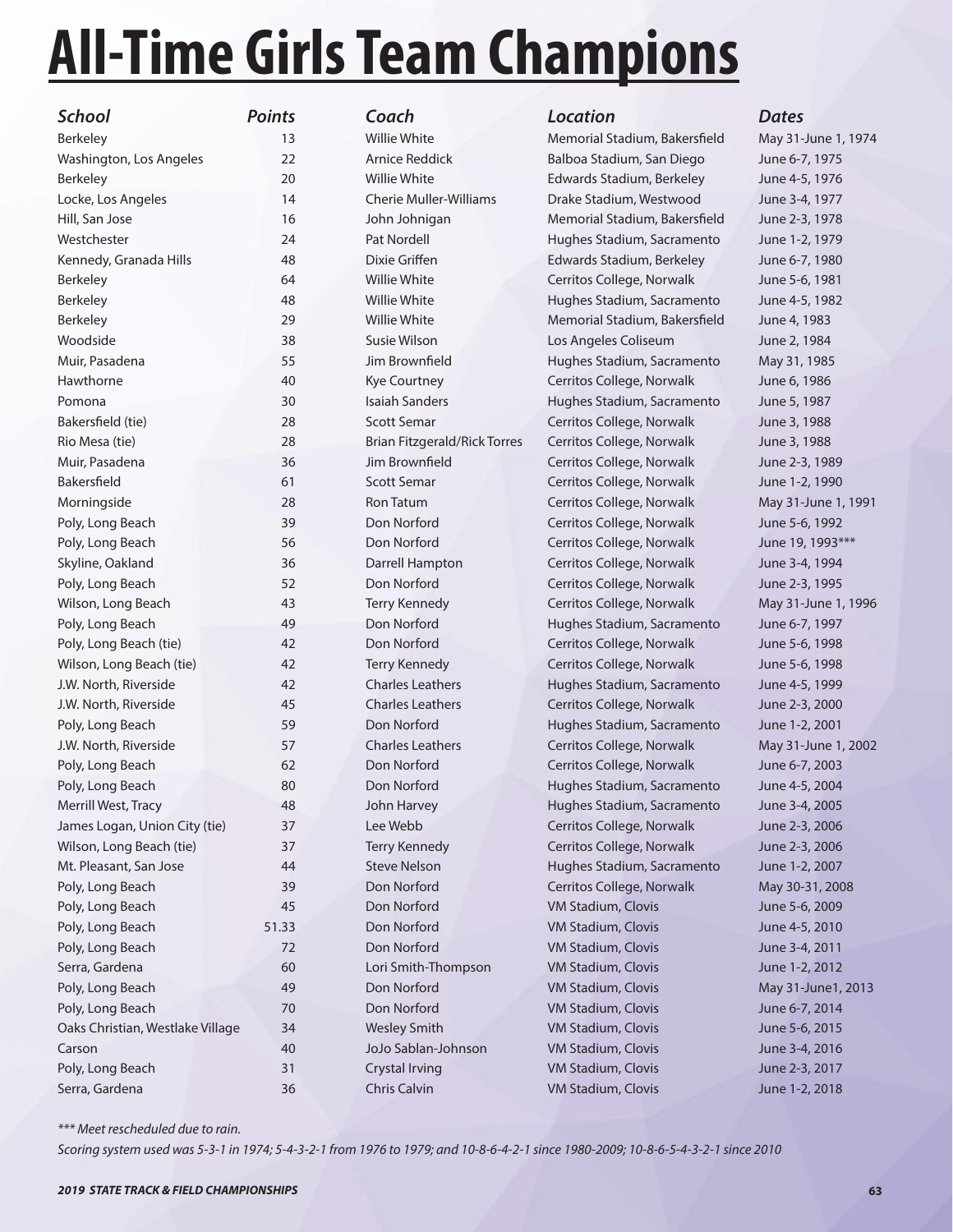# **BOYS CHAMPIONS** *100-Meter Dash (Boys)*

| 1916         | Charley Paddock (Pasadena) 10.4                                                             |
|--------------|---------------------------------------------------------------------------------------------|
| 1917         |                                                                                             |
| 1918         | Charley Paddock (Pasadena) 10.2<br>Al Wright (Lincoln, Los Angeles)  10.4                   |
| 1919<br>1920 | Eddie Sutton (Lick-Wilmerding, SF)  10.0                                                    |
| 1921         | Vernon Blenkiron (Compton) 10.2                                                             |
| 1922         | Herschel Smith (San Fernando) 10.4                                                          |
| 1923         |                                                                                             |
| 1924         |                                                                                             |
| 1925         | Vernon Hanford (Manual Arts, Los Angeles)  10.1                                             |
| 1926         |                                                                                             |
| 1927         |                                                                                             |
| 1928<br>1929 | Frank Lombardi (Los Angeles)  9.6                                                           |
| 1930         | Al Koenig (Huntington Beach) 10.1                                                           |
| 1931         | Foy Draper (Huntington Park)  9.9                                                           |
| 1932         | Milton Holt (Hoover, Glendale)  9.8                                                         |
| 1933         | Dave Seigel (Poly, Los Angeles) 10.0                                                        |
| 1934         | Mack Robinson (Muir, Pasadena) 10.0                                                         |
| 1935         |                                                                                             |
| 1936<br>1937 | Mickey Anderson (Muir, Pasadena) 9.7                                                        |
| 1938         | Bill Van Leuven (Wilson, Long Beach)  9.8                                                   |
| 1939         |                                                                                             |
| 1940         | Eddie Morris (Huntington Beach) 9.7                                                         |
| 1941         |                                                                                             |
| 1942-45      | (No meet held)                                                                              |
| 1946         |                                                                                             |
| 1947         | John Bradley (Hoover, Glendale)  9.9                                                        |
| 1948<br>1949 | Erbie Schopper (Lincoln, Los Angeles)  9.9                                                  |
| 1950         | Gary Green (Jefferson, Los Angeles) 9.9                                                     |
| 1951         | Bob Cunning (Hoover, Glendale) 9.7                                                          |
| 1952         |                                                                                             |
| 1953         |                                                                                             |
| 1954         |                                                                                             |
| 1955         | Ken Dennis (Centennial, Compton) 10.0                                                       |
| 1956<br>1957 | Willie White (Jefferson, Los Angeles) 9.5<br>Preston Griffin (Centennial, Compton) 9.6      |
| 1958         | Hubie Watson (Jordan, Los Angeles) 9.6                                                      |
|              |                                                                                             |
|              |                                                                                             |
| 1959<br>1960 | Hubie Watson (Jordan, Los Angeles) 9.8                                                      |
| 1961         | Forrest Beaty (Hoover, Glendale)  9.5                                                       |
| 1962         | Forrest Beaty (Hoover, Glendale) 9.5                                                        |
| 1963         |                                                                                             |
| 1964         | Jim Hines (McClymonds, Oakland)  9.7                                                        |
| 1965         | Harold Busby (Muir, Pasadena) 9.5                                                           |
| 1966         | Phil Underwood (Dorsey, Los Angeles) 9.6                                                    |
| 1967<br>1968 | Mel Gray (Montgomery, Santa Rosa) 9.4                                                       |
| 1969         | Willie Robinson (Central, El Centro)  9.6                                                   |
| 1970         | Allen Carter (Bonita, La Verne) 9.8                                                         |
| 1971         | George Reddick (Hamilton, Los Angeles) 9.6                                                  |
| 1972         | Carl McCullough (Sacramento)  9.5                                                           |
| 1973         | Elijah Jefferson (Crawford, San Diego)9.6w                                                  |
| 1974         | Elijah Jefferson (Crawford, San Diego) 9.8                                                  |
| 1975         | Kevin Williams (San Fernando) 9.4                                                           |
| 1976<br>1977 | Billy Mullins (Hamilton, Los Angeles) 10.0<br>David Russell (Patrick Henry, San Diego) 9.91 |
| 1978         |                                                                                             |
| 1979         | Bill Green (Cubberly, Palo Alto)  9.59                                                      |
| 1980         | Howard Hawkins (Warren, Downey)  10.55                                                      |
| 1981         |                                                                                             |
| 1982         | Lew Dunn (J.W. North, Riverside)  10.53                                                     |
| 1983<br>1984 | Steve Jones (Burbank, Sacramento) 10.64<br>Henry Thomas (Hawthorne) 10.44                   |
| 1985         |                                                                                             |
| 1986         |                                                                                             |
| 1987         | Quincy Watts (Taft, Woodland Hills)  10.49                                                  |
| 1988         |                                                                                             |
| 1989         | Curtis Conway (Hawthorne) 10.42                                                             |
| 1990<br>1991 | Napolean Kaufman (Lompoc)  10.57<br>Ricky Carrigan (Compton) 10.33w                         |

| 1993 | Bryan Howard (Canyon Springs, Moreno Valley)10.43     |
|------|-------------------------------------------------------|
| 1994 |                                                       |
| 1995 | Marques Holiwell (West Bakersfield)10.43w             |
| 1996 |                                                       |
| 1997 | Justin Fargas (Notre Dame, Sherman Oaks) 10.52w       |
| 1998 | Darrell Rideaux (Poly, Long Beach)  10.43             |
| 1999 | Kareem Kelly (Poly, Long Beach) 10.47                 |
| 2000 | Warren Rogers (Serra, Gardena) 10.42                  |
| 2001 | Phillip Francis (Fairfax, Los Angeles) 10.53          |
| 2002 | Matt Bruno (Trabuco Hills, Mission Viejo) 10.55       |
| 2003 | Chris Henry (Edison, Stockton) 10.56                  |
| 2004 | Kenny O'Neal (Skyline, Oakland)  10.34                |
| 2005 | Jamere Holland (Taft, Woodland Hills)  10.54          |
| 2006 | Rodney Glass (Notre Dame, Sherman Oaks) 10.52         |
| 2007 | Jahvid Best (Salesian, Oakland) 10.31                 |
| 2008 | Randall Carroll (Cathedral, Los Angeles)  10.42       |
| 2009 | Randall Carroll (Cathedral, Los Angeles)  10.38       |
| 2010 | Remontay McClain (Covina)  10.45                      |
| 2011 | Remontay McClain (Covina)  10.39                      |
| 2012 | Khalfani Muhammad (Notre Dame, Sherman Oaks)  10.52 w |
| 2013 | Khalfani Muhammad (Notre Dame, Sherman Oaks)10.33     |
| 2014 | Curtis Godin (Mater Dei, Santa Ana)  10.31            |
| 2015 | TJ Brock (Chaminade, West Hills) 10.34                |
| 2016 | TJ Brock (Chaminade, West Hills) 10.43                |
| 2017 | Javelin Guidry (Vista Murrieta)10.13w                 |
| 2018 |                                                       |
|      |                                                       |

#### *200-Meter Dash (Boys)*

| 1915    |                                                   |  |
|---------|---------------------------------------------------|--|
| 1916    | Charley Paddock (Pasadena) 22.4                   |  |
| 1917    | Charley Paddock (Pasadena) 22.4                   |  |
| 1918    | Charley Paddock (Pasadena) 22.4                   |  |
| 1919    |                                                   |  |
| 1920    | Eddie Sudden (Lick-Wilmerding, San Francisco)21.8 |  |
| 1921    |                                                   |  |
| 1922    | Walter Wickersham (Bakersfield)  24.2             |  |
| 1923    |                                                   |  |
| 1924    | Archie Woodyard (Jefferson, Los Angeles)22.5      |  |
| 1925    | Walter Floyd (Lincoln, Los Angeles)22.6           |  |
| 1926    |                                                   |  |
| 1927    |                                                   |  |
| 1928    | Frank Lombardi (Los Angeles)  21.4                |  |
| 1929    |                                                   |  |
| 1930    | Ashley Burch (Jordan, Los Angeles)21.8            |  |
| 1931    | Ashley Burch (Jordan, Los Angeles)21.5            |  |
| 1932    | George Anderson (Muir, Pasadena)21.8              |  |
| 1933    | George Anderson (Muir, Pasadena)21.2              |  |
| 1934    | Bainard Worrill (Muir, Pasadena)21.8              |  |
| 1935    |                                                   |  |
| 1936    |                                                   |  |
| 1937    | Bryant Allen (Jefferson, Los Angeles)21.2         |  |
| 1938    | Eddie Morris (Huntington Beach)21.6               |  |
| 1939    | Eddie Morris (Huntington Beach)21.4               |  |
| 1940    | Eddie Morris (Huntington Beach)21.3               |  |
| 1941    |                                                   |  |
| 1942-45 | (No meet held)                                    |  |
| 1946    |                                                   |  |
| 1947    | John Bradley (Hoover, Glendale)  21.5             |  |
| 1948    | John Bradley (Hoover, Glendale)  21.5             |  |
| 1949    | Erbie Schopper (Lincoln, Los Angeles) 21.6        |  |
| 1950    | Guy Blackburn (Jefferson, Los Angeles)21.3        |  |
| 1951    |                                                   |  |
| 1952    |                                                   |  |
| 1953    |                                                   |  |
| 1954    |                                                   |  |
| 1955    |                                                   |  |
| 1956    |                                                   |  |
| 1957    | Preston Griffin (Centennial, Compton)21.3         |  |
| 1958    | Mel Clipper (Muir, Pasadena)  20.7                |  |
| 1959    | Hubie Watson (Jordan, Los Angeles)21.6            |  |
| 1960    |                                                   |  |
| 1961    | Forrest Beaty (Hoover, Glendale)21.5              |  |
| 1962    | Richard Stebbins (Fremont, Los Angeles) 20.9      |  |
| 1963    | John House (Muir, Pasadena)  21.3                 |  |
| 1964    | Jim Hines (McClymonds, Oakland)21.5               |  |
| 1965    | Harold Busby (Muir, Pasadena) 21.0                |  |
| 1966    | Phil Underwood (Dorsey, Los Angeles)  21.2        |  |
| 1967*   | Mel Gray (Montgomery, Santa Rosa) 20.7            |  |

| 1968 | Willie Deckard (Dorsey, Los Angeles) 21.7             |
|------|-------------------------------------------------------|
| 1969 | Willie Robinson (Central, El Centro) 21.7             |
| 1970 |                                                       |
| 1971 | Chuck Bommarito (Crestmoor, San Bruno) 21.2w          |
| 1972 |                                                       |
| 1973 | Clancy Edwards (Santa Ana) 21.2w                      |
| 1974 | Millard Hampton (Silver Creek, San Jose)21.1          |
| 1975 | Billy Mullins (Hamilton, Los Angeles) 21.2            |
| 1976 | Billy Mullins (Hamilton, Los Angeles) 21.6            |
| 1977 | David Russell (Patrick Henry, San Diego) 20.97w       |
| 1978 | Michael Sanford (Pasadena) 21.42                      |
| 1979 | Michael Sanford (Pasadena) 21.00                      |
| 1980 |                                                       |
| 1981 | Kevin Wilhite (Cordova, Rancho Cordova) 20.81         |
| 1982 | Antonio Manning (Hamilton, Los Angeles)  21.05w       |
| 1983 | Henry Thomas (Hawthorne) 21.02                        |
| 1984 | Henry Thomas (Hawthorne) 20.77                        |
| 1985 | Michael Marsh (Hawthorne) 20.83w                      |
| 1986 | Quincy Watts (Taft, Woodland Hills)  21.03            |
| 1987 | Quincy Watts (Taft, Woodland Hills)  20.99            |
| 1988 | Bryan Bridgewater (Washington, Los Angeles)  21.00    |
| 1989 | Barry Smith (Mission, San Francisco) 20.82            |
| 1990 | Napolean Kaufman (Lompoc)  21.15                      |
| 1991 | Ricky Carrigan (Compton) 20.84w                       |
| 1992 | Gentry Bradley (Pius X, Downey)20.97w                 |
| 1993 | Calvin Harrison (North Salinas, Salinas)  21.12       |
| 1994 |                                                       |
| 1995 | Bryan Harrison (Dana Hills, Dana Point)20.82w         |
| 1996 | Obea Moore (Muir, Pasadena)  20.91                    |
| 1997 | Andrea Ammons (Skyline, Oakland)  20.91w              |
| 1998 | Kareem Kelly (Poly, Long Beach) 20.76                 |
| 1999 | Kareem Kelly (Poly, Long Beach) 20.76w                |
| 2000 | Bennie Robinson (Poly, Long Beach) 20.96              |
| 2001 | Seth Amoo (Highland, Palmdale) 21.05                  |
| 2002 | Matt Bruno (Trabuco Hills, Mission Viejo) 20.82       |
| 2003 | Lionel Larry (Dominguez, Compton)  20.97              |
| 2004 | Derrick Jones (Poly, Long Beach) 21.10                |
| 2005 | Jamere Holland (Taft, Woodland Hills)  20.88w         |
| 2006 | Bryshon Nellum (Poly, Long Beach) 20.96               |
| 2007 | Bryshon Nellum (Poly, Long Beach) 20.43               |
| 2008 | Randall Carroll (Cathedral, Los Angeles) 20.91        |
| 2009 | Randall Carroll (Cathedral, Los Angeles)  21.08       |
| 2010 | Remontay McClain (Covina)  20.85                      |
| 2011 | Remontay McClain (Covina)  20.95                      |
| 2012 | Khalfani Muhammad (Notre Dame, Sherman Oaks)21.15w    |
| 2013 | Khalfani Muhammad (Notre Dame, Sherman Oaks) 20.86    |
| 2014 | Curtis Godin (Mater Dei, Santa Ana) 20.87             |
| 2015 | Michael Norman (Vista Murrieta)  20.30                |
| 2016 | Michael Norman (Vista Murrieta)  20.42                |
| 2017 | Isaiah Cunningham (Rancho Verde, Moreno VIIy)  21.07w |
| 2018 | Christian Shakir-Ricks (Murrieta Mesa) 20.98          |

\*(since 1967, the 220 yards and then 200 Meters were run exclusively around one turn.)



*Michael Norman set new State meet records in 2015 in the 200 meter dash (20.30) and 400 meter dash (45.19), which also tied the national record.*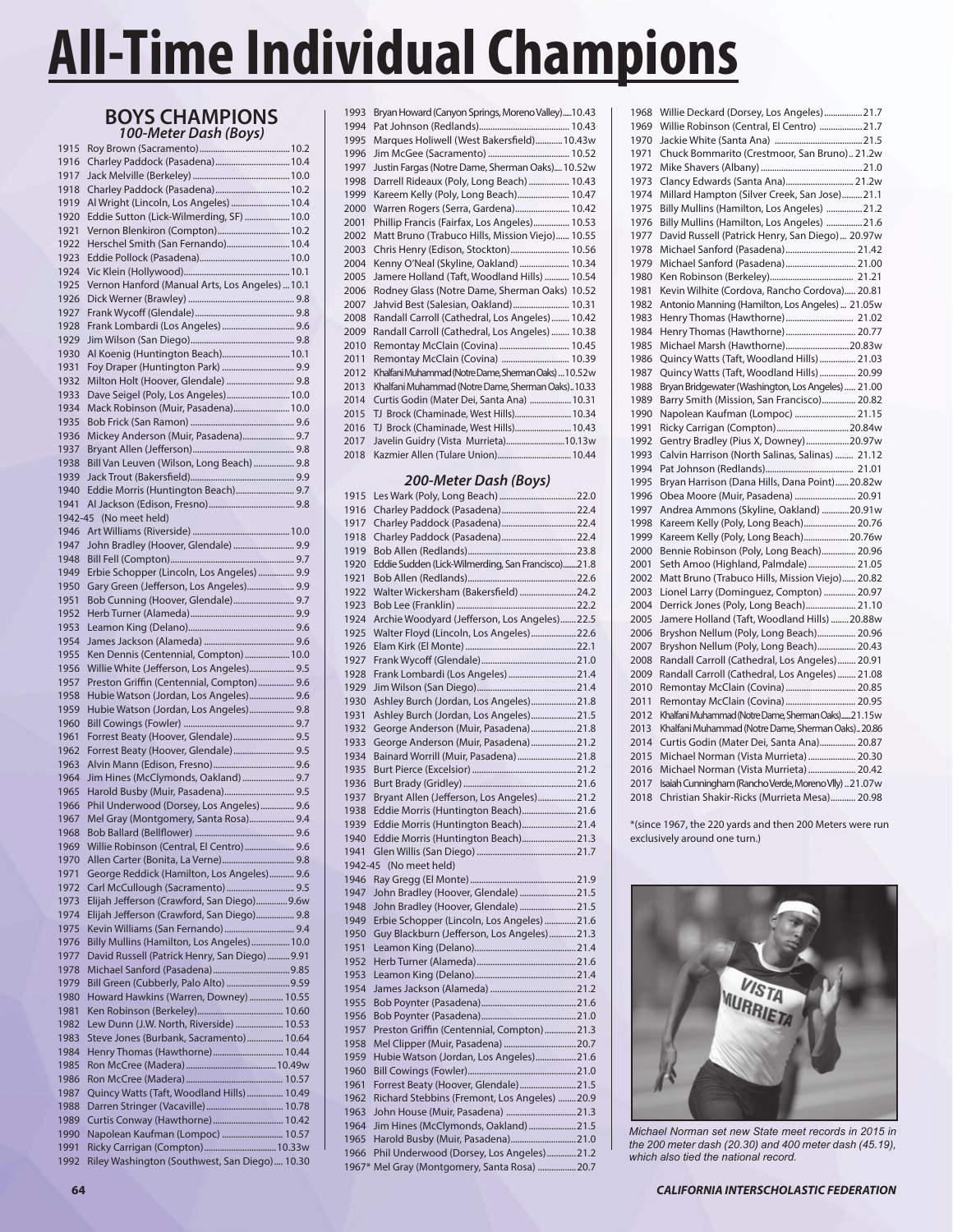|              | 400-Meter Dash (Boys)                                                                |  |
|--------------|--------------------------------------------------------------------------------------|--|
| 1915         |                                                                                      |  |
| 1916         |                                                                                      |  |
| 1917         |                                                                                      |  |
| 1918<br>1919 | George Schiller (Poly, Los Angeles) 49.6                                             |  |
| 1920         | Thurmond Clarke (Los Angeles)50.2                                                    |  |
| 1921         |                                                                                      |  |
| 1922         |                                                                                      |  |
| 1923         | Vernon Hanford (Manual Arts, Los Angeles)  52.6                                      |  |
| 1924         | Wilburn Talbot (Analy, Sebastopol) 51.6                                              |  |
| 1925         | Walter Hanson (Concord, Mt. Diablo) 51.0                                             |  |
| 1926<br>1927 | Cliff Gantt (Poly, Los Angeles)50.0<br>Percy McArthur (Huntington Park) 51.0         |  |
| 1928         | Carl Childreth (Poly, Long Beach) 50.2                                               |  |
| 1929         | Irvine Warburton (San Diego) 49.6                                                    |  |
| 1930         | Carl Satterfield (Manual Arts, Los Angeles)50.3                                      |  |
| 1931         |                                                                                      |  |
| 1932         | John Routt (Jefferson, Los Angeles) 50.1                                             |  |
| 1933<br>1934 | Murel Gillett (Central, El Centro)  48.4<br>Doug Hammond (Hollywood)50.3             |  |
| 1935         |                                                                                      |  |
| 1936         | George Gray (Wilson, Long Beach)  49.9                                               |  |
| 1937         | Wilbur Miller (Jefferson, Los Angeles) 49.7                                          |  |
| 1938         |                                                                                      |  |
| 1939         |                                                                                      |  |
| 1940<br>1941 |                                                                                      |  |
| 1942-45      | (No meet held)                                                                       |  |
| 1946         |                                                                                      |  |
| 1947         | Luther Butler (Jefferson, Los Angeles)  49.4                                         |  |
| 1948         | Fred Thompson (Jordan, Los Angeles)  49.2                                            |  |
|              | Luther Butler (Jefferson, Los Angeles)  49.2                                         |  |
| 1949<br>1950 |                                                                                      |  |
| 1951         | Jack North (Jordan, Long Beach)49.7                                                  |  |
| 1952         |                                                                                      |  |
| 1953         |                                                                                      |  |
| 1954         |                                                                                      |  |
| 1955         |                                                                                      |  |
| 1956<br>1957 |                                                                                      |  |
| 1958         | Dixon Farmer (Miramonte, Orinda)48.6                                                 |  |
| 1959         | Dixon Farmer (Miramonte, Orinda)48.6                                                 |  |
| 1960         |                                                                                      |  |
| 1961         |                                                                                      |  |
| 1962<br>1963 | Manual Diaz (Keppel, Alhambra)  48.1                                                 |  |
| 1964         | Fred Banks (Jefferson, Los Angeles) 47.5                                             |  |
| 1965         | Randy Julian (Bolsa Grande, Garden Grove)47.4                                        |  |
| 1966         |                                                                                      |  |
| 1967         |                                                                                      |  |
| 1968         | Edesel Garrison (Centennial, Compton) 46.7                                           |  |
| 1969<br>1970 |                                                                                      |  |
| 1971         | Tony Krzyzosiak (Garden Grove)  46.7                                                 |  |
| 1972         |                                                                                      |  |
| 1973         | Ron Whitaker (Wilson, San Francisco)47.0                                             |  |
| 1974         | Rod Connors (Cordova, Rancho Cordova) 47.7                                           |  |
| 1975         |                                                                                      |  |
| 1976<br>1977 | James Sanford (Pasadena)  46.60                                                      |  |
| 1978         | Bill Greene (Cubberly, Palo Alto) 46.77                                              |  |
| 1979         | Tony Banks (Morse, San Diego)  47.28                                                 |  |
| 1980         | Mike Turner (Centennial, Compton)  47.51                                             |  |
| 1981         | David Timmons (Oakland)  47.09                                                       |  |
| 1982         | Fabian Cooper (Washington, Los Angeles) 46.38<br>Larry Walker (Edison, Fresno) 47.03 |  |
| 1983<br>1984 | Chip Rish (Marina, Huntington Beach)  46.82                                          |  |
| 1985         | Chip Rish (Marina, Huntington Beach)  45.7h                                          |  |
| 1986         | Steve Lewis (American, Fremont) 46.59                                                |  |
| 1987         | Steve Lewis (American, Fremont) 46.7h                                                |  |
| 1988         | Travis Hannah (Hawthorne) 47.02                                                      |  |
| 1989<br>1990 | Beno Bryant (Dorsey, Los Angeles)  47.52<br>Mike Sulcer (Muir, Pasadena)  47.54      |  |
| 1991         | Richard Dupree (Roosevelt, Fresno)  47.21                                            |  |
| 1992         | Derek Shepard (Lincoln, San Francisco)  46.95                                        |  |

| 1994 | James Davis (Will C. Wood, Vacaville) 46.96     |
|------|-------------------------------------------------|
| 1995 | Obea Moore (Muir, Pasadena)  46.08              |
| 1996 | Obea Moore (Muir, Pasadena)  45.81              |
| 1997 | Eddie Levine (Golden Valley, Merced) 46.77      |
| 1998 |                                                 |
| 1999 | Blaine Bussey (Taft, Los Angeles) 46.94         |
| 2000 | Brandon Matlock (Stockdale, Bakersfield) 47.63  |
| 2001 | Jason Lovell (Cleveland, Los Angeles) 47.51     |
| 2002 | Blake Mackey (Bakersfield)  47.93               |
| 2003 | David Gettis (Dorsey, Los Angeles)  47.41       |
| 2004 | David Gettis (Dorsey, Los Angeles)  46.69       |
| 2005 | David Gettis (Dorsey, Los Angeles)  45.84       |
| 2006 | Bryshon Nellum (Poly, Long Beach) 46.38         |
| 2007 | Bryshon Nellum (Poly, Long Beach) 45.54         |
| 2008 | Joey Hughes (Poly, Long Beach)  46.28           |
| 2009 |                                                 |
| 2010 | Josh Mance (Don Lugo, Chino)  45.90             |
| 2011 | Shaquille Howard (Poly, Long Beach)  47.49      |
| 2012 |                                                 |
| 2013 |                                                 |
| 2014 | Kemonie Briggs (Wilson, Long Beach) 46.92       |
| 2015 | Michael Norman (Vista Murrieta)  45.19          |
| 2016 | Michael Norman (Vista Murrieta)  45.77          |
| 2017 | Zachary Shinnick (Damien, La Verne)  46.12      |
| 2018 | Max Glasser (Marin Catholic) 46.97              |
|      |                                                 |
|      | 800-Meter Run (Boys)                            |
| 1915 | Gerald Blankenship (Visalia) 1:59.8             |
| 1916 |                                                 |
| 1917 |                                                 |
| 1918 |                                                 |
| 1919 |                                                 |
| 1920 |                                                 |
| 1921 |                                                 |
| 1922 | Irving Thomas (Manual Arts, Los Angeles) 2:04.6 |
| 1923 | Earl Lockhart (Sacramento)  1:59.0              |
| 1924 |                                                 |
| 1925 | Alex McKinnon (Poly, Los Angeles) 1:59.8        |
| 1076 | $Doug$ Knowles (Rakersfield) $2.012$            |

| 1919    |                                                    |  |
|---------|----------------------------------------------------|--|
| 1920    |                                                    |  |
| 1921    |                                                    |  |
| 1922    | Irving Thomas (Manual Arts, Los Angeles) 2:04.6    |  |
| 1923    | Earl Lockhart (Sacramento)  1:59.0                 |  |
| 1924    |                                                    |  |
| 1925    | Alex McKinnon (Poly, Los Angeles) 1:59.8           |  |
| 1926    | Doug Knowles (Bakersfield)  2:01.2                 |  |
| 1927    | Bill McGeagh (Poly, Los Angeles) 2:02.8            |  |
| 1928    |                                                    |  |
| 1929    |                                                    |  |
| 1930    | Al Hassan (Jefferson, Los Angeles) 2:00.1          |  |
| 1931    | Carl Satterfield (Manual Arts, Los Angeles) 1:57.6 |  |
| 1932    | Ray Cartwright (Santa Ana)  2:00.6                 |  |
| 1933    |                                                    |  |
| 1934    | Mel Nickerson (Poly, Los Angeles) 1:58.4           |  |
| 1935    |                                                    |  |
| 1936    | Jerry Lopez (Placer, Auburn) 1:57.1                |  |
| 1937    | Jim Lawson (Jordan, Los Angeles)  1:59.7           |  |
| 1938    | Leroy Weed (Coachella Valley)  1:58.8              |  |
| 1939    | Paul Christensen (Beverly Hills)  2:01.3           |  |
| 1940    |                                                    |  |
| 1941    | Thelmo Knowles (Santa Monica)  1:55.6              |  |
| 1942-45 | (No meet held)                                     |  |
| 1946    |                                                    |  |
| 1947    | Jerome Walters (Compton) 1:57.6                    |  |
| 1948    | Wilbur Firestone (Compton) 1:57.8                  |  |
| 1949    | Wilbur Firestone (Compton) 1:58.1                  |  |
| 1950    | Lang Stanley (Jefferson, Los Angeles)  1:53.9      |  |
| 1951    | Gene Jones (Oakland Technical)  1:58.9             |  |
| 1952    |                                                    |  |
| 1953    | Don Bowden (Lincoln, San Jose)  1:57.1             |  |
| 1954    | Don Bowden (Lincoln, San Jose)  1:52.9             |  |
| 1955    |                                                    |  |
| 1956    |                                                    |  |
| 1957    | Jim Cerveny (Mission Bay, San Diego)  1:52.7       |  |
| 1958    | Alfred Gentry (Fremont, Los Angeles)  1:55.4       |  |
| 1959    | Dave Dunbar (Westmoor, Daly City) 1:53.2           |  |
| 1960    | Ray VanAsten (Bonita, La Verne)  1:51.9            |  |
| 1961    | Mike Gibeau (Lincoln, San Francisco)  1:53.1       |  |
| 1962    |                                                    |  |
| 1963    | Dennis Carr (Lowell, Whittier)  1:50.9             |  |
| 1964    | Bob Hose (Madison, San Diego)  1:51.7              |  |
| 1965    | Richard Joyce (Sierra, Whittier) 1:48.8            |  |
| 1966    | Terry Rogers (Hilltop, Chula Vista) 1:51.5         |  |
| 1967    |                                                    |  |
| 1968    | Lawrence Banks (Dorsey, Los Angeles) 1:51.2        |  |

| 1969 | Ricco Sanchez (Canoga Park) 1:51.6                  |
|------|-----------------------------------------------------|
| 1970 |                                                     |
| 1971 | Percell Keeling (Morningside, Inglewood)  1:51.8    |
| 1972 |                                                     |
| 1973 |                                                     |
| 1974 |                                                     |
| 1975 | Conrad Suhr (Leigh, San Jose)  1:51.0               |
| 1976 | Wyatt Bishop (Carlmont, Belmont)  1:54.4            |
| 1977 | Jim Walters (Estancia, Costa Mesa) 1:49.4           |
| 1978 | David Mack (Locke, Los Angeles)  1:51.83            |
| 1979 | David Mack (Locke, Los Angeles)  1:50.18            |
| 1980 |                                                     |
| 1981 | Pete Richardson (Berkeley)  1:47.31                 |
| 1982 |                                                     |
| 1983 | Kimmie James (Richmond) 1:50.63                     |
| 1984 | Eric Schermerhorn (Woodbridge, Irvine)  1:49.61     |
| 1985 | Sean Langer (Bakersfield) 1:51.75                   |
| 1986 | Vincent Thompson (Locke, Los Angeles)  1:50.25      |
| 1987 | Don Gabor (Amador Valley, Pleasanton)1:52.3h        |
| 1988 | Mark Senior (Mt. Miguel, Spring Valley)  1:51.37    |
| 1989 | Gordon Johnson (Piedmont)  1:51.88                  |
| 1990 | Craig Magress (Santa Teresa, San Jose)  1:51.66     |
| 1991 | Mike Terry (El Modena, Orange) 1:53.99              |
| 1992 |                                                     |
| 1993 | Vondre Armour (Bakersfield) 1:50.13                 |
| 1994 | Michael Granville (Bell Gardens) 1:49.82            |
| 1995 | Aaron Richburg (James Logan, Union City). 1:48.40   |
| 1996 | Michael Granville (Bell Gardens) 1:50.68            |
| 1997 | James Levine (Golden Valley, Merced) 1:50.62        |
| 1998 | Jon Stevens (Mission San Jose, San Jose) 1:52.07    |
| 1999 | Brandon Shaw (Rancho Verde, Moreno Valley)  1:53.98 |
| 2000 | Mike Serratos (Don Lugo, Chino) 1:51.75             |
| 2001 | Tykie Harris (San Gorgonio) 1:53.80                 |
| 2002 | Michael Haddan (Woodbridge, Irvine) 1:51.41         |
| 2003 | Duane Solomon (Cabrillo, Lompoc)  1:49.79           |
| 2004 | Bryan Rodie (Royal, Simi Valley)  1:52.04           |
| 2005 | Jesse O'Brien (San Pasqual, Escondido)  1:53.71     |
| 2006 | Cory Primm (Westlake, Westlake Village) 1:50.53     |
| 2007 | Cory Primm (Westlake, Westlake Village) 1:50.95     |
| 2008 | Charles Jock (Mission Bay, San Diego) 1:51.64       |
| 2009 | Sean Krinik (Valencia, Placentia)  1:51.83          |
| 2010 | Sean Krinik (Valencia, Placentia) 1:48.20           |
| 2011 | Immanuel Hutchinson (San Jacinto) 1:49.63           |
| 2012 | Alexander Monsivaiz (Army & Navy)  1:51.34          |
| 2013 | Ivan Gonzalez (Ridgeview, Bakersfield) 1:50.71      |
| 2014 | David Manahan (Harv-Wst, N. Hllywd.)  1:51.04       |
| 2015 | Isaac Trevino (Centennial, Bakersfield)  1:51.55    |
| 2016 | Isaac Cortes (Great Oak, Temecula) 1:50.75          |
| 2017 | Jett Charvet (Heritage, Brentwood) 1:51.07          |
| 2018 | Jason Gomez (Westmont, Campbell) 1:59.21            |

#### *1600-Meter Run (Boys)*

| 1915 | Gerald Balnkenship (Visalia) 4:30.0           |  |
|------|-----------------------------------------------|--|
| 1916 | Andy Silvas (Oakland Technical)  4:40.6       |  |
| 1917 | Whitney Reeves (Pasadena)  4:37.4             |  |
| 1918 |                                               |  |
| 1919 | Atwood Scovel (San Bernadino)  4:47.0         |  |
| 1920 |                                               |  |
| 1921 | Bill Kerr (Huntington Beach) 4:30.4           |  |
| 1922 | Les Schwoebeda (Petaluma)  4:40.0             |  |
| 1923 | Earl Lockhart (Sacramento)  4:31.6            |  |
| 1924 | Lee Hansen (Manual Arts, Los Angeles)  4:37.1 |  |
| 1925 |                                               |  |
| 1926 |                                               |  |
| 1927 | Cliff Halstead (Sacramento)  4:33.6           |  |
| 1928 |                                               |  |
| 1929 | John Baker (Huntington Beach) 4:31.1          |  |
| 1930 |                                               |  |
| 1931 |                                               |  |
| 1932 | Virgil Hooper (Antelope Valley) 4:32.3        |  |
| 1933 | Virgil Hooper (Antelope Valley)  4:29.2       |  |
| 1934 | Louis Zamperini (Torrance) 4:27.8             |  |
| 1935 |                                               |  |
| 1936 |                                               |  |
| 1937 |                                               |  |
| 1938 |                                               |  |
| 1939 |                                               |  |
| 1940 | Kellen Ramirez (Edison, Fresno)  4:31.5       |  |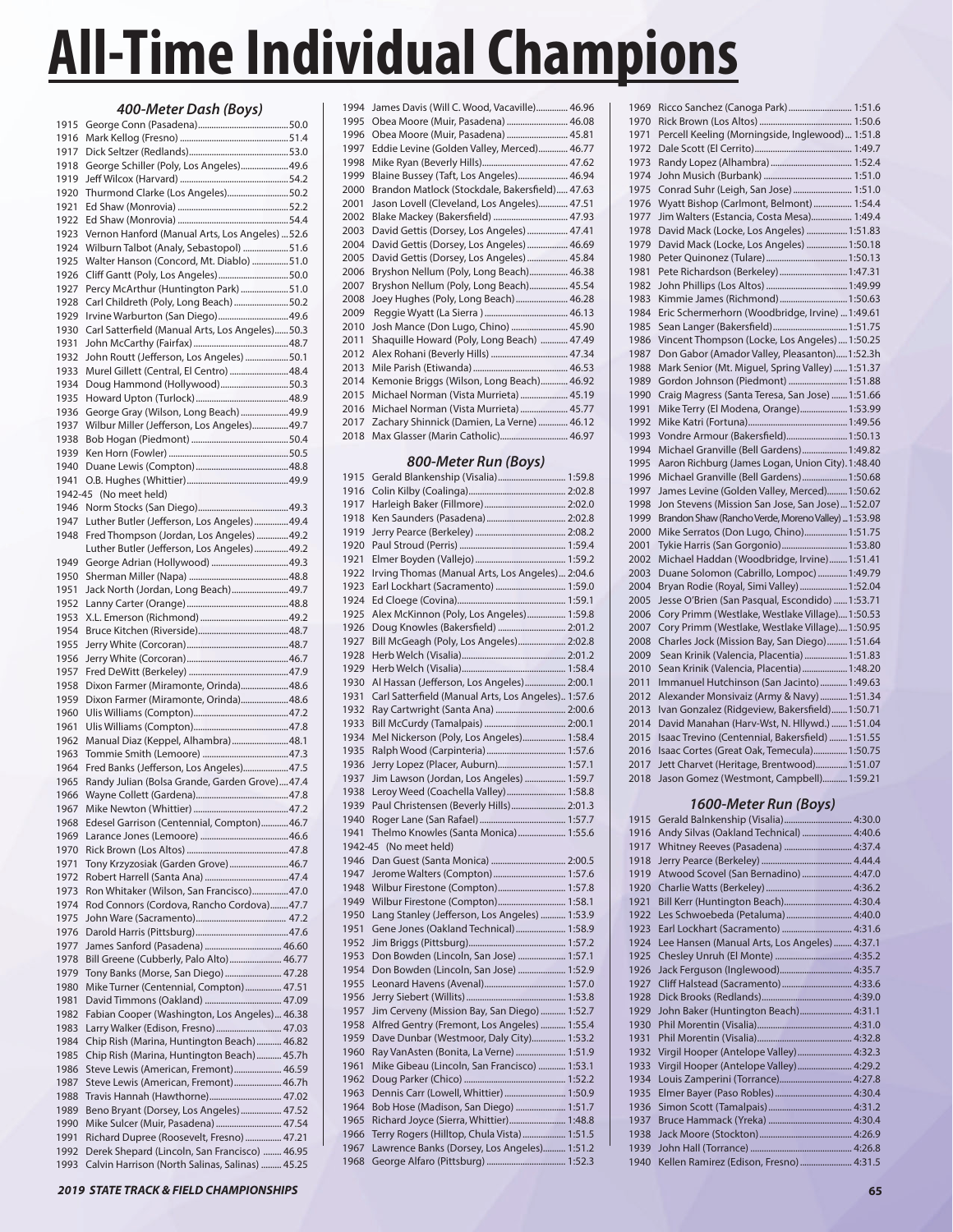### *1600-Meter Run (Boys) - continued*

| 1941    | $(100)$ $-1011$                                         |
|---------|---------------------------------------------------------|
| 1942-45 | (No meet held)                                          |
| 1946    | Bob McMillen (Cathedral, Los Angeles) 4:24.0            |
|         |                                                         |
| 1947    | Chuck Kohl (Compton, Los Angeles) 4:29.2                |
| 1948    | John Woolley (Marshall Fundamental) 4:29.1              |
| 1949    | Ellwyn Stribling (Commerce, San Francisco) 4:25.1       |
| 1950    | Ron Bauer (Washington, San Francisco)  4:23.7           |
| 1951    | Allie Cage (McClymonds, Oakland)  4:30.7                |
| 1952    | Fernando Ledesma (Compton)  4:23.2                      |
| 1953    |                                                         |
| 1954    |                                                         |
| 1955    | Tod White (Newport Harbor)  4:20.0                      |
| 1956    |                                                         |
| 1957    | Tim Roelen (San Fernando)  4:20.2                       |
| 1958    | Woody Covington (Compton)  4:23.7                       |
| 1959    |                                                         |
| 1960    | Ben Tucker (Poly, San Francisco)  4:14.3                |
| 1961    |                                                         |
| 1962    | Dennis Carr (Lowell, Whittier)  4:08.7                  |
| 1963    |                                                         |
| 1964    | Mike Ryan (Wilcox, Santa Clara) 4:11.2                  |
| 1965    | Tim Danielson (Chula Vista) 4:08.0                      |
| 1966    | Tim Danielson (Chula Vista) 4:07.0                      |
| 1967    | Mike Solomon (Westminster) 4:11.4                       |
| 1968    | Clifton West (Kennedy, Sacramento) 4:09.0               |
| 1969    | Decker Underwood (South Torrance, Torrance) 4:12.1      |
| 1970    | Brent Tubb (Cleveland, Reseda)  4:12.9                  |
| 1971    | Brent Tubb (Cleveland, Reseda)  4:09.6                  |
| 1972    | Mark Schilling (Garden Grove)  4:05.4                   |
|         |                                                         |
| 1973    |                                                         |
| 1974    | Rick Kimball (De La Salle, Concord)  4:06.6             |
| 1975    | John Johnson (Skyline, Oakland) 4:09.5                  |
| 1976    | Jim Arriola (Gahr, Cerritos)  4:14.6                    |
| 1977    | Mark Stillman (Willow Glen, San Jose) 4:06.9            |
| 1978    | Paul Medvin (University, Los Angeles)4:08.91            |
| 1979    | Paul Medvin (University, Los Angeles) 4:12.9            |
| 1980    | Larry Guinne (Castro Valley) 4:06.18                    |
| 1981    | Jeff Scott (El Camino, Sacramento)4:10.06               |
| 1982    |                                                         |
| 1983    |                                                         |
| 1984    | Roman Gomez (Belmont, Los Angeles)4:09.05               |
| 1985    | Roman Gomez (Belmont, Los Angeles)4:15.93               |
| 1986    | Mark Mastalir (Jesuit, Carmichael) 4:07.81              |
| 1987    | Scott Robinson (Bellarmine, San Jose)  4:07.95          |
| 1988    | Reggie Williams (River City, West Sacramento)  4:08.78  |
| 1989    | Francis O'Neil (San Pasqual, Escondido)  4:08.67        |
| 1990    | Coley Candaele (Carpinteria) 4:06.26                    |
| 1991    | Daniel DasNeves (Helix, La Mesa)4:12.22                 |
| 1992    | Daniel DasNeves (Helix, La Mesa)4:09.54                 |
| 1993    |                                                         |
| 1994    | Mebrahton Keflezighi (San Diego)4:07.67                 |
| 1995    | Michael Stember (Jesuit, Carmichael)  4:04.00           |
| 1996    | Michael Stember (Jesuit, Carmichael)  4:06.72           |
| 1997    | Jon Stevens (Mission, San Jose)  4:10.08                |
| 1998    | Jon Stevens (Mission, San Jose)  4:12.58                |
|         | Marcus Chandler (Serra, San Diego)4:10.44               |
| 1999    |                                                         |
| 2000    | Evan Fox (West Hills, Santee)  4:09.44                  |
| 2001    | Ryan Hall (Big Bear, Big Bear Lake) 4:02.62             |
| 2002    | Matt Johnsrud (Woodcreek, Roseville) 4:11.89            |
| 2003    | Phillip Reid (Rio Mesa, Oxnard) 4:08.49                 |
| 2004    | Mark Matusak (Loyola, Los Angeles)  4:15.89             |
| 2005    | Mark Matusak (Loyola, Los Angeles) 4:10.72              |
| 2006    | AJ Acosta (El Camino, Oceanside) 4:04.95                |
| 2007    | Hudson Andrews (Royal, Simi Valley) 4:07.59             |
| 2008    | German Fernandez (Riverbank)4:00.29                     |
| 2009    | Mac Fleet (University City, San Diego)  4:05.33         |
| 2010    | Elias Gedyon (Loyola, Los Angeles) 4:21.12              |
| 2011    | Jantzen Oshier (Trabucco Hills, Mission Viejo)  4:00.83 |
| 2012    | Darren Fahy (La Costa Canyon, Carlsbad) 4:08.78         |
| 2013    | Blake Haney (Stockdale, Bakersfield)  4:06.91           |
| 2014    | Blake Haney (Stockdale, Bakersfield)  4:08.52           |
| 2015    | Austin Tamagno (Brea Olinda)4:09.13                     |
| 2016    | Isaac Cortes (Great Oak, Temecula)4:04.62               |
| 2017    | Luis Grijalva (Armijo, Fairfield) 4:08.62               |
| 2018    | Liam Anderson (Redwood, Larkspur) 4:09.31               |
|         |                                                         |



*German Fernandez from Riverbank shattered the previous national record in the 3200 meters by nearly eight seconds with a time of 8:34.23 at the 2008 State meet. This performance followed his near-national record showing earlier in the day in the 1600.*

#### *3200-Meter Run (Boys)*

| 1965 |                                                        |
|------|--------------------------------------------------------|
| 1966 |                                                        |
|      |                                                        |
| 1967 | Ruben Chappins (Excelsior, Norwalk)  9:05.7            |
| 1968 |                                                        |
| 1969 | Ruben Chappins (Excelsior, Norwalk)  8:57.0            |
| 1970 | Ron Johnson (West Torrance, Torrance) 8:55.6           |
| 1971 | Dale Fleet (Clairemont, San Diego) 8:53.8              |
| 1972 | Curtis Beck (Santa Monica) 8:52.3                      |
| 1973 |                                                        |
| 1974 | Rick Kimball (De La Salle, Concord)  8:46.5            |
| 1975 |                                                        |
| 1976 |                                                        |
| 1977 | Frank Assuma (Eisenhower, Rialto)  8:52.9              |
| 1978 |                                                        |
| 1979 |                                                        |
| 1980 |                                                        |
| 1981 | Jon Butler (Edison, Huntington Beach) 8:46.78          |
| 1982 | Harold Kuphaldt (Bella Vista, Fair Oaks)  8:51.99      |
| 1983 |                                                        |
| 1984 | Roman Gomez (Belmont, Los Angeles)8:58.91              |
| 1985 | Roman Gomez (Belmont, Los Angeles) 9:03.05             |
| 1986 | Eric Mastalir (Jesuit, Carmichael)  8:44.95            |
| 1987 | Paul Thomas (Jesuit, Carmichael) 9:02.82               |
| 1988 | Reggie Williams (River City, West Sacramento)  8:59.61 |
| 1989 | David Welsh (Jesuit, Carmichael) 8:58.08               |
| 1990 | Bryan Dameworth (Agoura)  8:53.26                      |
| 1991 | Dave Hartman (Canyon, Canyon Country). 8:58.38         |
| 1992 | Angel Martinez (San Gabriel) 8:56.34                   |
| 1993 | Matt Farley (Jesuit, Carmichael) 9:04.39               |
| 1994 | Mebrahton Keflezighi (San Diego)8:58.11                |
| 1995 | Jason Balkman (Lynbrook, San Jose)  9:05.31            |
| 1996 |                                                        |
| 1997 |                                                        |
| 1998 |                                                        |
| 1999 |                                                        |
| 2000 | Ryan Hall (Big Bear, Big Bear Lake) 8:55.12            |
| 2001 | Yong-Sung Leal (Arroyo, San Lorenzo)  9:00.49          |
| 2002 | Kyle Alcorn (Buchanan, Clovis) 9:00.46                 |
| 2003 | Tim Nelson (Liberty Christian, Redding)8:53.59         |
| 2004 | Yosef Ghebray (James Logan, Union City)9:04.20         |
| 2005 | Michael Cybulski (Royal, Simi Valley) 9:02.57          |
| 2006 | Michael Cybulski (Royal, Simi Valley)8:53.77           |
| 2007 | Eric Avila (Bonita Vista, Chula Vista)9:01.77          |
| 2008 | German Fernandez (Riverbank)  8:34.23                  |
| 2009 |                                                        |
| 2010 | Sam Pons (South Pasadena) 8:55.40                      |
| 2011 | Elias Gedyon (Loyola, Los Angeles) 8:50.03             |
| 2012 | Darren Fahy (La Costa Canyon, Carlsbad) 9:03.29        |
| 2013 | Blake Haney (Stockdale, Bakersfield)  9:01.65          |
| 2014 | Fred Huxham (Redwood, Larkspur)8:54.24                 |

| 2015 |                                               |
|------|-----------------------------------------------|
| 2016 | Cooper Teare (St. Joseph ND, Alameda)8:51.85  |
| 2017 | Callum Bolger (San Luis Obispo)  8:53.91      |
| 2018 |                                               |
|      | 110-Meter High Hurdles (Boys)                 |
| 1915 | Earl Thomson (Poly, Long Beach)  15.2         |
| 1916 | Harry Lamport (Manual Arts, Los Angeles)16.4  |
| 1917 |                                               |
| 1918 |                                               |
| 1919 | Charley Daggs (Claremont)  16.6               |
| 1920 |                                               |
| 1921 | Jack Houston (Lincoln, Los Angeles)  16.0     |
| 1922 | Richard Bleet (Manual Arts, Los Angeles) 16.6 |
| 1923 | Ross Nichols (Huntington Beach) 15.4          |
| 1924 | Ross Nichols (Huntington Beach) 15.3          |
| 1925 |                                               |
| 1926 |                                               |
| 1927 |                                               |
| 1928 |                                               |
| 1929 |                                               |
| 1930 |                                               |
| 1931 |                                               |
| 1932 |                                               |
| 1933 |                                               |
| 1934 | Roy Kirpatrick (Central, El Cerrito)  14.7    |
| 1935 |                                               |
| 1936 |                                               |
| 1937 | Ray Seares (Wilson, Long Beach) 15.5          |
| 1938 |                                               |
| 1939 | Don Diez (Lincoln, Los Angeles)  14.9         |
|      |                                               |
| 1940 |                                               |
|      |                                               |
| 1941 |                                               |
|      | 1942-45 (No meet held)                        |
| 1946 |                                               |
| 1947 | Hugh McElhenny (Washington, Los Angeles) 14.5 |
| 1948 |                                               |
| 1949 | Jack Davis (Hoover, Glendale) 14.4            |

1950 Steve Turner (Glendale) ...........................................14.1 1951 Don Brinker (Fresno) ................................................14.5

1953 Harry Healey (Keppel) ..............................................14.4 1954 Rafer Johnson (Kingsburg) ....................................14.3 1955 Ken Thompson (Centennial, Compton).............14.1 1956 Dale Messer (Lemoore) ...........................................14.2 1957 Ken Overholser (Glendale) .....................................14.3 1958 Floyd James (Centennial, Compton) ..................14.1 1959 Bob Pierce (Burbank) ...............................................14.3 1960 Robert Bonds (Poly, Riverside) ..............................13.9 1961 Abe Johnson (McClymonds, Oakland) .......... 14.2w 1962 Ron White (Dorsey, Los Angeles) .........................14.0 1963 Carl Davis (Compton) ...............................................13.9 1964 Earl McCullough (Poly, Long Beach) ...................14.1 1965 Bill Persons (San Francisco) ....................................13.8 Rich Miller (Monrovia) .............................................13.8 1966 Donald Parish (Dorsey, Los Angeles) ..................13.9 1967 Jerry Proctor (Muir, Pasadena) ..............................13.7 1968 Kerry Hampton (Poly, San Francisco) .................. 14.0<br>1969 Jerry Wilson (Roosevelt, Fresno) ........................... 13.7 1969 Jerry Wilson (Roosevelt, Fresno) ................. 1970 Alfonzo Hall (Morningside, Inglewood) ............13.9 1971 Charles Jackson (Lompoc) ................................. 13.6w 1972 Daniel Jones (Palo Verde, Blythe) ........................13.6 1973 Mike Johnson (Pasadena) ................................... 13.6w 1974 Fred Shaw (Muir, Pasadena)...................................13.7 1975 Robert Gains (Kennedy, Richmond) ...................13.3 1976 Lloyd Jones (Ganesha, Pomona) ..........................14.5 1977 Phillip Johnson (Gardena) ................................... 13.66 1978 Milan Stewart (West Covina) .............................. 13.97 1979 Jim Scannella (San Ramon, Danville) .............. 13.87 1980 Don Ward (St. Mary's, Berkeley) ......................... 13.73 1981 David Ashford (West Covina) ............................. 13.67 1982 Steve Kerho (Mission Viejo) ................................ 13.41 1983 Mark Boyd (St. Mary's, Berkeley) ....................... 13.93 1984 Raymond Young (Hawthorne) ........................... 14.32 1985 Robert Reading (St. Mary's, Berkeley) ............. 13.88 1986 Terry Johnson (Katella, Anaheim) ..................... 13.88

1952 Ancel Robinson (Selma) ........

194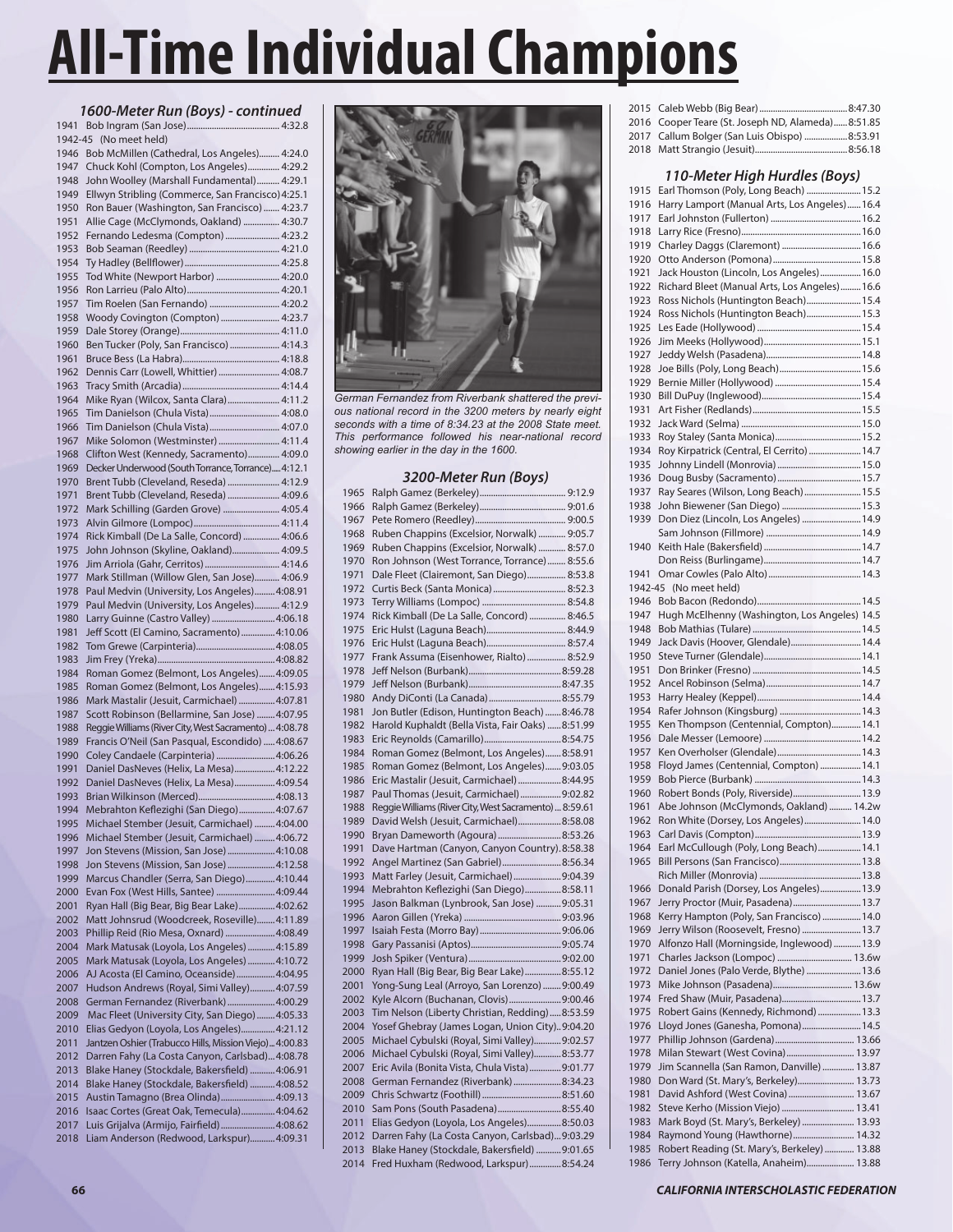| 110-Meter High Hurdles (Boys) - cont. |                                                    |  |
|---------------------------------------|----------------------------------------------------|--|
| 1987                                  | Dana Hall (Ganesha, Pomona) 13.98                  |  |
| 1988                                  | Darrell Thompson (Cerritos)  14.25                 |  |
| 1989                                  | William Henry (Arroyo Grande)  14.05               |  |
| 1990                                  |                                                    |  |
| 1991                                  | Issac Carson (Jefferson, Los Angeles) 13.67        |  |
| 1992                                  | Charlie Davidson (Saddleback, Santa Ana)13.94w     |  |
| 1993                                  |                                                    |  |
| 1994                                  | Gerimi Burleigh (Upland)  13.93w                   |  |
| 1995                                  | Joe Naivalu (Fremont, San Jose)  14.33             |  |
| 1996                                  | Joe Naivalu (Fremont, San Jose)  13.68             |  |
| 1997                                  | Dominique DeGrammont (Tustin) 13.48                |  |
| 1998                                  | Marcell Allmond (St. Paul, Santa Fe Springs)13.83  |  |
| 1999                                  | Marcell Allmond (St. Paul, Santa Fe Springs)13.54  |  |
| 2000                                  | Christopher Morgan (Taft, Woodland Hills) 13.95    |  |
| 2001                                  | Christopher Morgan (Taft, Woodland Hills) 13.59w   |  |
| 2002                                  | Thomas Mack (Bakersfield) 14.34                    |  |
| 2003                                  | Kevin Craddock (James Logan, Union City) 14.09     |  |
| 2004                                  | Kevin Craddock (James Logan, Union City) 13.39     |  |
| 2005                                  | Robert Williams (Ramona)  13.97                    |  |
| 2006                                  | Terry Prentice (Diamond Ranch, Pomona) 14.11       |  |
| 2007                                  | Terry Prentice (Diamond Ranch, Pomona) 13.53       |  |
| 2008                                  | Devron Walker (Dominguez, Compton) 13.96           |  |
| 2009                                  | Dale Morgan (Taft, Woodland Hills) 13.76           |  |
| 2010                                  | Johnathan Cabral (Agoura, Agoura Hills)  13.54     |  |
| 2011                                  | Johnathan Cabral (Agoura, Agoura Hills)  13.79     |  |
| 2012                                  | Lloyd Sicard (Serra, Gardena) 14.09                |  |
| 2013                                  | Marquis Morris (De La Salle, Concord) 13.90        |  |
| 2014                                  | Misana Viltz (Millikan, Long Beach)  13.47         |  |
| 2015                                  | Alexander Billing (Simi Valley)  13.68             |  |
| 2016                                  | Joseph Anderson (Upland) 13.59                     |  |
| 2017                                  | Joseph Anderson (Upland) 13.33                     |  |
| 2018                                  | Jaden Ellis (Vista del Lago, Moreno Valley)  13.97 |  |



*Reggie Wyatt's 35.02 in the 300-meter intermediate hurdles at the 2009 State meet bettered the national record set by Jeshua Anderson (35.28) at the 2007 State meet.*

#### *300-Meter Intermediate Hurdles (Boys)*

| 1975 | Dedy Cooper (Ells, Richmond) 36.5                   |
|------|-----------------------------------------------------|
| 1976 | Charles White (San Fernando)  36.7                  |
| 1977 | Andre Phillips (Silver Creek, San Jose) 36.43       |
| 1978 | Gary Lee (Poly, Long Beach)  36.58                  |
| 1979 | Gary Lee (Poly, Long Beach)  36.22                  |
| 1980 | Don Ward (St. Mary's, Berkeley) 36.57               |
| 1981 |                                                     |
| 1982 | Steve Kerho (Mission Viejo)  35.85                  |
| 1983 |                                                     |
| 1984 | George Porter (Cabrillo, Lompoc)  36.10             |
| 1985 | George Porter (Cabrillo, Lompoc)  35.50             |
| 1986 | Rodney Bradshaw (Saugus, Santa Clarita) 37.30       |
| 1987 |                                                     |
| 1988 | John Montgomery (Independence, San Jose)36.43       |
| 1989 | John Prudenti (Siena, Napa) 37.28                   |
| 1990 | Rocky Morris (Andrew Hill, San Jose)  37.46         |
| 1991 | Keith Williams (Escondido)  37.28                   |
| 1992 | Demond Smith (Hawthorne)  37.34                     |
| 1993 | Kenny Haslip (Muir, Pasadena)  37.80                |
| 1994 | Kenny Haslip (Muir, Pasadena)  37.14                |
| 1995 | Mickey Grimes (Canyon Springs, Moreno Valley) 36.83 |
| 1996 | Makio Haywood (Muir, Pasadena) 36.18                |
| 1997 | Kenyon Rambo (Poly, Long Beach)  36.57              |
| 1998 |                                                     |

| 1999 |                                                  |
|------|--------------------------------------------------|
| 2000 | Trevor Jones (Newport Harbor) 36.60              |
| 2001 | Jeffrey Hunter (Granite Hills, El Cajon) 36.25   |
| 2002 | Thomas Mack (Bakersfield) 37.45                  |
| 2003 | Brandon Bornes (Rancho Buena Vista, Vista) 38.00 |
| 2004 | Kevin Craddock (James Logan, Union City) 35.93   |
| 2005 | David Klech (California, San Ramon) 36.06        |
| 2006 | David Klech (California, San Ramon) 35.87        |
| 2007 | Jeshua Anderson (Taft, Woodland Hills)  35.28    |
| 2008 | Brian Baucham (West Torrance) 37.26              |
| 2009 |                                                  |
| 2010 | R.J. Frasier (Jesuit, Sacramento)  36.90         |
| 2011 | Johnathan Cabral (Agoura, Agoura Hills) 36.20    |
| 2012 | Jarrett Gonzales (Damien, La Verne)  37.30       |
| 2013 | Lloyd Sicard (Serra, Gardena) 37.06              |
| 2014 | Marquis Morris (De La Salle, Concord) 36.86      |
| 2015 |                                                  |
| 2016 |                                                  |
| 2017 |                                                  |
| 2018 | Caleb Lutalo Roberson (Upland) 36.61             |

#### *400-Meter Relay (Boys)*

| 1968 |                                          |
|------|------------------------------------------|
| 1969 |                                          |
| 1970 |                                          |
| 1971 |                                          |
| 1972 |                                          |
| 1973 |                                          |
| 1974 |                                          |
| 1975 |                                          |
| 1976 |                                          |
| 1977 |                                          |
| 1978 |                                          |
| 1979 |                                          |
| 1980 | Washington (Los Angeles)  41.51          |
| 1981 |                                          |
| 1982 |                                          |
| 1983 |                                          |
| 1984 |                                          |
| 1985 |                                          |
| 1986 | Hiram Johnson (Sacramento) 41.30         |
| 1987 |                                          |
| 1988 |                                          |
| 1989 |                                          |
| 1990 |                                          |
| 1991 |                                          |
| 1992 |                                          |
| 1993 |                                          |
| 1994 |                                          |
| 1995 |                                          |
| 1996 |                                          |
| 1997 |                                          |
| 1998 |                                          |
|      |                                          |
| 1999 |                                          |
| 2000 |                                          |
| 2001 |                                          |
| 2002 |                                          |
| 2003 |                                          |
| 2004 |                                          |
| 2005 |                                          |
| 2006 | Notre Dame (Sherman Oaks) 41.27          |
| 2007 |                                          |
| 2008 |                                          |
| 2009 |                                          |
| 2010 |                                          |
| 2011 | Oaks Christian (Westlake Village)  41.19 |
| 2012 | Notre Dame (Sherman Oaks)  41.13         |
| 2013 |                                          |
| 2014 |                                          |
| 2015 |                                          |
| 2016 |                                          |
| 2017 |                                          |
| 2018 |                                          |

### *1600-Meter Relay (Boys)*

| . |  |
|---|--|
|   |  |
|   |  |
|   |  |
|   |  |

| 1971 |                                  |  |
|------|----------------------------------|--|
| 1972 |                                  |  |
| 1973 |                                  |  |
| 1974 |                                  |  |
| 1975 |                                  |  |
| 1976 |                                  |  |
| 1977 |                                  |  |
| 1978 |                                  |  |
| 1979 |                                  |  |
| 1980 |                                  |  |
| 1981 |                                  |  |
| 1982 |                                  |  |
| 1983 |                                  |  |
| 1984 |                                  |  |
| 1985 |                                  |  |
| 1986 |                                  |  |
| 1987 |                                  |  |
| 1988 |                                  |  |
| 1989 |                                  |  |
| 1990 |                                  |  |
| 1991 |                                  |  |
| 1992 | Morningside (Inglewood)  3:15.37 |  |
| 1993 |                                  |  |
| 1994 |                                  |  |
| 1995 |                                  |  |
| 1996 |                                  |  |
| 1997 |                                  |  |
| 1998 |                                  |  |
| 1999 |                                  |  |
| 2000 |                                  |  |
| 2001 |                                  |  |
| 2002 |                                  |  |
| 2003 |                                  |  |
| 2004 |                                  |  |
| 2005 |                                  |  |
| 2006 |                                  |  |
| 2007 |                                  |  |
| 2008 |                                  |  |
| 2009 |                                  |  |
| 2010 |                                  |  |
| 2011 |                                  |  |
| 2012 |                                  |  |
| 2013 |                                  |  |
| 2014 |                                  |  |
| 2015 |                                  |  |
| 2016 |                                  |  |
| 2017 |                                  |  |
| 2018 |                                  |  |

### *Discus Throw (Boys)*

| 1915 | Cifford Merritt (Santa Rosa) 113-00        |  |
|------|--------------------------------------------|--|
| 1916 | Wayne Weeks (Santa Rosa) 117-00            |  |
| 1917 |                                            |  |
| 1918 | Johnny Boyle (Los Angeles)114-02.75        |  |
| 1919 | Johnny Boyle (Los Angeles)120-06           |  |
| 1920 |                                            |  |
| 1921 | Clarence Houser (Oxnard) 135-00.50         |  |
| 1922 | Clarence Houser (Oxnard) 144-03.20         |  |
| 1923 |                                            |  |
| 1924 | Robert Patton (Poly, Riverside)124-06.50   |  |
| 1925 | Eddie Moeller (San Diego) 126-00.62        |  |
| 1926 | Eddie Moeller (San Diego) 141-00           |  |
| 1927 |                                            |  |
| 1928 | Dudley Stephens (Woodland) 135-00.37       |  |
| 1929 | Dudley Stephens (Woodland) 134-09          |  |
| 1930 |                                            |  |
| 1931 | George Theodoratus (Sacramento) 132-01.50  |  |
| 1932 | Arlo Munch (Poly, Long Beach) 130-11.50    |  |
| 1949 | John Henry Johnson (Pittsburg) 145-02      |  |
| 1950 | Louie Irigara (Lemoore)145-01.25           |  |
| 1951 |                                            |  |
| 1954 | Jack Egan (Balboa, San Francisco)159-01.50 |  |
| 1955 |                                            |  |
| 1956 | Wayne Crow (Corcoran) 171-05.25            |  |
| 1957 |                                            |  |
| 1958 |                                            |  |
| 1959 |                                            |  |
| 1960 | Alex Darnes (Poly, San Francisco) 178-08   |  |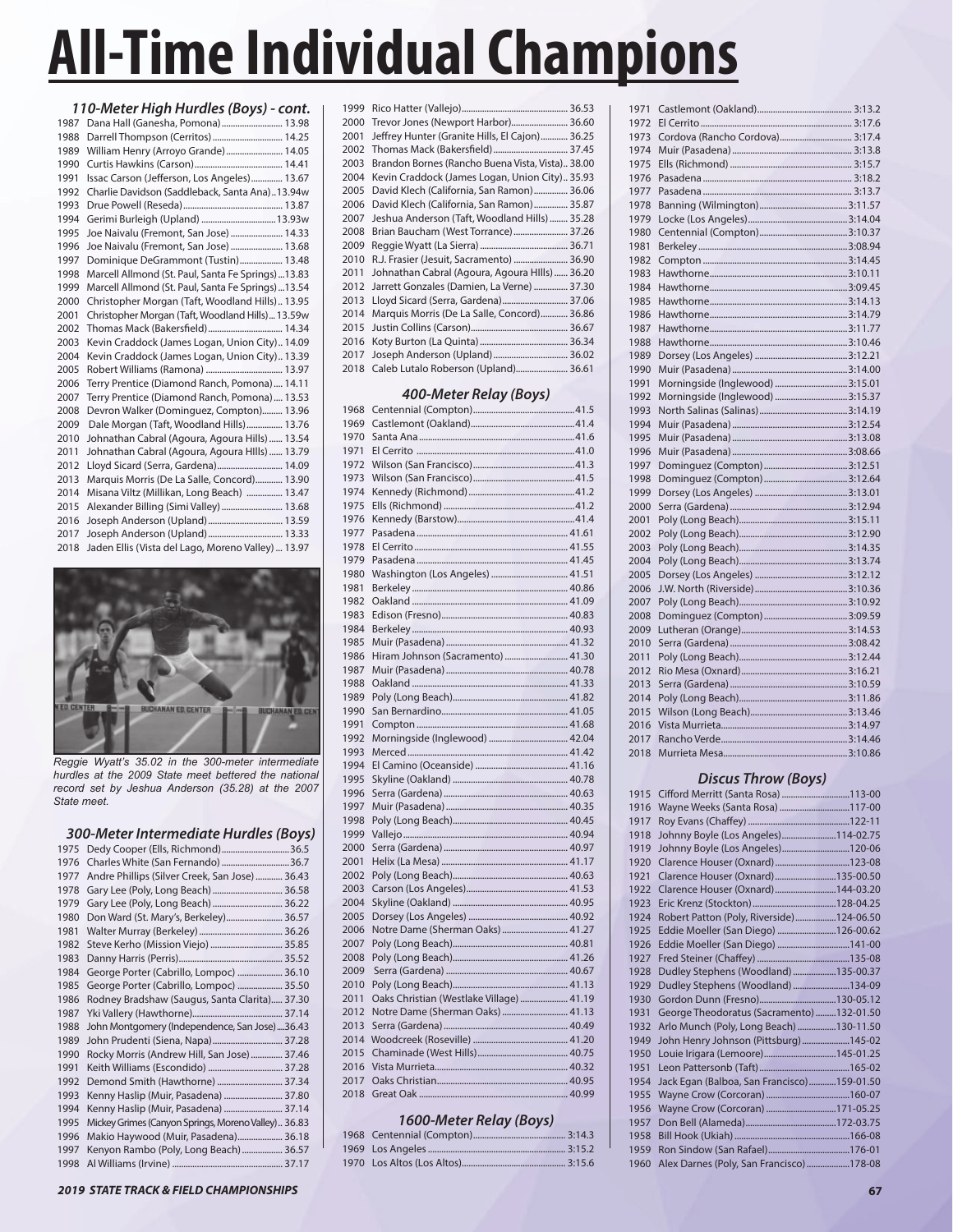|              | Discus Throw (Boys) - continued                                            |
|--------------|----------------------------------------------------------------------------|
| 1961         | Bob Stoecker (Los Altos)188-06.50                                          |
| 1962         | Bob Stoecker (Los Altos)185-11.50                                          |
| 1963         | Stan McDonald (Edison, Fresno)178-01                                       |
| 1964         | Bill Staley (Las Lomas, Walnut Creek) 181-02                               |
| 1965         | Bruce Naglee (Baltimore, San Jose)172-03.50                                |
| 1966         |                                                                            |
| 1967         | Fred DeBernardi (Hart, Newhall)178-02                                      |
| 1968         | Rory Kenward (San Marcos, Santa Barbara) 183-11                            |
| 1969         |                                                                            |
| 1970         |                                                                            |
| 1971         |                                                                            |
| 1972         |                                                                            |
| 1973         | Lonnie Shelton (Foothill, Bakersfield) 195-05                              |
| 1974         |                                                                            |
| 1975         |                                                                            |
| 1976         | Scott Endler (Hoover, Fresno) 192-10                                       |
| 1977         | David Thompson (Santa Ynez)190-00                                          |
| 1978         |                                                                            |
| 1979         | Hank Kraychir (San Jacinto) 192-09                                         |
| 1980         |                                                                            |
| 1981         | Antonio Dobbins (Burroughs, Ridgecrest)180-10                              |
| 1982         | Antonio Dobbins (Burroughs, Ridgecrest)191-01                              |
| 1983         |                                                                            |
| 1984         | Tambi Wenj (Fountain Valley)185-11                                         |
| 1985         | Brian Bluetreich (Capistrano Valley, Mission Viejo). 203-04                |
| 1986<br>1987 | Jeff Hooper (Del Campo, Fair Oaks)187-04                                   |
| 1988         | Dave Bultman (Royal, Simi Valley)193-06                                    |
| 1989         | John Wirtz (Leland, San Jose)192-10<br>Derrick Stevens (Bakersfield)188-02 |
| 1990         | Rob Powell (Redwood, Visalia)203-04                                        |
| 1991         |                                                                            |
| 1992         |                                                                            |
| 1993         | Chad Peare (Trabuco Hills, Mission Viejo)182-02                            |
| 1994         | Jeremy Staat (Bakersfield)183-08                                           |
| 1995         | Chad Jones (Arroyo Grande) 183-09                                          |
| 1996         | Scott Moser (Huntington Beach)185-07                                       |
| 1997         | Scott Moser (Huntington Beach) 203-02                                      |
| 1998         | Reedus Thurman (Serra, Gardena)202-01                                      |
| 1999         | Dan Ames (El Capitan, Lakeside) 199-09                                     |
| 2000         | Travis Pendleton (Esperanza, Anaheim)203-05                                |
| 2001         | Sean Shields (Arroyo Grande)189-01                                         |
| 2002         | Jarered Morgan (La Quinta)194-01                                           |
| 2003         |                                                                            |
| 2004         | Daniel Schaerer (The Bishop's School, La Jolla) 206-05                     |
| 2005         | Darius Savage (Morse, San Diego) 194-08                                    |
| 2006         | Darius Savage (Morse, San Diego) 205-06                                    |
| 2007         | Derek Johnson (Agoura, Agoura Hills)203-06                                 |
| 2008         | Dayshan Ragans (Foothill, Bakersfield) 202-06                              |
| 2009         | Matt Darr (Frontier, Bakersfield) 192-00                                   |
| 2010         |                                                                            |
| 2011         | Ethan Cochran (Newport Harbor, Newport)  185-09                            |
| 2012         | Ethan Cochran (Newport Harbor, Newport)  196-04                            |
| 2013         | Brenden Song (West Hills, Santee)188-08                                    |
| 2014         | Rocky Fenton (San Clemente) 184-10                                         |
| 2015         | Charles Lenford (Oceanside) 195-04                                         |
| 2016<br>2017 | Bronson Osborn (Esperanza, Anaheim) 200-10                                 |
| 2018         | Christian Lavalle (Mission Viejo)182-07                                    |
|              |                                                                            |

# *High Jump (Boys)*

| 1915 | Millard Webster (Santa Paula)5-09.50        |  |
|------|---------------------------------------------|--|
| 1916 |                                             |  |
| 1917 |                                             |  |
| 1918 | Harold Muller (San Diego)5-01.75            |  |
| 1919 | Harold Muller (Oakland Technical) 5-06      |  |
| 1920 |                                             |  |
| 1921 |                                             |  |
| 1922 |                                             |  |
| 1923 | Henry Coggeshall (Poly, Los Angeles) 5-11   |  |
| 1924 | Henry Coggeshall (Poly, Los Angeles)6-01.25 |  |
| 1925 |                                             |  |
| 1926 | Olympus Carter (Jordan, Los Angeles)  5-11  |  |
|      |                                             |  |
| 1927 |                                             |  |
| 1928 |                                             |  |
|      |                                             |  |
|      |                                             |  |

| 1930         |                                                                                              |
|--------------|----------------------------------------------------------------------------------------------|
| 1931         |                                                                                              |
| 1932         | Cornelius Johnson (Los Angeles) 6-03                                                         |
| 1933         | Cornielius Johnson (Los Angeles) 6-04.75                                                     |
| 1934         |                                                                                              |
| 1935         |                                                                                              |
| 1936         |                                                                                              |
| 1937         |                                                                                              |
| 1938         |                                                                                              |
| 1939         |                                                                                              |
| 1940         | Jack Newman (Poly, Long Beach)6-04.12                                                        |
| 1941         | Henry Caldwell (Edison, Fresno)  6-01                                                        |
| 1942-45      | (No meet held)                                                                               |
| 1946         |                                                                                              |
|              | Dick Smith (Roosevelt, Fresno) 6-02                                                          |
| 1947         | Daryl Butts (Excelsior, Norwalk)  6-00                                                       |
|              |                                                                                              |
| 1948         | Dick Brombach (Poly, Long Beach)  6-03                                                       |
|              | Ed Young (Jefferson, Los Angeles)  6-03                                                      |
| 1949         | Norman Woods (Jefferson, Los Angeles)  6-03                                                  |
| 1950         |                                                                                              |
| 1951         |                                                                                              |
| 1952         |                                                                                              |
| 1953         | Bernie Nelson (Hoover, San Diego) 6-04                                                       |
| 1954         |                                                                                              |
| 1955         | Charlie Dumas (Centennial, Compton)6-08.87                                                   |
| 1956         | Curtis Chappel (Jefferson, Los Angeles)6-03.25                                               |
| 1957         |                                                                                              |
| 1958         |                                                                                              |
|              |                                                                                              |
| 1959         |                                                                                              |
| 1960         |                                                                                              |
|              | Roger Olsen (Willow Glen, San Jose)6-06.25                                                   |
| 1961         |                                                                                              |
| 1962         |                                                                                              |
|              | Otis Burrell (Jefferson, Los Angeles)6-07.50                                                 |
|              | Bob Channell (McLane, Fresno) 6-07.50                                                        |
| 1963<br>1964 | Ed Caruthers (Santa Ana Valley, Santa Ana) 6-08                                              |
|              |                                                                                              |
|              |                                                                                              |
| 1965         | Ken Brown (Castlemont, Oakland)6-08.50                                                       |
| 1966         | Tom Clyburn (Balboa, San Francisco) 6-10                                                     |
| 1967         | Reynaldo Brown (Compton)6-09.25                                                              |
| 1968         |                                                                                              |
| 1969         |                                                                                              |
| 1970         |                                                                                              |
| 1971         |                                                                                              |
| 1972         | Carl Miles (Poly, Long Beach)  6-10                                                          |
| 1973         | Randy Turner (Wilson, San Francisco)  6-06                                                   |
| 1974         | Charles Hatch (Wilson, San Francisco) 7-00                                                   |
| 1975         | Johnny Washington (Fremont, Los Angeles) 7-00                                                |
| 1976         | John Lane (American, Fremont) 6-11                                                           |
| 1977         | Dennis Smith (Santa Monica)  7-02                                                            |
| 1978         |                                                                                              |
| 1979         |                                                                                              |
| 1980<br>1981 | Greg Denby (Crenshaw, Los Angeles) 6-10                                                      |
| 1982         | Anthony Caire (Pius X, Downey)  7-01                                                         |
| 1983         | Maurice Crumby (Balboa, San Francisco)  7-00<br>Maurice Crumby (Balboa, San Francisco)  7-02 |
| 1984         |                                                                                              |
| 1985         | Kenny Burke (Westlake, Westlake Village)  7-00<br>Mark Webster (Homestead, Cupertino) 6-09   |
| 1986         | Derrick Moore (Millikan, Long Beach) 6-10                                                    |
| 1987         | Luis Juico (Piedmont Hills, San Jose) 7-01                                                   |
| 1988         | Reggie Bettor (Antelope Valley) 7-00                                                         |
| 1989         | Mark Wilson (Charter Oak, Covina)  7-00                                                      |
| 1990         | Kevin Carlson (Katella, Anaheim)  7-00                                                       |
| 1991         | Avery Anderson (J.W. North, Riverside) 7-02                                                  |
| 1992         |                                                                                              |
| 1993         | Jeff Nadeau (Monroe, North Hills) 7-02                                                       |
| 1994         |                                                                                              |
| 1995         |                                                                                              |
| 1996         | Elliott Parks (El Toro, Lake Forest) 6-10                                                    |
| 1997         | Jason Howard (Ridgeview, Bakersfield)  7-01                                                  |
| 1998         |                                                                                              |
| 1999         |                                                                                              |
| 2000         | Ebon Glenn (St. Mary's, Berkeley)  7-00                                                      |
| 2001         |                                                                                              |
| 2002<br>2003 |                                                                                              |

|      | 2004 Ed Wright (St. Mary's, Berkeley)6-10.25          |
|------|-------------------------------------------------------|
|      | 2005 Fletcher Carlyle (Vintage, Napa)  6-09           |
|      | 2006 Casey Ryan (Argonaut, Jackson)  6-09             |
| 2007 | Daniel Kirkpatrick (Trabuco Hills, Mission Viejo)6-11 |
| 2008 | Harrison Steed (J Serra, San Juan Capistrano) 7-01    |
| 2009 | Nick Ross (Vista Murrieta, Murrieta) 7-01             |
| 2010 |                                                       |
| 2011 | Crampton Cody (Canyon, Anaheim)  6-11                 |
| 2012 | Noel Frazier (California, San Ramon)6-10.25           |
| 2013 |                                                       |
| 2014 |                                                       |
| 2015 |                                                       |
| 2016 | Darius Carbin (Mt. Pleasant, San Jose) 7-00           |
| 2017 |                                                       |
|      |                                                       |
|      |                                                       |

# *Long Jump (Boys)*

|         | Long Jump (Doys)                                   |
|---------|----------------------------------------------------|
| 1915    | Ernest Plavan (Santa Ana)  21-02.00                |
| 1916    | Harry Lamport (Manual Arts, Los Angeles)  21-05.25 |
| 1917    | Gene Davis (Poly, Los Angeles) 21-10.50            |
| 1918    | Roy Hasselbach (Frenso) 21-10.50                   |
| 1919    | Harold Miller (Oakland Technical)  20-11.25        |
| 1920    |                                                    |
| 1921    |                                                    |
| 1922    | Verden Nash (Huntington Beach) 21-05.25            |
| 1923    |                                                    |
| 1924    | Virgil Elliot (Huntington Beach)22-03.50           |
| 1925    | Fred Osborne (Fullerton)  21-08.50                 |
| 1926    | Walter Rehwald (Lincoln, Los Angeles)  21-08.50    |
| 1927    | Frank Wycoff (Glendale) 22-05.00                   |
| 1928    | Dick Barber (Poly, Long Beach) 23-05.75            |
| 1929    |                                                    |
| 1930    | George Shehtanian (Tulare)  22-02.62               |
| 1931    | Floyd Wilson (Riverside)  23-02.62                 |
| 1932    | Tom White (Poly, Long Beach) 22-10.50              |
| 1933    | Don Skinner (Manual Arts) 22-08.00                 |
| 1934    | Don Skinner (Manual Arts) 23-08.50                 |
| 1935    | Jimmy Montgomery (El Monte)  23-00.25              |
| 1936    |                                                    |
| 1937    | Bill Bugbee (Montebello)23-01.00                   |
| 1938    | Bill Bugbee (Montebello)23-07.12                   |
| 1939    |                                                    |
| 1940    | Glenn Shoop (Long Beach, Jordan)  22-02.50         |
| 1941    | Ray Meagher (Bakersfield) 23-05.75                 |
| 1942-45 | (No meet held)                                     |
| 1946    |                                                    |
| 1947    | Hugh McElhenny (Washington, Los Angeles)22-10.50   |
| 1948    | George Brown (Jordan, Los Angeles) 23-02.25        |
| 1949    | George Brown (Jordan, Los Angeles) 24-06.25        |
| 1950    | William Johnson (Jefferson, Los Angeles)24-02.75   |
| 1951    | Bill Holland (Jefferson, Los Angeles) 22-05.75     |
| 1952    | Rollin Garrison (Compton)  23-05.25                |
| 1953    | Monte Upshaw (Piedmont)  23-05.00                  |
| 1954    | Monte Upshaw (Piedmont)  25-04.25                  |
| 1955    | Bobby Baines (Jordan, Los Angeles) 23-03.50        |
| 1956    | Oscar Bean (Jefferson, Los Angeles)24-09.00        |
| 1957    | Luther Hayes (Lincoln, San Diego) 23-08.50         |
| 1958    |                                                    |
| 1959    |                                                    |
| 1960    | Walt Roberts (Compton)24-07.25                     |
| 1961    | Robert McKeever (Fremont, Los Angeles)24-03.00     |
| 1962    | James Kennedy (Lincoln, San Diego)  24-05.75       |
| 1963    | Jerry Williams (Berkeley)  24-03.50                |
| 1964    | Bobby Bonds (Poly, Riverside)  25-03.00            |
| 1965    | Manuel Murrell (Poly, Long Beach) 24-09.75         |
| 1966    | Doyle Steel (San Diego)  25-03.25                  |
| 1967    | Jerry Proctor (Muir, Pasadena) 25-04.50            |
| 1968    | Heulon Hewitt (Merced) 24-07.00                    |
| 1969    | James McAllister (Blair, Pasadena)  24-02.25       |
| 1970    | Lynn Swann (Serra, San Mateo)24-02.75              |
| 1971    | Randy Williams (Edison, Fresno)  26-03.25w         |
| 1972    | Carl McCullough (Sacramento) 24-07.00              |
| 1973    | Jerry Herndon (Cajon, San Bernadino) 25-04.50w     |
| 1974    | James Lofton (Washington, Los Angeles)  24-03.50   |
| 1975    |                                                    |
| 1976    | Larry Doubley (Manual Arts, Los Angeles)25-03.75w  |
| 1977    |                                                    |
| 1978    | Dokie Williams (El Camino, Oceanside)  25-01.25    |
|         |                                                    |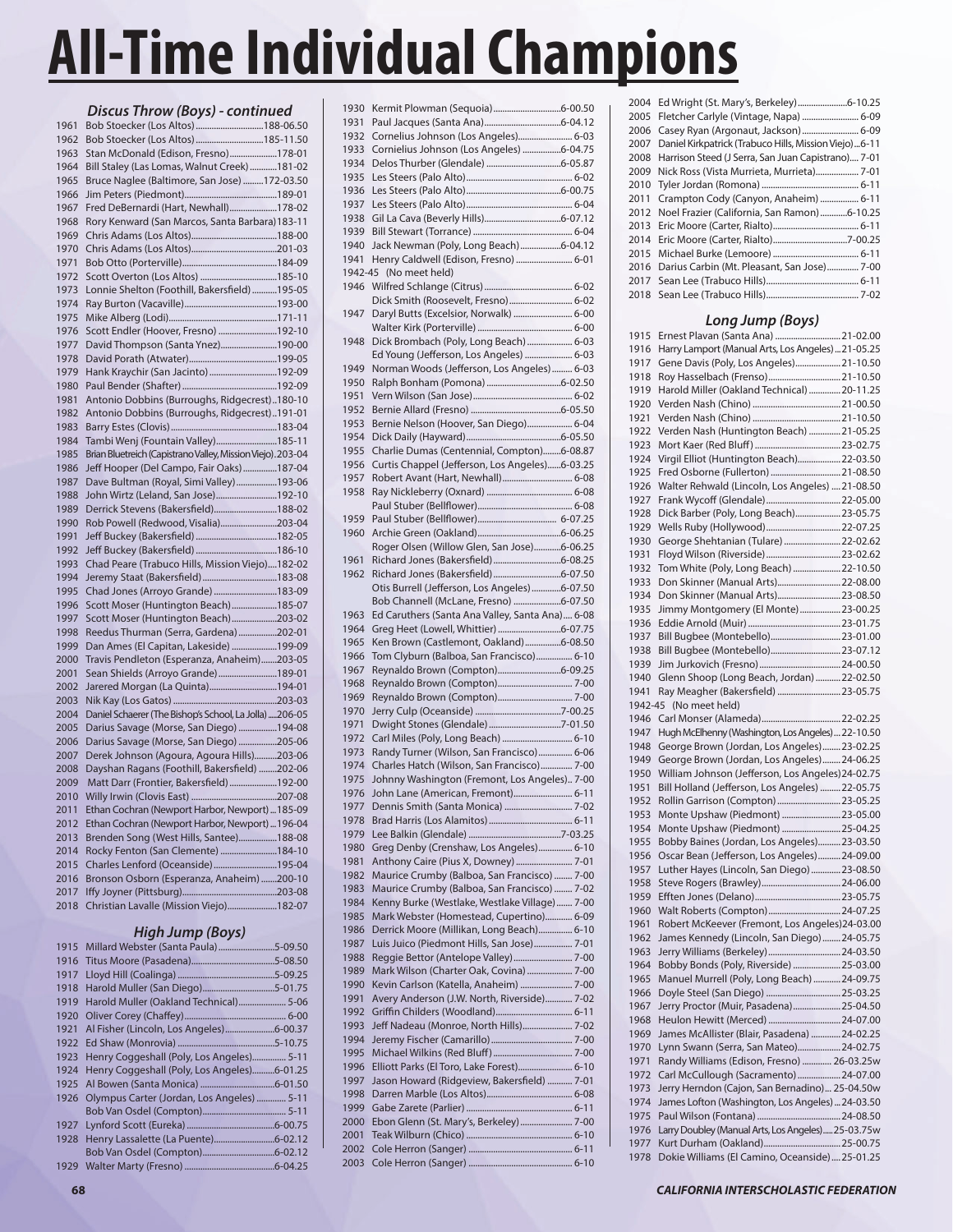| Long Jump (Boys) - continued |                                                             |  |  |
|------------------------------|-------------------------------------------------------------|--|--|
| 1979                         | George Gaffney (Lemoore)  24-01.75                          |  |  |
| 1980                         | Charles Mayfield (Muir, Pasadena)  23-04.75                 |  |  |
| 1981                         | Ed Tave (Muir, Pasadena)  25-00.50                          |  |  |
| 1982                         | Eric Thomas (Norte Del Rio, Sacramento) 24-04.75            |  |  |
| 1983                         | Johnny Cleveland (Soquel)24-06.50                           |  |  |
| 1984                         | Joe Richardson (Pasadena)  24-11.00                         |  |  |
| 1985                         | Larry Nelson (Simi Valley)  24-03.25                        |  |  |
| 1986                         | Curtis Rodgers (Hiram Johnson, Sacramento) 23-10.00         |  |  |
| 1987                         | Percy Knox (Antelope Valley, Lancaster)24-06.50             |  |  |
| 1988                         | Diatory Gildersleeve (Grant, Sacramento)24-05.50w           |  |  |
| 1989                         | James Stallworth (Tulare Union, Tulare) 26-04.75            |  |  |
| 1990                         | Jerome Price (University City, San Diego)25-03.25           |  |  |
| 1991                         | Steve Stanley (Gardena) 25-01.25w                           |  |  |
| 1992                         | Eugene Dreher (Antelope Valley, Lancaster) 24-01.50w        |  |  |
| 1993                         | LeAndrew Childs (Inglewood) 24-00.00w                       |  |  |
| 1994                         | Tyree Washington (La Sierra, Riverside) 23-09.25w           |  |  |
| 1995                         | Clarence Scott (Fremont, Los Angeles) 24-07.75              |  |  |
| 1996                         | Gerald Williams (Lynwood) 24-10.50                          |  |  |
| 1997                         | Marvin Brown (Will C. Wood, Vacaville)24-05.25              |  |  |
| 1998                         | BB Malone (Redwood, Visalia)  24-01.00w                     |  |  |
| 1999                         | Robert Kennedy (El Camino, Sacramento)25-02.00              |  |  |
| 2000                         | Oliver Jackson (Royal, Simi Valley)24-04.25                 |  |  |
| 2001                         | Trevell Quinley (Merrill West, Tracy) 24-05.75w             |  |  |
| 2002                         |                                                             |  |  |
| 2003                         | Derrell Hutsona (Helix, La Mesa) 25-05.75                   |  |  |
| 2004                         | Demitri Mosby (Gahr, Cerritos) 24-03.75                     |  |  |
| 2005                         | Andre Crenshaw (Antelope Valley, Lancaster)22-08.00         |  |  |
| 2006                         | Terry Prentice (Diamond Ranch, Pomona)  23-10.50            |  |  |
| 2007                         | Terry Prentice (Diamond Ranch, Pomona) 23-08.50w            |  |  |
| 2008                         | Cameron Gillette (La Mirada)  24-01.75w                     |  |  |
| 2009                         | Chase Wheeler (De La Salle, Concord)  25-02.25              |  |  |
| 2010                         | Niko DiMartino (Oaks Christian, Westlake Village)  23-10.50 |  |  |
| 2011                         | Jovante Slater (Vista Murrieta, Murrieta). 24-10.50         |  |  |
| 2012                         | Adoree Jackson (Serra, Gardena)25-00.50                     |  |  |
| 2013                         | Nate Moore (Castro Valley)  24-11.75                        |  |  |
| 2014                         | Nate Moore (Castro Valley)  25-08.75                        |  |  |
| 2015                         | Gregory Vann (Rio Mesa, Oxnard) 24-06.00                    |  |  |
| 2016                         | Isaiah Holmes (Oakmont, Roseville)  25-05.00                |  |  |
| 2017                         | Sanjay Kettels (St. Mary's, Berkeley) 24-03.75              |  |  |
| 2018                         | Malcolm Clemons (St. Mary's, Berkeley)25-01.00              |  |  |

# *Pole Vault (Boys)*

| 1915 |                                               |
|------|-----------------------------------------------|
| 1916 |                                               |
| 1917 | Vance Wilbur (Sacramento)  11-00              |
| 1918 |                                               |
| 1919 | Dick Emmons (Manual Arts, Los Angeles)10-06   |
| 1920 | Leroy Goodenough (Fillmore)  11-10            |
| 1921 | Harold Shoebridge (Anaheim)  12-00            |
| 1922 | Harry Smith (San Diego) 11-11.50              |
| 1923 | Leo Barnes (Hollywood) 12-03.37               |
|      | Harry Smith (San Diego)  12-03.62             |
| 1924 | Leo Barnes (Hollywood) 12-11.50               |
| 1925 | Jack Williams (Inglewood) 12-09.62            |
| 1926 | Marshall Beeman (Armijo Fairfield)  12-04     |
|      | Conrad Boyle (Manual Arts, Los Angeles) 12-04 |
|      |                                               |
|      | Jerry Stewart (Los Angeles)  12-04            |
| 1927 |                                               |
| 1928 |                                               |
| 1929 |                                               |
| 1930 | Dave Crow (Poly, Long Beach)  12-06           |
| 1931 | Joe Ramsey (Inglewood)  12-08.25              |
|      | Matt Stankovich (Poly, Los Angeles) 12-08.25  |
| 1932 | Bill Sefton (Poly, Los Angeles) 13-00         |
| 1933 | Ed Harrison (Santa Monica)  12-07             |
| 1934 | Dick Clark (Hoover, Glendale)  12-10          |
|      | Rich Rodriguez (Poly, Los Angeles)  12-10     |
| 1935 | Dick Clark (Hoover, Glendale)  12-10.50       |
| 1936 |                                               |
| 1937 | Baylor Maynard (Belmont, Los Angeles)13-01.25 |
| 1938 |                                               |
|      | Lawrence McLanahan (Sacramento) 12-10.75      |
| 1939 | Frank Ferguson (Inglewood)  13-03.75          |
|      | Clarence Humberger (Glendale)  13-03.75       |
| 1940 | Frank Ferguson (Inglewood)  13-00             |
|      |                                               |

| 1941         | Chet Hartmann (San Benito)  12-06                       |
|--------------|---------------------------------------------------------|
|              |                                                         |
|              | Ernie Sontag (Taft, Fresno) 12-06                       |
| 1942-45      | (No meet held)                                          |
| 1946         |                                                         |
|              | Phil Quilter (Pasadena)  12-06.50                       |
| 1947         | George Mattos (Pacific Grove)  12-06                    |
| 1948         |                                                         |
| 1949         | Jack Widman (Lomita Narbonne)  13-04.50                 |
|              | Dick McDonald (Wilson, Long Beach) 13-00.50             |
| 1950         |                                                         |
|              |                                                         |
| 1951         | Clarke Merrill (Belmont, Los Angeles) 13-00             |
| 1952         | Ron Morris (Burroughs, Burbank)  13-03.75               |
| 1953         | Ron Morris (Burroughs, Burbank) 13-09.12                |
| 1954         |                                                         |
|              | Joe Rose (Hoover, Glendale) 13-00                       |
|              |                                                         |
| 1955         | Nathaniel Finney (Jordan, Los Angeles)  13-04           |
| 1956         |                                                         |
|              | Tim Helms (Shingle Springs, El Dorado)  13-06           |
| 1957         | Voyce Hendrix (Riverside)  13-06                        |
| 1958         | John Rose (Hoover, Glendale) 14-01                      |
| 1959         | Bob Looney (Santa Barbara) 13-08.75                     |
| 1960         | Mike Flanagan (Ganesha, Pomona)  13-03                  |
|              |                                                         |
| 1961         |                                                         |
|              |                                                         |
| 1962         |                                                         |
|              | Bob Richardson (Ganesha, Pomona) 14-03                  |
| 1963         | Bill Fosdick (Andrew Hill, San Jose) 14-08.75           |
| 1964         | Paul Wilson (Warren, Downey)  15-04.25                  |
| 1965         | Paul Wilson (Warren, Downey)  15-06.50                  |
| 1966         | Wayne Meyers (Foothill, Sacramento)  15-00.75           |
| 1967         | Tom Reynolds (Morningside, Inglewood)  14-10            |
| 1968         | Steve Smith (South Torrance, Torrance)  15-03.50        |
| 1969         | Steve Smith (South Torrance, Torrance)  16-00           |
| 1970         | Tom Lindsay (La Sierra, Carmichael) 14-10.50            |
| 1971         | Tim Quinn (Monroe, Sepulveda) 15-02                     |
| 1972         | Hubert Black (Fremont, Los Angeles) 15-02               |
| 1973         | Tim Curran (Crespi, Encino)  16-02.75                   |
| 1974         |                                                         |
| 1975         | Keith Schimmel (Villa Park) 15-06                       |
|              |                                                         |
| 1976         | Tim Hintnaus (Aviation, Redondo Beach)  15-02           |
| 1977         | Anthony Curran (Crespi, Encino)  16-00                  |
| 1978         | Anthony Curran (Crespi, Encino)  17-00.25               |
| 1979         |                                                         |
| 1980         | Greg Stull (Troy, Fullerton)  15-10                     |
| 1981         | Doug Wicks (South Bakersfield, Bakersfield)15-02        |
| 1982         | Scott Christensen (Acalanes, Lafayette)  15-06          |
| 1983         |                                                         |
| 1984         |                                                         |
| 1985         | Brent Burns (Acalanes, Lafayette)  16-02                |
| 1986         | Steve Toney (Menlo-Atherton, Atherton) 16-02            |
| 1987         | Steve Slocum (Foothill, Santa Ana) 15-06                |
| 1988         | Tom Richards (San Marcos) 16-00                         |
| 1989         | Jim Lawrence (Del Mar, San Jose) 15-06                  |
| 1990         | Ed Lasquette (Mt. Pleasant, San Jose) 15-10             |
| 1991         | David Cox (Foothill, Fresno) 16-06                      |
| 1992         | Clarence Phelps (Christian Brothers, Sacramento)  16-00 |
|              | Scott Slover (Leland, San Jose) 16-02                   |
| 1993<br>1994 | Scott Slover (Leland, San Jose) 16-10                   |
|              |                                                         |
| 1995         | Mike Brown (Torrey Pines, Encinitas)  16-04             |
| 1996         | Steve Michels (Brethren Christian, Cypress). 16-02      |
| 1997         | David Gritz (Bear Creek, Stockton) 16-07                |
| 1998         |                                                         |
| 1999         | Brandon Braunstein (Newark Memorial, Newark) 16-02      |
| 2000         | Shane Hackett (Verdugo Hills, Tujunga)  16-04           |
| 2001         | Mike Landers (Golden Valley, Merced)  16-03             |
| 2002         | David Moore (Miramonte, Orinda) 16-06                   |
| 2003         |                                                         |
| 2004         |                                                         |
| 2005         |                                                         |
| 2006         |                                                         |
| 2007         |                                                         |
| 2008         |                                                         |
|              | Michael Woespe (Mater Dei, Santa Ana) 16-05             |
| 2009         |                                                         |
| 2010         | Scott Cook (Mater Dei, Santa Ana) 16-03                 |
| 2011         |                                                         |
| 2012         | Peter Chapman (Murrieta Valley, Murrieta)16-04          |
|              |                                                         |

| 2013 Luigi Colella (Thousand Oaks)  16-04            |
|------------------------------------------------------|
| 2014 Carl Johansson (Lutheran, Orange)  17-00        |
| 2015 Austin Laut (Oak Ridge, El Dorado Hills)  15-09 |
| 2016 Jeff Gordon (Marina, Huntington Beach)  16-08   |
| 2017 Tate Curran (Redondo Union) 16-10               |
| 2018 Sondre Guttormsen (Davis)  17-10                |

|              | <b>Shot Put (Boys)</b>                                                                        |  |
|--------------|-----------------------------------------------------------------------------------------------|--|
| 1915         | Wayne Weeks (Santa Rosa)  46-02.37                                                            |  |
| 1916         | Wayne Weeks (Santa Rosa) 47-04.25                                                             |  |
| 1917         | Jim Blewett (Manual Arts, Los Angeles)  47-09.25                                              |  |
| 1918         | Jennings Robertson (Sutter) 44-06.00                                                          |  |
| 1919         | Ernst Hartmann (Poly, Los Angeles) 42-03.00                                                   |  |
| 1920         | Clarence Houser (Oxnard) 49-09.00                                                             |  |
| 1921         | Clarence Houser (Oxnard)52-00.00                                                              |  |
| 1922         | Clarence Houser (Oxnard) 55-04.75                                                             |  |
| 1923         |                                                                                               |  |
| 1924         |                                                                                               |  |
| 1925         | Herb Fleishhacker (Menlo Park)  49-02.00                                                      |  |
| 1926         | Maurey Lauterman (Poly, Los Angeles)  49-00.25                                                |  |
| 1927         | Harold Falter (Glendale)  49-09.62                                                            |  |
| 1928         | Garrett Arbelbide (Huntington Park)  48-10.50                                                 |  |
| 1929         |                                                                                               |  |
| 1930         | Don Carter (Franklin, Los Angeles) 52-08.25                                                   |  |
| 1931         | Don Carter (Franklin, Los Angeles) 52-10.00                                                   |  |
| 1932         |                                                                                               |  |
| 1933         | Jim Donnaldson (Hollywood)53-03.00                                                            |  |
| 1934         | Ray Young (Riis, Los Angeles)55-10.00                                                         |  |
| 1935         |                                                                                               |  |
| 1936         |                                                                                               |  |
| 1937         | Wilbur Thompson (Modesto)55-08.75                                                             |  |
| 1938         |                                                                                               |  |
| 1939         | Frank Minini (Paso Robles)54-01.00                                                            |  |
| 1940         |                                                                                               |  |
| 1941         |                                                                                               |  |
| 1942-45      | (No meet held)                                                                                |  |
| 1946         | John Helwig (Mt. Carmel, Los Angeles)59-05.12                                                 |  |
| 1947         | Bob Cameron (Washington, Los Angeles)  53-10.87                                               |  |
| 1948         | Bob Cameron (Washington, Los Angeles)59-07.25                                                 |  |
| 1949         | Elmer Willhoite (Merced)  57-03.23                                                            |  |
| 1950         | Hal Norris (Grossmont, San Diego) 56-05.50                                                    |  |
| 1951         |                                                                                               |  |
| 1952         |                                                                                               |  |
| 1953         |                                                                                               |  |
| 1954         | Dick Bronson (Grossmont, San Diego)  59-07.12                                                 |  |
| 1955         | Duncan Ward (Santa Monica) 59-04.50                                                           |  |
| 1956         | Homer Robertson (Pacific, San Bernadino)  63-09.50                                            |  |
| 1957         | Clark Branson (Pasadena) 64-00.75                                                             |  |
| 1958         | Jack Slocombe (Millikan, Long Beach)  61-04.50                                                |  |
| 1959         |                                                                                               |  |
| 1960         | Matthew Baggett (Berkeley)  60-07.00                                                          |  |
| 1961         | Bill Pace (El Rancho, Pico Rivera) 64-03.50                                                   |  |
| 1962         | Jim O'Brien (DeAnza, Richmond)  62-02.25                                                      |  |
| 1963         | Bruce Wilhelm (Fremont, Sunnyvale) 63-04.75                                                   |  |
| 1964         | Bob Brannan (Los Gatos)  62-07.25                                                             |  |
| 1965         | Steve Marcus (Palisades, Pacific Palisades)63-11.25                                           |  |
| 1966         | John Hubbell (Poly, Long Beach)66-11.00                                                       |  |
| 1967         |                                                                                               |  |
| 1968         | Pete Schmock (San Dieguito, Encinitas)63-11.00                                                |  |
| 1969         | Sam Cunningham (Santa Barbara) 61-02.00                                                       |  |
| 1970         | Randy Withrow (Pasadena)63-08.75                                                              |  |
| 1971         | Mark Stevens (Newport Harbor) 67-02.25                                                        |  |
| 1972         | Randy Cross (Crespi, Encino) 65-07.25                                                         |  |
| 1973         | Jim Niedhart (Newport Harbor) 67-03.25                                                        |  |
| 1974         | David Kurrasch (Santa Ana)  63-10.50                                                          |  |
| 1975         | David Kurrasch (Santa Ana)  65-09.50                                                          |  |
| 1976         | Steve Montgomery (Lassen, Susanville)  68-00.00                                               |  |
| 1977         | Craig Polley (Sunny Hills, Fullerton) 62-04.25                                                |  |
| 1978         | Don Mosebar (Mt. Whitney, Visalia)  62-06.75                                                  |  |
| 1979         |                                                                                               |  |
| 1980<br>1981 | Scott Garnett (Muir, Pasadena) 64-04.25<br>John Frazier (Antelope Valley, Lancaster) 63-08.75 |  |
| 1982         |                                                                                               |  |
| 1983         |                                                                                               |  |
| 1984         | Brian Blutreich (Capistrano Valley, Mission Viejo)  64-07.25                                  |  |
| 1985         | Brian Blutreich (Capistrano Valley, Mission Viejo)  68-04.00                                  |  |
| 1986         | Brian Boggess (El Capitan, Lakeside) 61-04.00                                                 |  |
| 1987         | Dave Bultman (Royal, Simi Valley)  67-00.00                                                   |  |
|              |                                                                                               |  |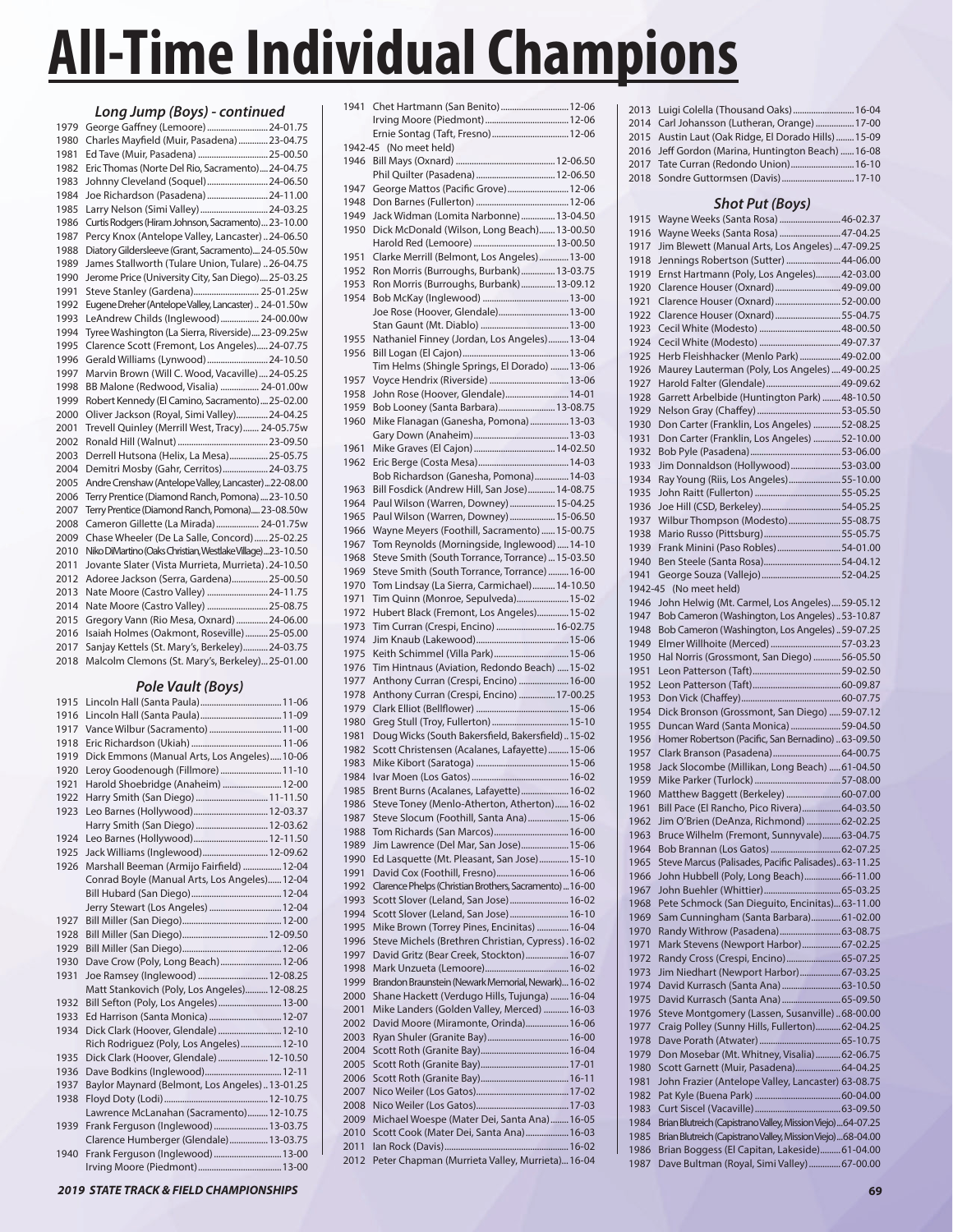### *Shot Put (Boys) - continued*

|      | <i>JIIULT UL (DUY)) -</i> CUIRINGU                    |
|------|-------------------------------------------------------|
| 1988 | Kaleaph Carter (Edison, Huntington Beach) 64-00.25    |
| 1989 |                                                       |
| 1990 |                                                       |
| 1991 | Mark Parlin (Esperanza, Anaheim)  61-05.50            |
| 1992 | Pete Swanson (San Benito, Hollister)  61-03.25        |
| 1993 | Tyson Lingenfelter (Upland) 60-09.50                  |
| 1994 | Chris DeMartine (St. Ignatius, San Francisco)58-11.50 |
| 1995 | Matt Pentecost (Loyola, Los Angeles)  62-03.75        |
| 1996 | Jason Hammond (Fowler) 64-04.00                       |
| 1997 | Van Mounts (Bakersfield) 67-00.75                     |
| 1998 |                                                       |
| 1999 | Rhuben Williams (Eagle Rock, Los Angeles)62-08.50     |
| 2000 | Rhuben Williams (Eagle Rock, Los Angeles)63-02.50     |
| 2001 | David Guerin (Leuzinger, Lawndale)  62-10.75          |
| 2002 |                                                       |
| 2003 | Jared Bray (Mission Bay, San Diego)  63-03.25         |
| 2004 | Mark Lewis (Arroyo Grande) 63-05.50                   |
| 2005 | Danny Rohr (Arroyo Grande) 60-06.25                   |
| 2006 | Darius Savage (Morse, San Diego)  66-03.25            |
| 2007 | Joe Canavan (Palm Desert)  67-01.50                   |
| 2008 | Dayshan Ragans (Foothill, Bakersfield)  62-10.00      |
| 2009 | Matt Darr (Frontier, Bakersfield)62-01.25             |
| 2010 | Matt Darr (Frontier, Bakersfield)  63-09.75           |
| 2011 | Nicholas Scarvelis (Dos Pueblos, Goleta)64-00.00      |
| 2012 | Ethan Cochran (Newport Harbor, Newport) 62-04.25      |
| 2013 | Nick Ponzio (Great Oak, Temecula)  66-02.50           |
| 2014 | Dotun Ogundeji (Madison, San Diego) 65-05.50          |
| 2015 | Matt Katnik (St. John Bosco, Bellflower)72-00.00      |
| 2016 | Bronson Osborn (Esperanza, Anaheim)  69-10.75         |
| 2017 |                                                       |
| 2018 | Daniel Viveros (Liberty, Bakersfield)  62-05.50       |

#### *Triple Jump (Boys)*

| 1939 | Jack Laughner (Wilson, Long Beach)  44-08.50         |
|------|------------------------------------------------------|
| 1973 | Willie Banks (Oceanside) 49-07.25                    |
| 1974 | Willie Banks (Oceanside) 50-09.00                    |
| 1975 |                                                      |
| 1976 | Greg Caldwell (Fremont, Los Angeles) 51-08.50w       |
| 1977 | Dokie Williams (El Camino, Oceanside)  51-00.50      |
| 1978 | Dokie Williams (El Camino, Oceanside) 50-04.25       |
| 1979 | Henry Ellard (Hoover, Fresno)  49-02.50              |
| 1980 | Freeman Miller (Fremont, Los Angeles)  50-08.00      |
| 1981 | Ken Frazier (Mission, San Francisco)50-10.75         |
| 1982 |                                                      |
| 1983 | Torrey Barr (McLane, Fresno)50-02.50                 |
| 1984 | Joe Richardson (Pasadena)  51-08.25                  |
| 1985 | Terrence Strong (Bakersfield) 51-09.50w              |
| 1986 | Marcus Hooks (Lakewood) 51-04.25                     |
| 1987 | Joel Smith (Cordova, Rancho Cordova) 50-10.00        |
| 1988 | Tyrone Scott (Mesa Verde, Citrus Heights) 50-06.00   |
| 1989 | Lenny McGill (Orange Glen, Escondido) 51-01.25       |
| 1990 | Pouphet Singbandith (Magnolia, Anaheim)51-07.75      |
| 1991 |                                                      |
| 1992 | Tony Parrish (Marina, Huntington Beach)49-01.00w     |
| 1993 | Tony Parrish (Marina, Huntington Beach)  50-11.75    |
| 1994 | Von Ware (Rancho Buena Vista, Vista)50-06.00         |
| 1995 | Michael Turner (Morningside, Inglewood)49-02.00w     |
| 1996 | Tye Anderson (Poly, Long Beach) 49-11.75             |
| 1997 | Anthony Colson (Center, Antelope) 49-11.25w          |
| 1998 | Benson Jones (Clayton Valley, Concord) 51-01.50w     |
| 1999 | Kyle Carano (Hoover, Fresno) 52-02.50w               |
| 2000 |                                                      |
| 2001 |                                                      |
| 2002 |                                                      |
| 2003 | Rudy Burgess (Desert, Edwards AFB) 50-04.25          |
| 2004 | Nkosinza Balumbu (James Logan, Union City)50-06.00   |
| 2005 | Nkosinza Balumbu (James Logan, Union City)  49-07.50 |
| 2006 | Richard Sherman (Dominguez, Compton)  50-08.00       |
| 2007 | Jonathan Clark (Loyola, Los Angeles)  49-00.25w      |
| 2008 | Johnny Carter (Ridgeview, Bakersfield)  49-00.75w    |
| 2009 | Hammed Suleman (Deer Valley, Antioch)49-07.50        |
| 2010 | Jovon Cunningham (Enterprise, Redding)50-08.25       |
| 2011 | Marques Roberts (Otay Ranch, Chula Vista)49-06.50    |
| 2012 | Klyvens Delunay (Claremont)  51-07.00w               |
| 2013 | Nate Moore (Castro Valley)  50-11.75                 |
| 2014 | Nate Moore (Castro Valley) 51-04.00                  |
| 2015 | Ron Smith (St. Mary's College, Berkeley)  49-00.25   |
|      |                                                      |

2016 Morrell Osling (Antelope Valley, Lancaster) ......48-09.25 2017 CJ Stevenson (Great Oak, Temecula) .........49-07.75 2018 CJ Stevenson (Great Oak, Temecula) .........49-11.75

#### *100-Meter Dash Ambulatory (Boys)*

| 2016 Cameron Kading (Claremont) 13.43 |  |
|---------------------------------------|--|
| 2017 Cameron Kading (Claremont) 12.84 |  |
|                                       |  |

#### *100-Meter Dash Wheelchair (Boys)*

| 2016 Michael Seo (Escondido Charter)  21.12 |  |
|---------------------------------------------|--|
| 2017 Michael Seo (Escondido Charter)  19.79 |  |
|                                             |  |

#### *200-Meter Dash Ambulatory (Boys)*

| 2017 Henry Waterman (Mater Dei) 26.92 |  |
|---------------------------------------|--|
|                                       |  |

#### *200-Meter Dash Wheelchair (Boys)*

| 2016 Michael Seo (Escondido Charter)  39.91 |  |
|---------------------------------------------|--|
| 2017 Michael Seo (Escondido Charter)  37.43 |  |
|                                             |  |

#### *400-Meter Dash Ambulatory (Boys)*

| 2017 Sagueo Hernandez (SF International) 1:07.30 |  |
|--------------------------------------------------|--|
| 2018 Ethan Fung (Lowell, San Francisco)  1:02.57 |  |

#### *400-Meter Dash Wheelchair (Boys)*

| 2016 Michael Seo (Escondido Charter)  1:20.08 |
|-----------------------------------------------|
| 2017 Michael Seo (Escondido Charter)  1:16.25 |
|                                               |

#### *Shot Put Ambulatory (Boys)*

| 2016 Kurt Axene (Woodbridge)33-09.00             |  |
|--------------------------------------------------|--|
| 2017 Sagueo Hernandez (SF International)32-03.50 |  |

|  | 2018 Parker Harvey (San Diego)  39-00.00 |  |
|--|------------------------------------------|--|

#### *Shot Put Wheelchair (Boys)*

| 2017 Michael Seo (Escondido Charter)  10-07.50 |  |
|------------------------------------------------|--|
| 2018 Danny smutt (Mission Hills) 16-06.00      |  |

# **GIRLS CHAMPIONS** *100-Meter Dash (Girls)*

| 1974 |                                                       |
|------|-------------------------------------------------------|
| 1975 | Sandi Howard (Manual Arts, Los Angeles)  10.7         |
| 1976 | Pam Waters (Bell, Los Angeles) 11.0                   |
| 1977 | Jeanette Bolden (Centennial, Compton)  10.48w         |
| 1978 | Kelia Bolton (Andrew Hill, San Jose) 10.92            |
| 1979 | Gwen Loud (Westchester, Los Angeles) 10.62            |
| 1980 |                                                       |
| 1981 |                                                       |
| 1982 | Gervaise McCraw (Ganesha, Pomona) 11.69               |
| 1983 | Lisa Winston (Jordan, Long Beach)  11.73              |
| 1984 | Gail Devers (Sweetwater, National City)  11.51        |
| 1985 | Tesha Giddens (Locke, Los Angeles) 11.58              |
| 1986 | Angela Burnham (Rio Mesa, Oxnard) 11.78               |
| 1987 | Janeene Vickers (Pomona)  11.76                       |
| 1988 | Angela Burnham (Rio Mesa, Oxnard)  11.52              |
| 1989 | Angela Burnham (Rio Mesa, Oxnard)  11.31w             |
| 1990 | Marion Jones (Rio Mesa, Oxnard) 11.67w                |
| 1991 | Marion Jones (Rio Mesa, Oxnard) 11.17                 |
| 1992 | Marion Jones (Thousand Oaks) 11.14                    |
| 1993 | Marion Jones (Thousand Oaks) 11.61                    |
| 1994 | Heather Sumpter (Muir, Pasadena) 11.69                |
| 1995 | Lakeisha Backus (Wilson, Long Beach)11.39w            |
| 1996 | Malika Edmonson (St. Bernard, Marina del Rey) 11.82w  |
| 1997 |                                                       |
| 1998 |                                                       |
| 1999 | Tania Woods (Skyline, Oakland)  11.41                 |
| 2000 |                                                       |
| 2001 | Allyson Felix (Los Angeles Baptist, North Hills)11.61 |
| 2002 | Allyson Felix (Los Angeles Baptist, North Hills)11.55 |
| 2003 | Allyson Felix (Los Angeles Baptist, North Hills)11.29 |
| 2004 | Jasmin Baldwin (Bishop Amat, La Puente) 11.33         |
| 2005 | Ebony Collins (Wilson, Long Beach)  11.50             |

| 2006   Jeneba Tarmoh (Mt. Pleasant, San Jose)  11.59         |
|--------------------------------------------------------------|
| 2007 Jeneba Tarmoh (Mt. Pleasant, San Jose)  11.27           |
| 2008 Ashton Purvis (St. Elizabeth, Oakland) 11.92            |
| 2009 Valexsia Droughn (Rio Mesa, Oxnard) 11.54               |
| 2010 Ashton Purvis (St. Elizabeth, Oakland) 11.17            |
|                                                              |
| 2012 Ariana Washington (Poly, Long Beach) 11.47              |
| 2013 Ariana Washington (Poly, Long Beach) 11.39              |
| 2014 Ariana Washington (Poly, Long Beach) 11.22              |
| 2015 Zaria Francis (Rio Mesa, Oxnard) 11.31                  |
| 2016 Lauren Williams (Oaks Christian, Westlake Village)11.39 |
| 2017 Ariyonna Augustine (Poly, Long Beach) 11.58             |
| 2018 DeAnna Nowling (Calabasas) 11.47                        |
|                                                              |

### *200-Meter Dash (Girls)*

| 1974 |                                                       |
|------|-------------------------------------------------------|
| 1975 | Pam Waters (Bell, Los Angeles) 24.4                   |
| 1976 |                                                       |
| 1977 | Kim Robinson (Westchester, Los Angeles)  23.97        |
| 1978 | Kelia Bolton (Andrew Hill, San Jose) 23.99            |
| 1979 | Gwen Loud (Westchester, Los Angeles)  23.54           |
| 1980 | Sherri Howard (Kennedy, Granada Hills) 23.19          |
| 1981 | Denean Howard (Kennedy, Granada Hills) 23.73          |
| 1982 | Denean Howard (Kennedy, Granada Hills) 23.59w         |
| 1983 | Lisa Winston (Jordan, Long Beach)  23.83              |
| 1984 | Paulette Blalock (Compton) 23.59                      |
| 1985 |                                                       |
| 1986 |                                                       |
| 1987 | Maddette Smith (Quartz Hill) 24.12                    |
| 1988 | Angela Burnham (Rio Mesa, Oxnard)  23.45              |
| 1989 | Angela Burnham (Rio Mesa, Oxnard)  23.56              |
| 1990 | Marion Jones (Rio Mesa, Oxnard) 23.71                 |
| 1991 | Marion Jones (Rio Mesa, Oxnard) 22.91w                |
| 1992 | Marion Jones (Thousand Oaks) 22.83                    |
| 1993 | Marion Jones (Thousand Oaks) 23.14                    |
| 1994 | Lakeisha Backus (Wilson, Long Beach) 23.21            |
| 1995 | Lakeisha Backus (Wilson, Long Beach)23.01w            |
| 1996 | Malika Edmonson (St. Bernard, Marina del Rey) 23.47   |
| 1997 | Kinshasa Davis (Wilson, Long Beach) 22.90             |
| 1998 |                                                       |
| 1999 | Tania Woods (Skyline, Oakland)  22.88                 |
| 2000 | Monique Henderson (Morse, San Diego)  23.19           |
| 2001 | Angel Perkins (Gahr, Cerritos)22.85w                  |
| 2002 | Allyson Felix (Los Angeles Baptist, North Hills)22.83 |
| 2003 | Allyson Felix (Los Angeles Baptist, North Hills)22.52 |
| 2004 | Jasmin Baldwin (Bishop Amat, La Puente) 22.86         |
| 2005 | Khrystal Carter (Valley Christian, San Jose)23.44w    |
| 2006 | Jeneba Tarmoh (Mt. Pleasant, San Jose)  23.29         |
| 2007 | Jeneba Tarmoh (Mt. Pleasant, San Jose)  23.20         |
| 2008 | Jessica Davis (Highland, Palmdale) 23.46              |
| 2009 | Ashton Purvis (St. Elizabeth, Oakland) 23.46          |
| 2010 | Ashton Purvis (St. Elizabeth, Oakland) 22.90          |
| 2011 |                                                       |
| 2012 | Ariana Washington (Poly, Long Beach) 23.41            |
| 2013 | Ariana Washington (Poly, Long Beach) 23.22            |
| 2014 | Ariana Washington (Poly, Long Beach) 22.96            |
| 2015 | Zaria Francis (Rio Mesa, Oxnard) 23.09                |
| 2016 | Celera Barnes (St. Bonaventure, Ventura) 23.25        |
| 2017 | Ariyonna Augustine (Poly, Long Beach) 23.41           |
| 2018 | Tierra Robinson-Jones (Bishop O'Dowd) 23.66           |
|      |                                                       |

### *400-Meter Dash (Girls)*

| 1974 | Veronica Venezie (Terra Linda, San Rafael)56.4    |  |
|------|---------------------------------------------------|--|
| 1975 | Jodi Anderson (Washington, Los Angeles)  55.3     |  |
| 1976 | Marquita Belk (Silver Creek, San Jose) 55.2       |  |
| 1977 | Valerie Brisco (Locke, Los Angeles)  55.14        |  |
| 1978 |                                                   |  |
| 1979 | Sherri Howard (San Gorgonio, San Bernardino)53.65 |  |
| 1980 | Denean Howard (Kennedy, Granada Hills) 53.04      |  |
| 1981 | Gervaise McCraw (Ganesha, Pomona) 54.15           |  |
| 1982 | Denean Howard (Kennedy, Granada Hills) 52.39      |  |
| 1983 | Leslie Maxie (Mills, Millbrae) 53.19              |  |
| 1984 | Chewaukii Knighten (Locke, Los Angeles)  52.67    |  |
| 1985 | Chewaukii Knighten (Locke, Los Angeles)  52.72    |  |
| 1986 | Princess Bennett (Compton)  53.56                 |  |
| 1987 | Angela Rolfe (Dorsey, Los Angeles)  53.55         |  |
| 1988 | Angela Rolfe (Dorsey, Los Angeles)  54.26         |  |
| 1989 | Angela Rolfe (Dorsey, Los Angeles)  53.97         |  |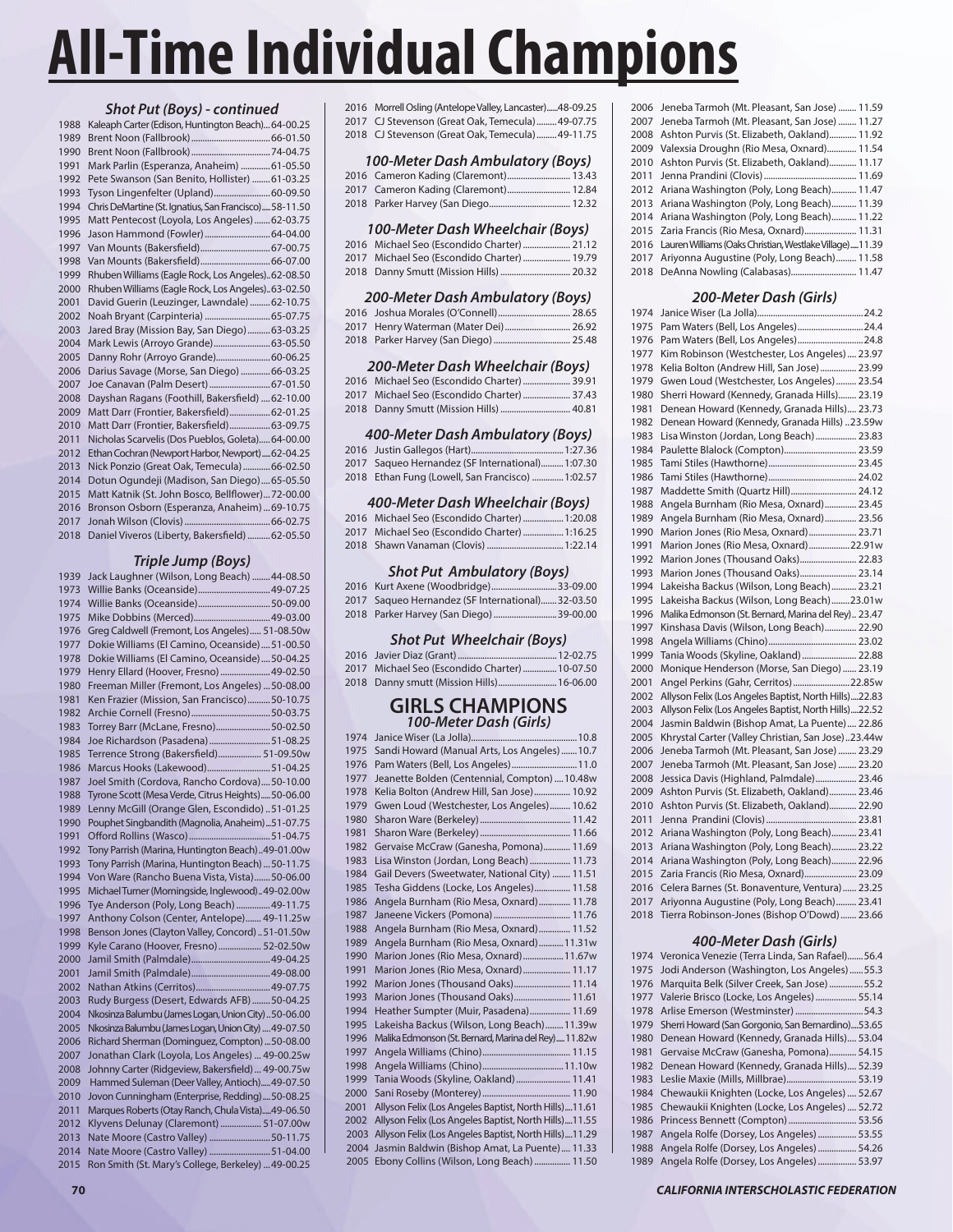| 400-Meter Dash (Girls) - continued |                                                |  |  |
|------------------------------------|------------------------------------------------|--|--|
| 1990                               | Janice Nichols (Bakersfield)  53.89            |  |  |
| 1991                               | Janice Nichols (Bakersfield)  54.19            |  |  |
| 1992                               | Janice Nichols (Bakersfield)  54.46            |  |  |
| 1993                               |                                                |  |  |
| 1994                               | Latasha Gilliam (Pittsburg) 53.93              |  |  |
| 1995                               |                                                |  |  |
| 1996                               | Kinshasa Davis (Wilson, Long Beach) 52.67      |  |  |
| 1997                               | Kinshasa Davis (Wilson, Long Beach) 52.66      |  |  |
| 1998                               | Monique Henderson (Morse, San Diego)  53.41    |  |  |
| 1999                               | Monique Henderson (Morse, San Diego)  52.87    |  |  |
| 2000                               | Monique Henderson (Morse, San Diego)  50.74    |  |  |
| 2001                               | Monique Henderson (Morse, San Diego)  51.34    |  |  |
| 2002                               | Christina Hardeman (Wilcox, Santa Clara) 54.09 |  |  |
| 2003                               | Jasmine Lee (Poly, Long Beach)  53.17          |  |  |
| 2004                               | Jasmine Lee (Poly, Long Beach)  52.93          |  |  |
| 2005                               | Sa'de Williams (Rancho Cucamonga) 52.35        |  |  |
| 2006                               | Sa'de Williams (Rancho Cucamonga)  53.21       |  |  |
| 2007                               | Jasmine Joseph (Poly, Long Beach)  53.15       |  |  |
| 2008                               | Akawkaw Ndipagbor (Poly, Long Beach) 53.35     |  |  |
| 2009                               | Turquoise Thompson (Serra, Gardena) 53.10      |  |  |
| 2010                               | Chimere Ezumah (Serra, Gardena) 52.97          |  |  |
| 2011                               | Akawkaw Ndipagbor (Poly, Long Beach) 53.38     |  |  |
| 2012                               | Renetia James (Serra, Gardena)  53.98          |  |  |
| 2013                               | Nia Dorner (Cordova, Rancho Cordova) 53.00     |  |  |
| 2014                               | Kaelin Roberts (Poly, Long Beach) 52.52        |  |  |
| 2015                               | Hannah Waller (Buchanan, Clovis)  53.13        |  |  |
| 2016                               |                                                |  |  |
| 2017                               |                                                |  |  |
| 2018                               | Tierra Robinson-Jones (Bishop O'Dowd)  52.37   |  |  |



*Amy Weissenbach broke the national record by 0.86 seconds with her time of 2:02.04 in the 800 meters during the 2011 State Championships. Her time also bested the the previous State meet record set in 1984.*

#### *800-Meter Run (Girls)*

| 1974 | Kathy Costello (Pleasant Hill)  2:10.4           |
|------|--------------------------------------------------|
| 1975 | Kathy Costello (Pleasant Hill)  2:09.2           |
| 1976 |                                                  |
| 1977 | Ann Regan (Camden, San Jose)  2:08.0             |
| 1978 | Ann Regan (Camden, San Jose)  2:07.93            |
| 1979 | Ann Regan (Camden, San Jose)  2:10.22            |
| 1980 | Marilyn Davis (Miramonte, Orinda) 2:09.73        |
| 1981 | Donna Curtis (Culver City) 2:06.08               |
| 1982 | Rennie Durrand (Laguna Beach) 2:06.36            |
| 1983 | Kerri Zaleski (Millikan, Long Beach) 2:06.41     |
| 1984 |                                                  |
| 1985 | Kristen Dowell (Santa Teresa, San Jose)  2:10.07 |
| 1986 | Laura Chapel (University City, San Diego)2:08.66 |
| 1987 | Kimberly McAllister (Locke, Los Angeles)2:12.92  |
| 1988 | Kathy Roldan (Mt. Whitney, Visalia)  2:12.11     |

| 1989 |                                                      |
|------|------------------------------------------------------|
| 1990 |                                                      |
| 1991 | Nicole Teter (West Valley, Cottonwood) 2:08.14       |
| 1992 | Miesha Marzell (Bishop O'Dowd, Oakland)  2:10.29     |
| 1993 | Miesha Marzell (Bishop O'Dowd, Oakland)2:09.13       |
| 1994 | Kristie Johnston (Central, Fresno) 2:09.98           |
| 1995 | Kristie Johnston (Central, Fresno) 2:08.86           |
| 1996 | Lindsay Hyatt (Placer, Auburn)  2:11.24              |
| 1997 | Lindsay Hyatt (Placer, Auburn) 2:09.16               |
| 1998 | Lindsay Hyatt (Placer, Auburn)  2:07.90              |
| 1999 | Lindsay Hyatt (Placer, Auburn) 2:06.74               |
| 2000 | Liz Morse (Corona del Mar) 2:08.16                   |
| 2001 | Shannon Rowbury (Sacred Heart Cathedral, SF) 2:10.31 |
| 2002 | Jamillah Titus (Vintage, Napa)  2:08.62              |
| 2003 | Ashley Freeman (Wilson, Long Beach)  2:08.86         |
| 2004 | Alysia Johnson (Canyon, Canyon Country) 2:08.97      |
| 2005 | Libby Jenke (Menlo, Atherton) 2:10.39                |
| 2006 | Haley Lawrence (Aliso Niguel, Aliso Viejo). 2:10.57  |
| 2007 | Dominique Jackson (Fairfield) 2:06.09                |
| 2008 | Anniya Louis (Culver City)  2:10.29                  |
| 2009 |                                                      |
| 2010 | Amy Weissenbach (Harvard Westlake, N. Hlywd) 2:07.52 |
| 2011 | Amy Weissenbach (Harvard Westlake, N. Hlywd) 2:02.04 |
| 2012 | Amy Weissenbach (Harvard Westlake, N. Hlywd)2:05.70  |
| 2013 | Mikaela Smith (Clovis North, Clovis)  2:08.39        |
| 2014 | Mikaela Smith (Clovis North, Clovis)  2:06.85        |
| 2015 | Erica Schroeder (San Marcos, Santa Barbara) 2:07.08  |
| 2016 | Alyssa Brewer (California, San Ramon)  2:06.86       |
| 2017 | Alyssa Brewer (California, San Ramon)  2:07.07       |
| 2018 | Cathilyn McIntosh (Del Oro) 2:05.22                  |
|      |                                                      |

## *1600-Meter Run (Girls)*

| 1974 | Jill Caldwell (Westminster) 5:02.2                      |
|------|---------------------------------------------------------|
| 1975 | Kathy Costello (Pleasant Hill)  4:53.5                  |
| 1976 | Linda Broderick (Tamalpais, Mill Valley)  4:56.8        |
| 1977 | Linda Goen (North, Bakersfield) 4:47.8                  |
| 1978 | Cheri Williams (Livermore) 4:44.95                      |
| 1979 | Linda Goen (North, Bakersfield) 4:51.09                 |
| 1980 | Polly Plumer (University, Irvine)  4:46.71              |
| 1981 | Polly Plumer (University, Irvine)  4:42.43              |
| 1982 | Polly Plumer (University, Irvine)  4:39.92              |
| 1983 | Cory Schubert (Del Mar, San Jose)  4:44.93              |
| 1984 | Shannon Clark (Mountain View) 4:47.52                   |
| 1985 | Shannon Clark (Mountain View)  4:49.14                  |
| 1986 | Darcy Arreola (Grossmont, La Mesa)  4:45.13             |
| 1987 |                                                         |
| 1988 | Kira Jorgensen (Rancho Buena Vista) 4:49.54             |
| 1989 | Kira Jorgensen (Rancho Buena Vista) 4:49.55             |
| 1990 |                                                         |
| 1991 |                                                         |
| 1992 | Shelley Taylor (Edison, Huntington Beach) 4:48.52       |
| 1993 |                                                         |
| 1994 | Elissa Riedy (Mission San Jose, Fremont) 4:54.28        |
| 1995 | Elissa Riedy (Mission San Jose, Fremont) 4:45.35        |
| 1996 | Annie Ebiner (St. Lucy's Prep, Glendora) 4:48.72        |
| 1997 | Julia Stamps (Santa Rosa)4:44.78                        |
| 1998 | Sara Bei (Montgomery, Santa Rosa)  4:49.21              |
| 1999 | Alejandra Barrientos (San Lorenzo)  4:45.02             |
| 2000 | Jenny Aldridge (Maria Carillo, Santa Rosa) 4:49.63      |
| 2001 | Alejandra Barrientos (San Lorenzo Valley)  4:43.24      |
| 2002 | Shannon Rowbury (Sacred Heart Cathedral, SF)  4:52.77   |
| 2003 |                                                         |
| 2004 |                                                         |
| 2005 | Annie St. Geme (Corona del Mar, Newport Beach)4:50.40   |
| 2006 | Christine Babcock (Woodbridge, Irvine) 4:41.29          |
| 2007 | Christine Babcock (Woodbridge, Irvine) 4:38.85          |
| 2008 | Christine Babcock (Woodbridge, Irvine) 4:33.82          |
| 2009 | Sammy Silva (Academy OLP, San Diego) 4:47.67            |
| 2010 |                                                         |
| 2011 | Cami Chapus (Harvard Westlake, N. Hollywood)4:40.88     |
| 2012 |                                                         |
| 2013 | Anna Maxwell (San Lorenzo Valley, Felton)  4:47.33      |
| 2014 | Sarah Robinson (Gunn, Palo Alto)  4:44.25               |
| 2015 | Amanda Gehrich (Tesoro, Rancho Santa Margarita) 4:39.33 |
| 2016 | Amanda Gehrich (Tesoro, Rancho Santa Margarita) 4:45.51 |
| 2017 | Maddy Denner (Oak Ridge, El Dorado Hills) 4:44.89       |
| 2018 | Maddy Denner (Oak Ridge, El Dorado Hills) 4:42.77       |
|      |                                                         |

#### *3200-Meter Run (Girls)*

| 1977 | Roxanne Bier (Independence, San Jose)10:39.7                 |
|------|--------------------------------------------------------------|
| 1978 | Cheri Williams (Livermore)10:17.71                           |
| 1979 | Lisa Scaduto (Santa Monica) 10:34.94                         |
| 1980 | Vicki Cook (Alemany, Mission Hills) 10:14.78                 |
| 1981 | Vicki Cook (Alemany, Mission Hills) 10:12.31                 |
| 1982 | Vicki Cook (Alemany, Mission Hills) 10:16.27                 |
| 1983 | Cory Schubert (Del Mar, San Jose) 10:08.14                   |
| 1984 | Kristen O'Hara (Palos Verde)10:11.82                         |
| 1985 | Rebecca Chamberlain (Leigh, San Jose) 10:23.85               |
| 1986 | Laurie Chapman (Gunderson, San Jose)10:12.86                 |
| 1987 | Mary Mendoza (Presentation, San Jose)10:33.04                |
| 1988 | Karen Hecox (South Hills, West Covina)  10:16.14             |
| 1989 | Rayna Cervantes (Montebello)10:32.95                         |
| 1990 |                                                              |
| 1991 | Deena Drossin (Agoura)10:30.71                               |
| 1992 | Milena Glusac (Fallbrook) 10:28.62                           |
| 1993 | Milena Glusac (Fallbrook) 10:42.68                           |
| 1994 | Julia Stamps (Rincon Valley Christian, Santa Rosa)  10:26.51 |
| 1995 | Julia Stamps (Santa Rosa)10:15.27                            |
| 1996 | Kim Mortensen (Thousand Oaks) 9:52.80                        |
| 1997 | Julia Stamps (Santa Rosa)10:15.17                            |
| 1998 | Sara Bei (Montgomery, Santa Rosa) 10:31.06                   |
| 1999 | Lauren Fleshman (Canyon, Canyon Country)10:18.81             |
| 2000 | Anita Siraki (Hoover, Glendale)10:18.50                      |
| 2001 | Sara Bei (Montgomery, Santa Rosa) 10:11.11                   |
| 2002 | Clara Horowitz, (Head Royce, Oakland)10:31.01                |
| 2003 | Claire Rethmeier (San Pasqual, Escondido)10:27.32            |
| 2004 | Lindsay Flacks (Harvard Westlake, N. Hollywood) 10:26.25     |
| 2005 | Tori Tyler (Gunn, Palo Alto)10:38.90                         |
| 2006 | Jordan Hasay (Mission Prep, San Luis Obispo)10:13.55         |
| 2007 | Jordan Hasay (Mission Prep, San Luis Obispo)10:06.76         |
| 2008 | Jordan Hasay (Mission Prep, San Luis Obispo) 9:52.13         |
| 2009 | Jordan Hasay (Mission Prep, San Luis Obispo)10:05.29         |
| 2010 | Molly Grabill (Rancho Bernardo, San Diego)  10:20.25         |
| 2011 | Sarah Baxter (Simi Valley) 10:13.00                          |
| 2012 | Sarah Baxter (Simi Valley) 10:12.00                          |
| 2013 | Sarah Baxter (Simi Valley) 10:10.71                          |
| 2014 | Bethan Knights (Northwood, Irvine)10:00.19                   |
| 2015 | Destiny Collins (Great Oak, Temecula)9:53.79                 |
| 2016 |                                                              |
| 2017 |                                                              |
| 2018 | Elena Denner (Oak Ridge)10:10.32                             |

## *100-Meter Low Hurdles (Girls)*

|      | 1974* Yvonne Boone (Fremont, Oakland)  11.1     |
|------|-------------------------------------------------|
|      | 1975* Yvonne Boone (Fremont, Oakland)  10.1     |
|      |                                                 |
| 1977 | Kris Costello (Lynbrook, San Jose) 13.97        |
| 1978 | Kris Costello (Lynbrook, San Jose) 13.83        |
| 1979 |                                                 |
| 1980 |                                                 |
| 1981 | Sherifa Sanders (Berkeley)  13.74               |
| 1982 | Natalie Spinks (Skyline, Oakland)  13.88w       |
| 1983 | Chewaukii Knighten (Locke, Los Angeles)  13.88  |
| 1984 | Gail Devers (Sweetwater, National City) 13.41   |
| 1985 | Lana Cantrell (Muir, Pasadena)  13.57           |
| 1986 |                                                 |
| 1987 |                                                 |
| 1988 | Michelle Decoux (Bishop O'Dowd, Oakland)  13.91 |
| 1989 | Felice Lipscomb (Santa Monica)  13.69           |
| 1990 | Felice Lipscomb (Santa Monica)  13.58           |
| 1991 |                                                 |
| 1992 |                                                 |

\* from 1974-76, race was 80 Meters

#### *100-Meter High Hurdles (Girls)*

| 1993 Bisa Grant (Bishop O'Dowd, Oakland)  14.11    |  |
|----------------------------------------------------|--|
| 1994 Davetta Shepard (Kennedy, Sacramento)13.73w   |  |
| 1995 Joanna Hayes (J.W. North, Riverside)  13.45   |  |
| 1996 Nicole Hoxie (J.W. North, Riverside) 13.87    |  |
| 1997 Nicole Hoxie (J.W. North, Riverside) 13.35    |  |
| 1998 Natasha Neal (James Logan, Union City) 13.57  |  |
| 1999 Nichole Denby (J.W. North, Riverside)13.42w   |  |
| 2000 Nichole Denby (J.W. North, Riverside)  13.20  |  |
| 2001 Lashinda Demus (Wilson, Long Beach)13.39w     |  |
| 2002 Talia Stewart (James Logan, Union City) 14.03 |  |
| 2003 Ashlee Brown (J.W. North, Riverside)  13.58   |  |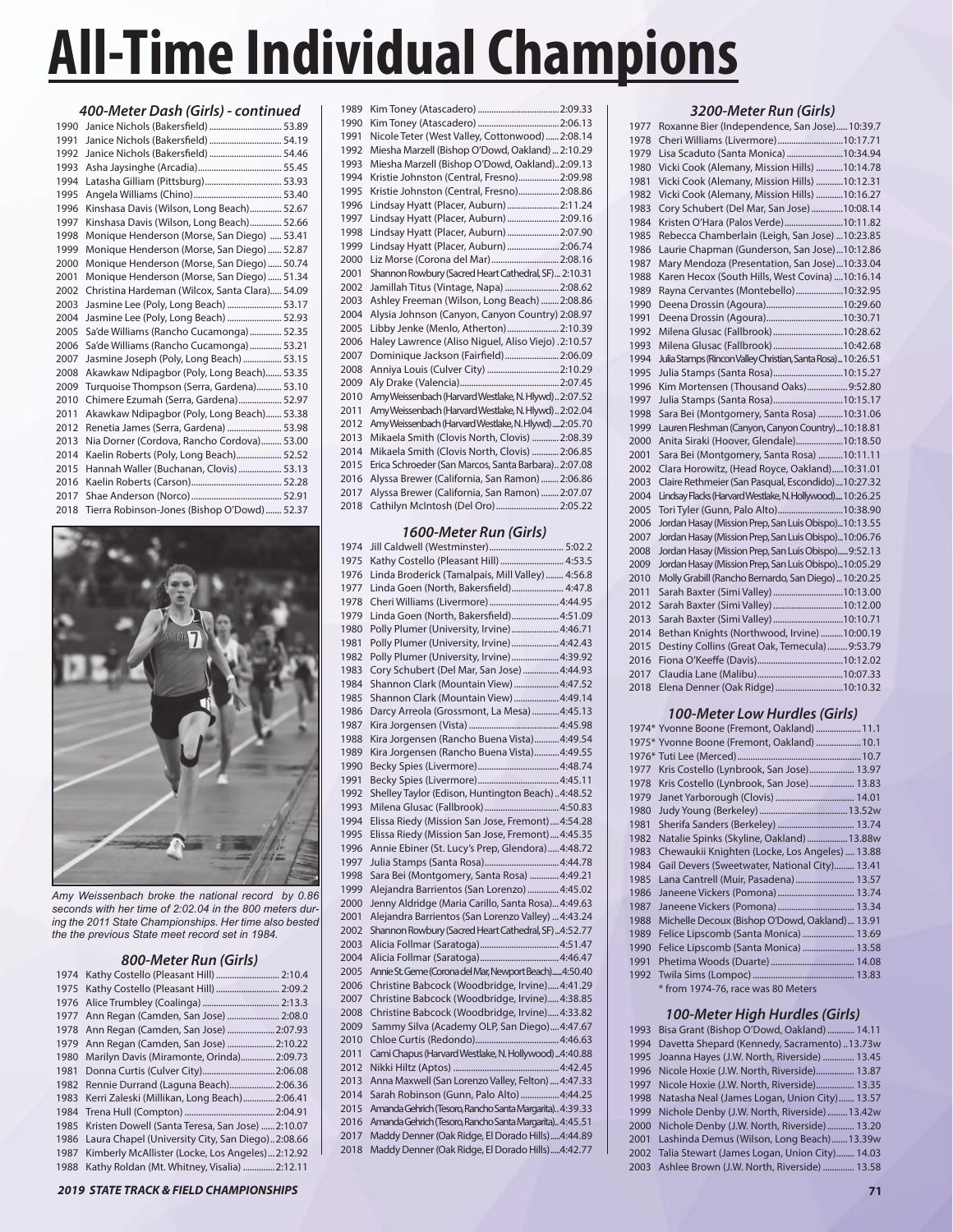|      | 100-Meter High Hurdles (Girls) - cont'd          |
|------|--------------------------------------------------|
| 2004 | Talia Stewart (James Logan, Union City) 13.31    |
| 2005 | Leslie Mercado (Diamond Ranch, Pomona)  13.58w   |
| 2006 | Julian Purvis (St. Elizabeth, Oakland)  13.93    |
| 2007 | Vashti Thomas (Mt. Pleasant, San Jose) 13.03     |
| 2008 | Vashti Thomas (Mt. Pleasant, San Jose) 13.44     |
| 2009 |                                                  |
| 2010 |                                                  |
| 2011 | Trinity Wilson (St. Mary's, Berkeley) 13.41      |
| 2012 | Sasha Wallace (Holy Names, Oakland) 13.33        |
| 2013 | Sasha Wallace (Castro Valley)  13.43             |
| 2014 |                                                  |
| 2015 | Jasmyne Graham (Eleanor Roosevelt, Corona) 13.17 |
| 2016 | Tara Davis (Agoura, Agoura Hills)  13.38         |
| 2017 | Tara Davis (Agoura, Agoura Hills)  12.83w        |
|      |                                                  |
|      |                                                  |

## *300-Meter Low Hurdles (Girls)*

| 1981 |                                                           |
|------|-----------------------------------------------------------|
| 1982 |                                                           |
| 1983 |                                                           |
| 1984 | Leslie Maxie (Mills, Millbrae) 40.90                      |
| 1985 | Leslie Maxie (Mills, Millbrae) 41.80                      |
| 1986 | Janeene Vickers (Pomona)  41.32                           |
| 1987 |                                                           |
| 1988 | Michelle Decoux (Bishop O'Dowd, Oakland) 42.16            |
| 1989 |                                                           |
| 1990 | Felice Lipscomb (Santa Monica)  41.69                     |
| 1991 | Erin Blunt (San Pasqual, Escondido)  43.02                |
| 1992 |                                                           |
| 1993 | Angela Harris (Skyline, Oakland)  42.78                   |
| 1994 | Angela Harris (Skyline, Oakland)  42.78                   |
| 1995 | Joanna Hayes (J.W. North, Riverside)  41.20               |
| 1996 | Tisha Ponder (Del Mar, San Jose) 42.22                    |
| 1997 | Ryan Peters (Skyline, Oakland)  41.47                     |
| 1998 | Natasha Neal (James Logan, Union City) 40.86              |
| 1999 | Lashinda Demus (Wilson, Long Beach) 40.44                 |
| 2000 | Lashinda Demus (Wilson, Long Beach) 40.41                 |
| 2001 | Ashlee Brown (J.W. North, Riverside)  41.81               |
| 2002 | Ashlee Brown (J.W. North, Riverside)  41.67               |
| 2003 | McKenzie Hill (Wilson, Long Beach)  41.31                 |
| 2004 | Talia Stewart (James Logan, Union City) 41.31             |
| 2005 | Ebony Collins (Wilson, Long Beach)  40.10                 |
| 2006 | Ebony Collins (Wilson, Long Beach)  40.13                 |
| 2007 | Jamesha Youngblood (Hercules) 41.08                       |
| 2008 |                                                           |
| 2009 |                                                           |
| 2010 |                                                           |
| 2011 | Melia Cox (Poly, Long Beach)  41.80                       |
| 2012 |                                                           |
| 2013 | Jade Miller (Great Oak, Temecula) 41.02                   |
| 2014 | Hannah Labrie-Smith (Cathedral Catholic, San Diego) 41.67 |
| 2015 | Jasmyne Graham (Eleanor Roosevelt, Corona) 40.73          |
| 2016 | Jurnee Woodward (Vacaville)  40.62                        |
| 2017 |                                                           |
| 2018 | Breanna Bernard Joseph (Roosevelt, Corona) 41.76          |
|      |                                                           |

### *400-Meter Relay (Girls)*

| 1974 |                                    |  |
|------|------------------------------------|--|
| 1975 |                                    |  |
| 1976 |                                    |  |
| 1977 |                                    |  |
| 1978 |                                    |  |
| 1979 |                                    |  |
| 1980 |                                    |  |
| 1981 |                                    |  |
| 1982 |                                    |  |
| 1983 |                                    |  |
| 1984 |                                    |  |
| 1985 |                                    |  |
| 1986 |                                    |  |
| 1987 | St. Francis (Mountain View)  45.95 |  |
| 1988 |                                    |  |
| 1989 |                                    |  |
| 1990 |                                    |  |
| 1991 |                                    |  |
| 1992 |                                    |  |
| 1993 |                                    |  |

| 1994 |                                          |  |
|------|------------------------------------------|--|
| 1995 |                                          |  |
| 1996 |                                          |  |
| 1997 |                                          |  |
| 1998 | St. Bernard (Playa del Rey)  46.00       |  |
| 1999 |                                          |  |
| 2000 |                                          |  |
| 2001 |                                          |  |
| 2002 |                                          |  |
| 2003 |                                          |  |
| 2004 |                                          |  |
| 2005 |                                          |  |
| 2006 |                                          |  |
| 2007 | Rancho Verde (Moreno Valley)  45.74      |  |
| 2008 | St. Mary's Academy (Inglewood)  46.41    |  |
| 2009 |                                          |  |
| 2010 | Rancho Verde (Moreno Valley)  45.74      |  |
| 2011 |                                          |  |
| 2012 |                                          |  |
| 2013 |                                          |  |
| 2014 |                                          |  |
| 2015 | Oaks Christian (Westlake Village)  45.66 |  |
| 2016 |                                          |  |
| 2017 |                                          |  |
| 2018 |                                          |  |

### *1600-Meter Relay (Girls)*

| 1974 |                                        |  |
|------|----------------------------------------|--|
| 1975 | Washington (Los Angeles)  3:44.5       |  |
| 1976 |                                        |  |
| 1977 |                                        |  |
| 1978 |                                        |  |
| 1979 | San Gorgonio (San Bernadino) 3:44.05   |  |
| 1980 |                                        |  |
| 1981 |                                        |  |
| 1982 |                                        |  |
| 1983 |                                        |  |
| 1984 |                                        |  |
| 1985 |                                        |  |
| 1986 |                                        |  |
| 1987 |                                        |  |
| 1988 |                                        |  |
| 1989 |                                        |  |
| 1990 | Morningside (Inglewood) 3:44.16        |  |
| 1991 |                                        |  |
| 1992 |                                        |  |
| 1993 |                                        |  |
| 1994 |                                        |  |
| 1995 |                                        |  |
| 1996 |                                        |  |
| 1997 | St. Bernard (Playa del Rey)  3:39.43   |  |
| 1998 |                                        |  |
| 1999 |                                        |  |
| 2000 |                                        |  |
| 2001 |                                        |  |
| 2002 |                                        |  |
| 2003 |                                        |  |
| 2004 |                                        |  |
| 2005 |                                        |  |
| 2006 |                                        |  |
| 2007 | Bishop O'Dowd (Oakland)3:47.42         |  |
| 2008 |                                        |  |
| 2009 |                                        |  |
| 2010 |                                        |  |
| 2011 |                                        |  |
| 2012 |                                        |  |
| 2013 |                                        |  |
| 2014 |                                        |  |
| 2015 | St. Mary's College (Berkeley)  3:43.33 |  |
| 2016 |                                        |  |
| 2017 | Bishop O'Dowd (Oakland)3:46.33         |  |
| 2018 |                                        |  |
|      |                                        |  |

## *Discus Throw (Girls)*

|  | 1976 Kathy Middleton (Poway)134-05             |  |
|--|------------------------------------------------|--|
|  | 1977 Karen Stampfil (Lassen, Susanville)137-08 |  |
|  | 1978 Christi Pyle (Hoover, Glendale)149-03     |  |
|  |                                                |  |

| 1980 |                                                  |
|------|--------------------------------------------------|
| 1981 | Natalie Kaaiawahia (Fullerton)162-10             |
| 1982 | Jacque Norton (Mission Viejo)160-02              |
| 1983 | Natalie Kaaiawahia (Fullerton)170-01             |
| 1984 | Stacy Horn (Cordova, Rancho Cordova)159-01       |
| 1985 | Lil Ili (Nogales, La Puente) 162-02              |
| 1986 | Tracy Crawford (Southwest, San Diego)156-02      |
| 1987 | Dawn Dunble (Bakersfield)144-10                  |
| 1988 |                                                  |
| 1989 |                                                  |
| 1990 | Melissa Weis (Bakersfield)169-11                 |
| 1991 | Celeste McVey (Redlands)160-11                   |
| 1992 | Suzy Powell (Downey, Modesto) 169-08             |
| 1993 | Suzy Powell (Downey, Modesto) 168-11             |
| 1994 | Suzy Powell (Downey, Modesto) 174-02             |
| 1995 | Nadia Lopez (Arroyo Grande) 152-06               |
| 1996 | Chaniqua Ross (Laguna Creek, Elk Grove)158-04    |
| 1997 | Chaniqua Ross (Laguna Creek, Elk Grove)177-01    |
| 1998 | Stephanie Brown (Arroyo Grande)181-03            |
| 1999 | April Burton (Bakersfield) 153-10                |
| 2000 | Jill Camarena (Woodland)151-01                   |
| 2001 | Rachel Varner (Bakersfield) 162-09               |
| 2002 | Billie Jo Grant (Arroyo Grande)174-00            |
| 2003 | Billie Jo Grant (Arroyo Grande)174-04            |
| 2004 | Missy Faubus (Centennial, Bakersfield) 166-09    |
| 2005 | Alexaraee Toeaina (Pittsburg)158-03              |
| 2006 | Sarah Robles (San Jacinto) 158-00                |
| 2007 | Hilary Fraser (El Toro, Lake Forest)159-07       |
| 2008 |                                                  |
| 2009 |                                                  |
| 2010 | Alex Collatz (Stockdale, Bakersfield)170-09      |
| 2011 |                                                  |
| 2012 | Lissette Mendivil (Redwood, Visalia)155-10       |
| 2013 | Nikki Okwelogu (Clovis West, Clovis) 173-09      |
| 2014 | Stamatia Scarvelis (Dos Pueblos, Goleta)  163-07 |
| 2015 | Ronna Stone (Valley Christian, San Jose)161-09   |
| 2016 | Pamela Amaechi (Lincoln) 164-01                  |
| 2017 | Ashley Anumba (Los Osos, Rancho Cucamonga)177-08 |
| 2018 | Erica Grotegeer (Wheatland) 174-09               |

# *High Jump (Girls)*

| 1974 | Pam Blackburn (Cubberley, Palo Alto)  5-08            |
|------|-------------------------------------------------------|
| 1975 |                                                       |
| 1976 |                                                       |
| 1977 |                                                       |
| 1978 |                                                       |
| 1979 |                                                       |
| 1980 | Karen Lysaght (St. Francis, Sacramento)  6-00         |
| 1981 | Katrina Johnson (Marshall Fundamental, Pasadena) 5-10 |
| 1982 | Katrina Johnson (Marshall Fundamental, Pasadena) 5-11 |
| 1983 | Tonya Mendonca, Mt. Whitney, Visalia)  6-01           |
| 1984 |                                                       |
| 1985 |                                                       |
| 1986 |                                                       |
| 1987 | Lynn Patrick (Serra, San Diego)  5-10                 |
| 1988 | Crissy Mills (Campbell Hall, North Hollywood)  5-10   |
| 1989 | Crissy Mills (Campbell Hall, North Hollywood) 6-00    |
| 1990 | Chi Johnson (Menlo-Atherton, Atherton)  5-08          |
| 1991 | Tanya Smith (Cordova, Rancho Cordova)  5-11           |
| 1992 | Kristy Kieruff (Esperanza, Anaheim)  5-10             |
| 1993 | Tracye Lawyer (Cate, Carpinteria) 5-10                |
| 1994 | Kristy Kieruff (Esperanza, Anaheim)  5-10             |
| 1995 | Tara Fleming (Immanuel, Reedley)  6-00                |
| 1996 | Liz Giltner (Chaminade, Canoga Park)  5-10            |
| 1997 | Tayyiba Haneef (Laguna Hills)  5-09                   |
| 1998 |                                                       |
| 1999 |                                                       |
| 2000 | Schquay Brignac (Taft, Los Angeles)  5-09             |
| 2001 | Chaunte Howard (J.W. North, Riverside) 5-10           |
| 2002 |                                                       |
| 2003 |                                                       |
| 2004 |                                                       |
| 2005 |                                                       |
| 2006 |                                                       |
| 2007 | Whitney Sisler (La Costa Canyon, Carlsbad)  5-10      |
| 2008 | Tara Richmond (Poly, Long Beach) 5-11                 |
| 2009 | Adrienne Johnson (Carondelet, Concord) 5-08           |
| 2010 | Lydia French (Thousand Oaks)  5-10                    |
|      |                                                       |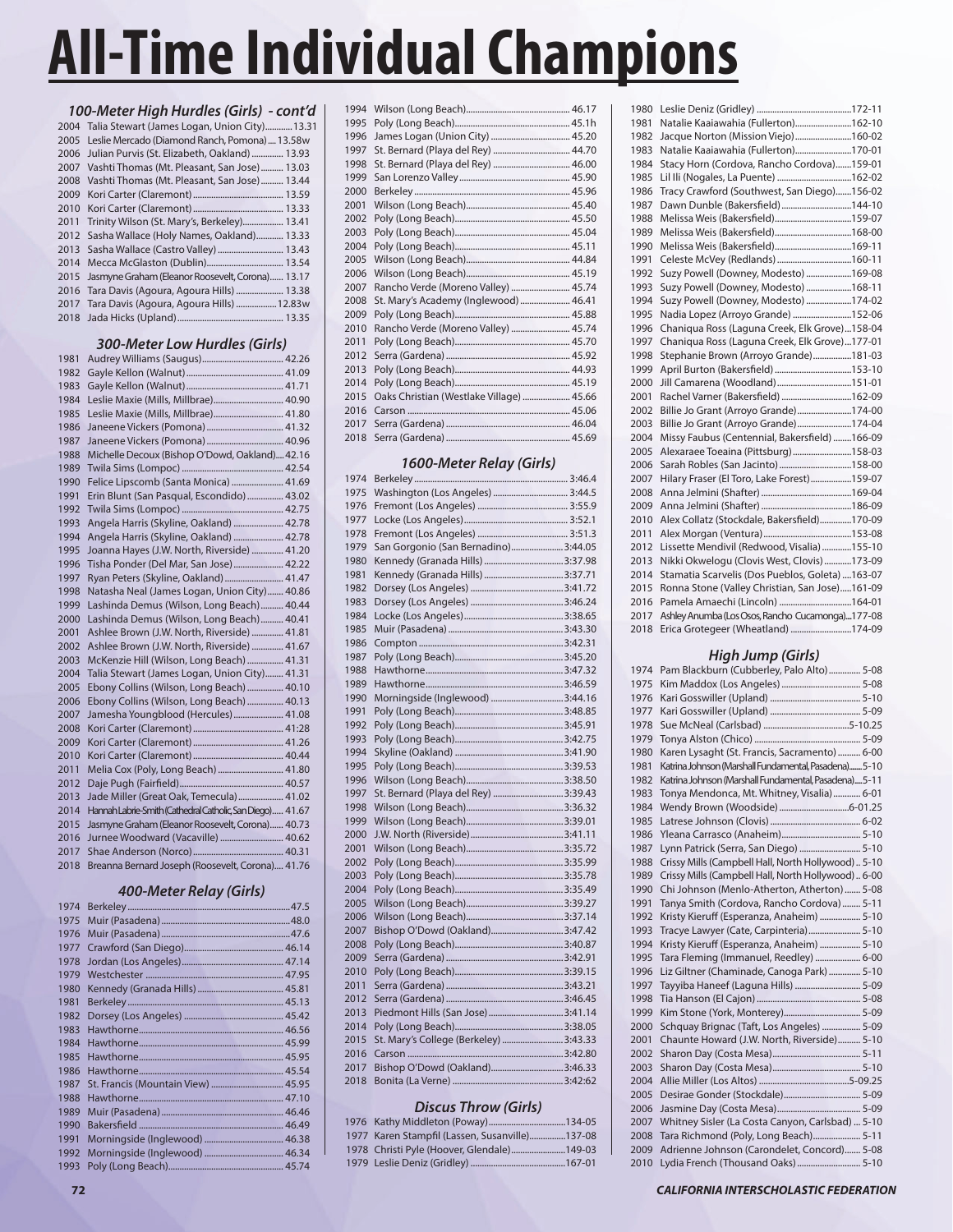#### *High Jump (Girls) - continued*

| 2011 Rachel McCoy (A.B. Miller, Fontana)  5-08              |  |
|-------------------------------------------------------------|--|
| 2012 Claire Kieffer-Wright (South Pasedena) 5-10            |  |
| 2013 Rachel McCoy (Miller, Fontana)6-00.75                  |  |
| 2014 Asia Chesley (Stockdale, Bakersfield).  5-10           |  |
| 2015 Erinn Beattie (Buena, Ventura) 5-09                    |  |
| 2016 Cassidy Palka (Oaks Christian, Westlake Village)  5-09 |  |
| 2017 Abigail Burke (Poly, Riverside)  5-08                  |  |
|                                                             |  |

## *Long Jump (Girls)*

|      | cong Jump (Gins)                                    |
|------|-----------------------------------------------------|
| 1974 | Jodi Anderson (Washington, Los Angeles)  19-07.00   |
| 1975 | Jodi Anderson (Washington, Los Angeles) 19-06.50w   |
| 1976 | Jodi Anderson (Washington, Los Angeles) 20-00.25    |
| 1977 | Lisa Gourdine (El Toro, Lake Forest)  19-01.00      |
| 1978 |                                                     |
| 1979 | Gwen Loud (Westchester) 20-04.50                    |
| 1980 | Marlene Harmon (Thousand Oaks)20-08.75              |
| 1981 |                                                     |
| 1982 | Wendy Brown (Woodside)  19-10.50                    |
| 1983 | Gail Devers (Sweetwater, National City)19-06.00     |
| 1984 | Wendy Brown (Woodside)  20-09.75                    |
| 1985 | Yvette Roberts (Washington Union, Fresno)19-01.00   |
| 1986 | Madette Smith (Quartz Hill) 20-04.75                |
| 1987 | Karen Lawson (St. Francis, Mountain View)  19-01.50 |
| 1988 | Tonya Conner (Barstow) 19-05.75                     |
| 1989 | Juliana Yendork (Walnut) 20-02.50w                  |
| 1990 | Juliana Yendork (Walnut) 20-01.50                   |
| 1991 | Juliana Yendork (Walnut) 20-07.50w                  |
| 1992 | Kam Warner (West, Bakersfield)  20-06.25            |
| 1993 | Marion Jones (Thousand Oaks)22-00.50                |
| 1994 | Tara Oettinger (Foothill, Santa Ana)  19-07.50      |
| 1995 | Jernae Wright (James Logan, Union City) 20-08.00w   |
| 1996 | Jernae Wright (James Logan, Union City)20-03.00     |
| 1997 | Bunmi Ogunleye (Poly, Long Beach) 20-00.75w         |
| 1998 | Angela Williams (Chino) 19-07.75w                   |
| 1999 | Sani Roseby (Monterey) 19-08.75w                    |
| 2000 | Michelle Sanford (Woodbridge, Irvine) 19-07.25      |
| 2001 | Elzunia Wojcicka (Hollister) 20-05.50w              |
| 2002 | Lena Bettis (J.W. North, Riverside) 19-08.25        |
| 2003 | Rene Williams (Skyline, Oakland)20-08.25            |
| 2004 | Shana Woods (Poly, Long Beach)20-07.75              |
| 2005 | Brittany Daniels (Merrill West, Tracy) 20-08.25w    |
| 2006 |                                                     |
| 2007 | Jamesha Youngblood (Hercules)  20-11.75w            |
| 2008 | Vashti Thomas (Mt. Pleasant, San Jose)  20-00.25    |
| 2009 | Karynn Dunn (Diamond Ranch, Pomona)20-03.25w        |
| 2010 |                                                     |
| 2011 |                                                     |
| 2012 | Alexis Faulknor (Serra, Gardena) 20-03.00w          |
| 2013 | Courtney Corrin (Harv.Westlk. N. Holywd)20-09.25    |
| 2014 | Margaux Jones (Redlands)) 20-04.75                  |
| 2015 | Courtney Corrin, (Harv.Westlk. N. Holywd) 20-10.25  |
| 2016 | Rhesa Forst (Clovis North) 20-07.50                 |
| 2017 |                                                     |
| 2018 | Alysah Hickey (Coronado) 19-09.75                   |
|      |                                                     |

# *Pole Vault (Girls)*

| 1995 |                                                         |
|------|---------------------------------------------------------|
| 1996 | Alexa Harz (Peninsula, Rolling Hills Estates)  12-01.25 |
| 1997 | Bridget Pearson (Hoover, Glendale)  12-00               |
| 1998 | Tracy O'Hara (Rancho Bernardo, San Diego) 12-08         |
| 1999 | KathleenDonoghue(RanchoBernardo,SanDiego)12-08.25       |
| 2000 |                                                         |
| 2001 | Shayla Ballentine (Morro Bay) 13-08                     |
| 2002 | Chelsea Johnson (Atascadero)  13-03                     |
| 2003 | Kira Costa (San Joaquin Memorial, Fresno)13-05          |
| 2004 | Allison Stokke (Newport Harbor, Newport Beach) 12-08    |
| 2005 | Brysun Stately (Cordova, Rancho Cordova)13-04           |
| 2006 | Tori Anthony (Castilleja, Palo Alto)  13-03             |
| 2007 | Tori Anthony (Castilleja, Palo Alto) 14-01              |
| 2008 | Emily Mattoon (Rancho Bernardo, San Diego)12-06         |
| 2009 | Kortney Ross (Westview, San Diego) 13-04                |
| 2010 | Kortney Ross (Westview, San Diego) 13-06                |
| 2011 | Anginae Monteverde (Clovis West, Fresno)13-06           |
| 2012 | Taylor Jaques (Presentation, San Jose)13-04.25          |
| 2013 | Kaitlyn Merritt (Santa Margarita, Rancho SM) 13-03.75   |
| 2014 | Greta Wagner (Los Gatos) 13-00.25                       |



Tori Anthony became the first high school girl to pole *vault higher than 14 feet when she jumped 14-01 at the 2007 state meet. She held the national record until 2011.*

### *Pole Vault (Girls) - continued*

| 2015 Kaitlyn Merritt (Santa Margarita, Rancho SM)13-03 |
|--------------------------------------------------------|
| 2016 Rachel Baxter (Canyon, Anaheim) 14-02             |
| 2017 Rachel Baxter (Canyon, Anaheim) 14-00             |
| 2018 Laurel Wong (Santa Catalina, Monterey) 12-06      |

### *Shot Put (Girls)*

| 1974 | Kathy Devine (Mission Bay, San Diego) 47-04.50        |  |
|------|-------------------------------------------------------|--|
| 1975 | Kathy Devine (Mission Bay, San Diego)42-03.25         |  |
| 1976 | Becky Daniel (Newport Harbor)42-09.75                 |  |
| 1977 | Debra Thorntana (Sacramento)  43-09.00                |  |
| 1978 | Kerry Zwart (Crescenta Valley, La Crescenta) 45-11.50 |  |
| 1979 |                                                       |  |
| 1980 | Natalie Kaaiawahia (Fullerton) 48-04.50               |  |
| 1981 | Natalie Kaaiawahia (Fullerton) 51-08.50               |  |
| 1982 | Natalie Kaaiawahia (Fullerton)50-03.00                |  |
| 1983 | Natalie Kaaiawahia (Fullerton)52-07.50                |  |
| 1984 | Pam Alexander (Arlington, Riverside)46-03.50          |  |
| 1985 |                                                       |  |
| 1986 | Brandi Gail (Rowland, Rowland Heights) 45-02.50       |  |
| 1987 | Kim Lassair (Northgate, Walnut Creek) 39-06.25        |  |
| 1988 | Dawn Dunble (Bakersfield)48-02.50                     |  |
| 1989 | Melissa Weis (Bakersfield)44-01.00                    |  |
| 1990 | Dawn Dunble (Bakersfield) 49-03.50                    |  |
| 1991 |                                                       |  |
| 1992 | Kristin Heaston (Ygnacio Valley, Concord)  45-03.50   |  |
| 1993 | Kristin Heaston (Ygnacio Valley, Concord)  52-11.50   |  |
| 1994 | Delores Tuimoloau (Channel Islands, Oxnard)46-10.00   |  |
| 1995 | Rebecca Morrison (Presentation, San Jose) 47-06.75    |  |
| 1996 | Stephanie Brown (Arroyo Grande)43-00.25               |  |
| 1997 | Cynthia Ademiluyi (Poly, Long Beach)  47-05.25        |  |
| 1998 | Althea moses (Morningside)40-09.75                    |  |
| 1999 | Jill Camarena (Woodland)48-06.00                      |  |
| 2000 | Karen Freberg (San Luis Obispo) 50-07.25              |  |
| 2001 | Karen Freberg (San Luis Obispo) 50-02.25              |  |
| 2002 | Rachel Varner (Bakersfield)  47-00.50                 |  |
| 2003 | Jessica Pressley (Laguna Creek, Elk Grove)  50-05.00  |  |
| 2004 | Megan Howard (Arroyo Grande)  49-11.75                |  |
| 2005 | Julie Dufresne (Harbor, Santa Cruz)47-07.50           |  |
| 2006 | Erin Delaney (Paso Robles)  45-05.25                  |  |
| 2007 |                                                       |  |
| 2008 |                                                       |  |
| 2009 |                                                       |  |
| 2010 | Jasmine Burrell (North Torrance) 47-06.50             |  |
| 2011 | Breana Jemison (Carlsbad)43-01.25                     |  |
| 2012 | Stamatia Scarvelis (Dos Pueblos, Goleta)  47-03.25    |  |
| 2013 | Stamatia Scarvelis (Dos Pueblos, Goleta) 50-07.75     |  |
|      |                                                       |  |

| 2014 Stamatia Scarvelis (Dos Pueblos, Goleta) 52-02.00   |
|----------------------------------------------------------|
| 2015 Elena Bruckner (Valley Christian, San Jose)50-02.50 |
| 2016 Elena Bruckner (Valley Christian, San Jose)49-05.75 |
| $2017$ Departs Approach: (Lineal Cap European) $47.0525$ |

2017 Pamela Amaechi (Lincoln, San Francisco) ...47-05.25 2018 Jocelynn Budwig (Fowler) .............................46-11.00

### *Triple Jump (Girls)*

| 1982 | Wendy Brown (Woodside)  39-08.75                   |  |
|------|----------------------------------------------------|--|
| 1983 | Wendy Brown (Woodside)40-03.00                     |  |
| 1984 | Wendy Brown (Woodside) 42-10.50                    |  |
| 1985 | Sheila Hudson (Rio Linda)  41-10.00w               |  |
| 1986 | Felicia Harris (San Lorenzo) 40-02.00              |  |
| 1987 | Kim Lassair (Northgate, Walnut Creek) 39-06.25     |  |
| 1988 | Althea Moses (Morningside) 40-09.75                |  |
| 1989 | Juliana Yendork (Walnut) 41-10.00                  |  |
| 1990 | Juliana Yendork (Walnut) 42-00.25                  |  |
| 1991 | Juliana Yendork (Walnut) 43-06.50                  |  |
| 1992 | Kayla Montgomery (Clovis West, Fresno)39-11.25     |  |
| 1993 | Cheaza Figueroa (Quartz Hill)  40-01.25            |  |
| 1994 | Tamieka Porter (Orange Glen, Escondido)38-11.50    |  |
| 1995 | Kelly O'Connor (Esperanza, Anaheim)40-06.50        |  |
| 1996 | Kelly O'Connor (Esperanza, Anaheim)40-02.50        |  |
| 1997 | Andrea Booker (El Camino, Oceanside) 40-00.00w     |  |
| 1998 | Andrea Booker (El Camino, Oceanside)  40-00.25w    |  |
| 1999 | Heather Contreras (Sutter) 40-03.75                |  |
| 2000 | Blessing Ufodiama (Poly, Long Beach)  40-08.75     |  |
| 2001 | Candace Bauchman (Poly, Long Beach) 42-04.50       |  |
| 2002 | Michelle Sanford (Woodbridge, Irvine) 41-05.25     |  |
| 2003 | Brittany Daniels (Merrill West, Tracy) 42-04.75    |  |
| 2004 | Brittany Daniels (Merrill West, Tracy) 42-08.00    |  |
| 2005 | Brittany Daniels (Merrill West, Tracy) 44-05.50w   |  |
| 2006 | Ke'Nyia Richardson (Holy Names, Oakland) 43-03.25  |  |
| 2007 | Ke'Nyia Richardson (Holy Names, Oakland)45-04.25w  |  |
| 2008 | Vashti Thomas (Mt. Pleasant, San Jose)42-00.50     |  |
| 2009 | Ciarra Brewer (James Logan, Union City) 42-11.50   |  |
| 2010 |                                                    |  |
| 2011 | Ciarra Brewer (James Logan, Union City)  41-11.00  |  |
| 2012 | Sasha Wallace (Holy Names, Oakland) 41-05.75       |  |
| 2013 | Sasha Wallave (Castro Valley)  41-09.50            |  |
| 2014 | Ashley Anderson (Carson)41-03.00                   |  |
| 2015 | Kennedy Jones (Castro Valley) 42-05.25             |  |
| 2016 |                                                    |  |
| 2017 |                                                    |  |
| 2018 | Arianna Fisher (Silver Creek, San Jose)  41-07.00w |  |

#### *100-Meter Dash Ambulatory (Girls)*

#### *100-Meter Dash Wheelchair (Girls)*

|--|--|--|--|

## *200-Meter Dash Ambulatory (Girls)*

### *400-Meter Dash Ambulatory (Girls)*

| 2016 Amy Watt (Gunn, Palo Alto)  1:07.17 |  |
|------------------------------------------|--|
| 2017 Sophia O'Shea (Berkeley)  1:15.63   |  |
|                                          |  |

## *Shot Put Ambulatory (Girls)*

| 2016 Amy Watt (Gunn, Palo Alto)  17-11.00             |  |
|-------------------------------------------------------|--|
| 2017 Miracle Traylor (Pleasant Valley, Chico)19-09.25 |  |
| 2018 Miracle Traylor (Pleasant Valley, Chico)21-07.25 |  |

#### *Shot Put Wheelchair (Girls)*

| 2016 Kendall Stier (Saddleback Valley Christian)  11-03.00 |
|------------------------------------------------------------|
| 2018 Kendall Stier (Saddleback Valley Christian)  12-06.25 |

*w -- wind aided result meters. In 1980, running event distances transitioned from yards to* 

*h -- hand timed*